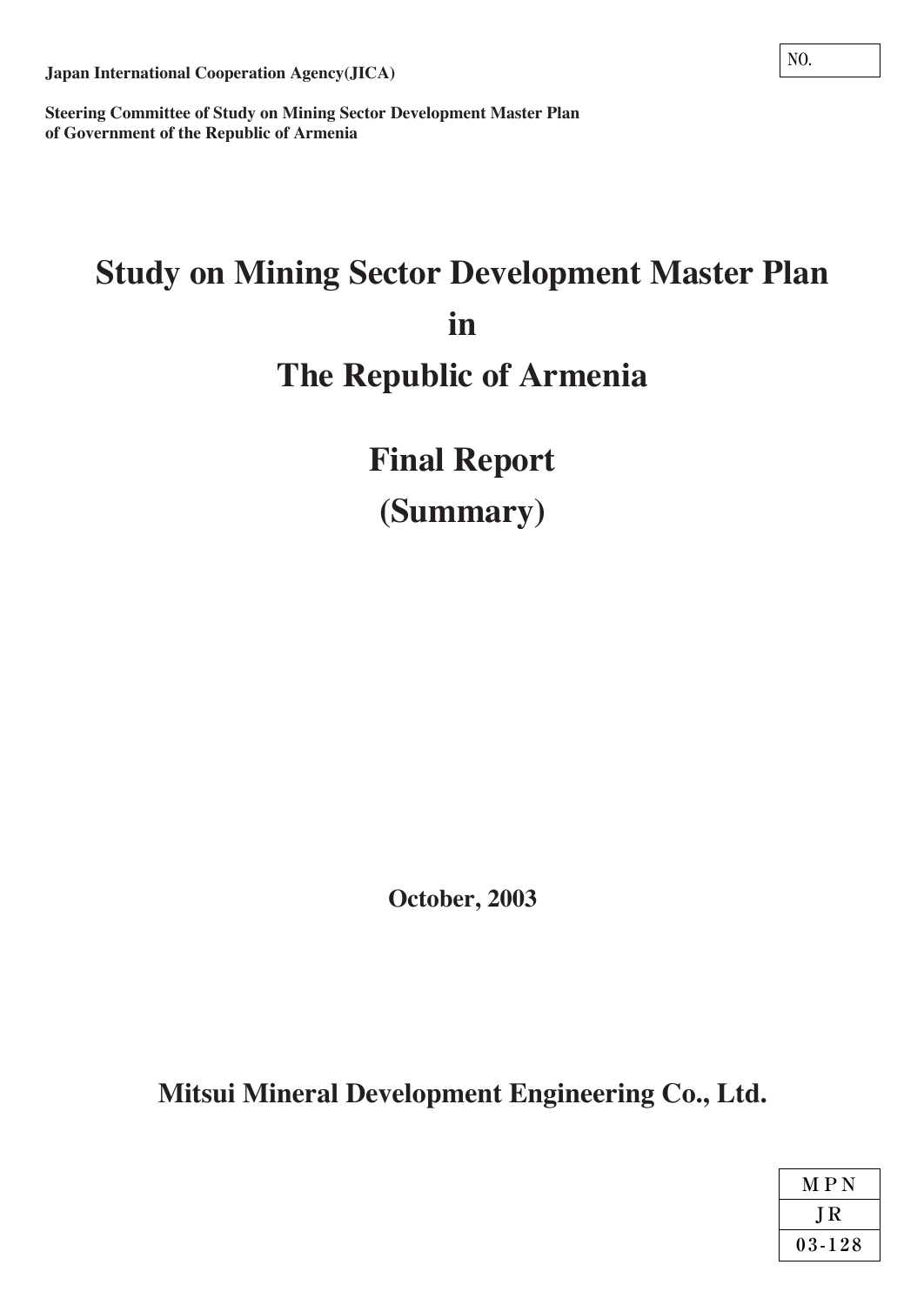# **Preface**

 In response to a request from the Government of the Republic of Armenia, the Government of Japan decided to carry out the Study on Mining Sector Development Master Plan in the Republic of Armenia. The Japan International Cooperation Agency (JICA) implemented this study.

 JICA sent a study team led by Mr. Masaharu Marutani of Mitsui Mineral Development Engineering Co., Ltd. The team consisted of the Mitsui Mineral Development Engineering Co., Ltd., Japan Association for Trade with Russian & Central-Eastern Europe, UNICO International Co., MESCO Inc. and PACRIM Resource Development Inc. There were five trips to Armenia from March 2002 to October 2003.

 The study team held discussions with government officials related to the mining industry and conducted field surveys. After returning to Japan, the study team carried out further studies and compiled the final results in this report.

We hope this report will contribute to the promotion of the mining industry sector and make a more close relationship between both countries.

 We also express our sincere appreciation to the Government of the Republic of Armenia and its officials related to the mining industry organizations for their cooperation throughout the study.

October 2003

 Tadashi IZAWA Vice President Japan International Cooperation Agency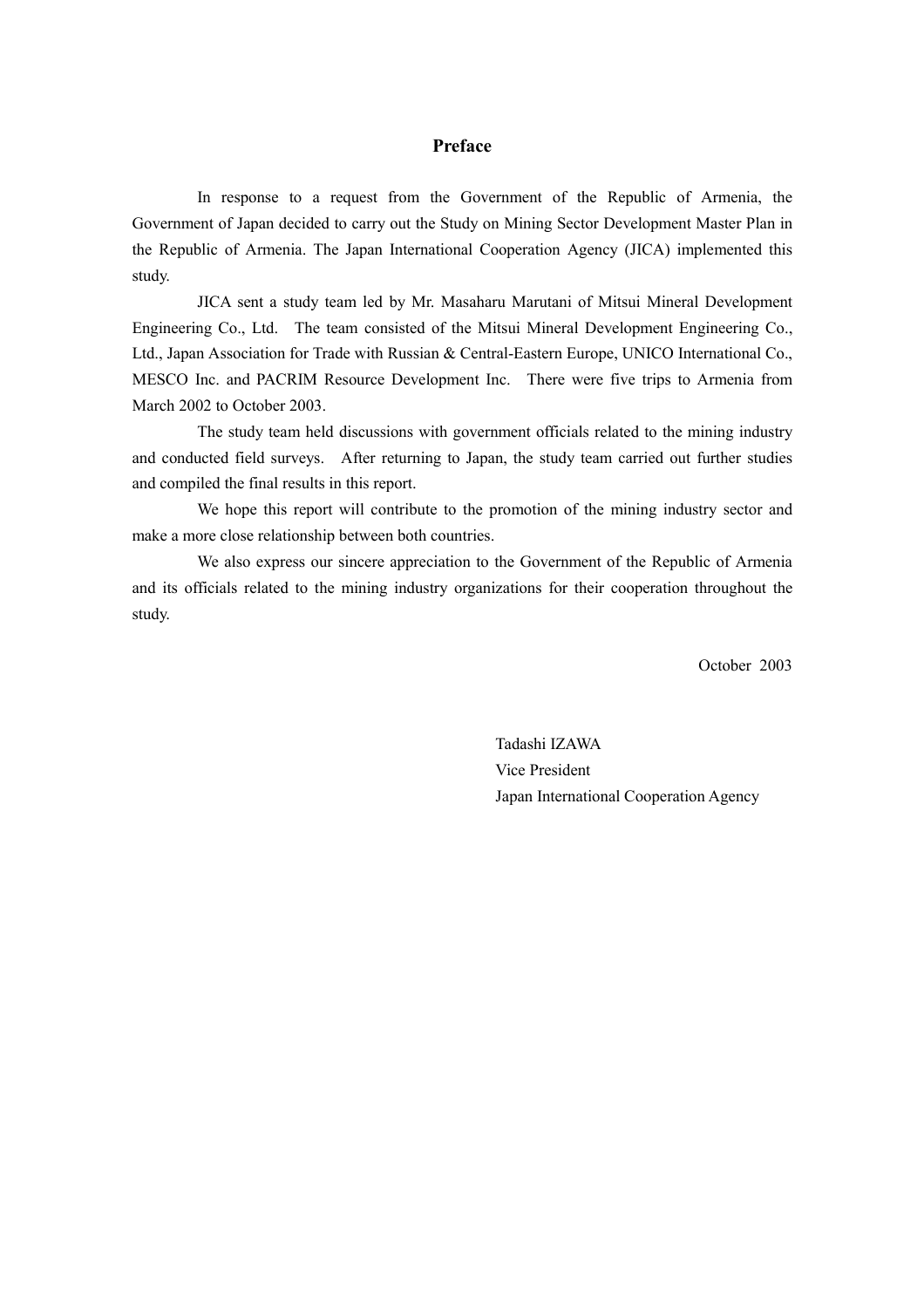Mr. Tadashi IZAWA Vice President Japan International Cooperation Agency Tokyo, Japan

# **Letter of Transmittal**

We are pleased to submit the report of the Study on Mining Sector Development Master Plan in the Republic of Armenia to you.

This study was conducted by Mitsui Mineral Development Engineering Co., Ltd. with the Japan Association for Trade with Russian & Central-Eastern Europe, UNICO International Co., MESCO Inc. and PACRIM Resource Development Inc. under a contract with JICA during the period from March 2002 to October 2003. This report compiled and summarized the promotion and improvement measures for the basement fields of the mining sector and production field through the recent condition analysis and results of the case study for mining promotion in Armenia.

Improvement measures are positioned in the promotion Master Plan toward the recovery and growth of the economy by the mining sector. We hope that the Armenian government realizes this Master Plan as its highest priority subject based on the necessity of the development of society and economy for the whole country of Armenia by the recovery of the mining industry in the transition to a market economy and by the improvement of productivity, promotion of investment and introduction of foreign investment.

We would like to express our sincere gratitude to the officials of JICA, Ministry of Foreign Affairs and Ministry of Economy, Trade and Industry for their support and guidance in carrying out this project. We are grateful to the officials of the Steering Committee and Working Group for this study in Armenia, Embassy of Japan in Russia and JICA U.K. Office for their cooperation and assistance throughout our field study.

丸谷雅流

Masaharu MARUTANI Leader Study Team on Mining Sector Development Master Plan in the Republic of Armenia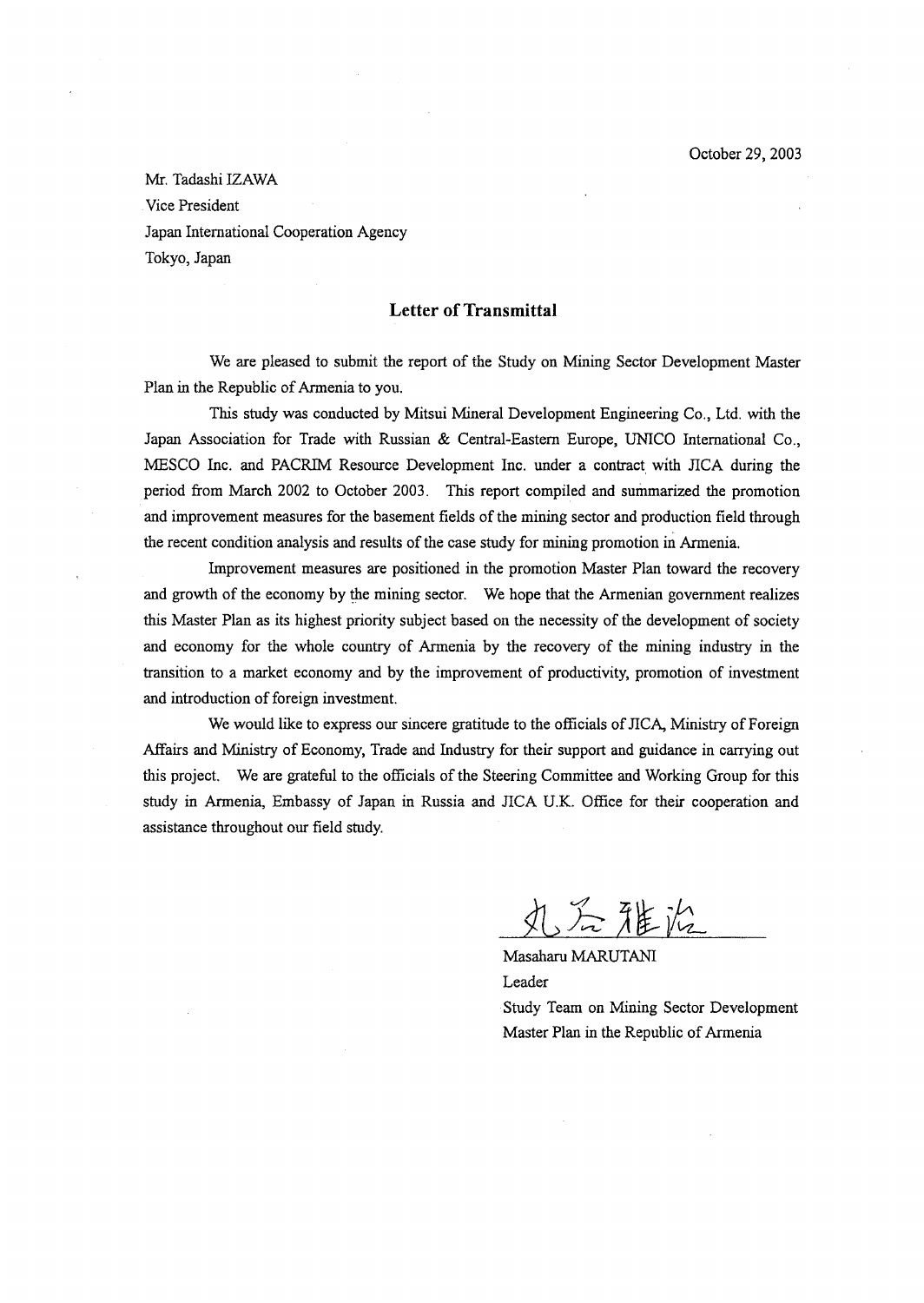# **STUDY ON MINING SECTOR DEVELOPMENT MASTER PLAN IN THE REPUBLIC OF ARMENIA SUMMARY OF FINAL REPORT**

# **CONTENTS**

| <b>OUTLINE OF STUDY</b><br><b>CHAPTER 1</b>                                                     | ----------------------------              |      |
|-------------------------------------------------------------------------------------------------|-------------------------------------------|------|
| 1. Background of Study                                                                          | ----------------------------------        | 1    |
| 2. Purpose of Study                                                                             | -------------------------------------     | -1   |
| 3. Target of Study                                                                              | ------------------------------------      | -1   |
| 4. Method of Study                                                                              | ------------------------------------      |      |
| 5. Implementation of Site Study                                                                 | ------------------------------------      | -2   |
| CHAPTER 2<br><b>MINING INDUSTRY</b>                                                             | ------------------------------------      |      |
| 1. Outline of Mining Industry                                                                   | ------------------------------------      | -5   |
| 1-1 Economic Conditions                                                                         | ------------------------------------      | 5    |
| 1-2 National Budget                                                                             | ------------------------------------      | 5    |
| 1-3 Economic Policy                                                                             | -----------------------------------       | 5    |
| 1-4 Privatization                                                                               | -----------------------------------       | 6    |
| 1-5 Present Situation of Mining Industry                                                        | -----------------------------------       | 6    |
| 1-6 Position of Mining Industry in the Macro-economic System --------------------------         |                                           | 7    |
|                                                                                                 |                                           | 7    |
| 2. Mining Administration, Organization and System                                               | -----------------------------------       | 8    |
| 2-1 International Best Practices in Mineral Sector Institutional Organization ------------- 8   |                                           |      |
| 2-2 Institutional Organization of the Mineral Sector of Armenia ------------------------        |                                           | 9    |
| 3. Law and Taxation                                                                             |                                           | -10  |
| $3-1$ Law                                                                                       | ------------------------------------      | 10   |
| 3-2 Mineral Sector Taxation                                                                     |                                           | 11   |
| 4. Information of Mineral Resources                                                             | ------------------------------------      | 12   |
| 5. Privatization of Enterprises Related to Mining Industry --------------------------------- 12 |                                           |      |
| 5-1 Status of Privatization in the Mining Sector                                                | -------------------------------------- 13 |      |
| 5-2 Key Issues to be Resolved                                                                   |                                           |      |
| 5-3 Privatization Options for the Mining Sector                                                 | ------------------------------------      | -13  |
| 5-4 Conclusions and Recommendations                                                             | -----------------------------------       | -13  |
| 6. Accounting Standard                                                                          | -----------------------------------       | - 14 |
| 7. Infrastructure                                                                               |                                           |      |
| 8. Human Resources Development                                                                  |                                           |      |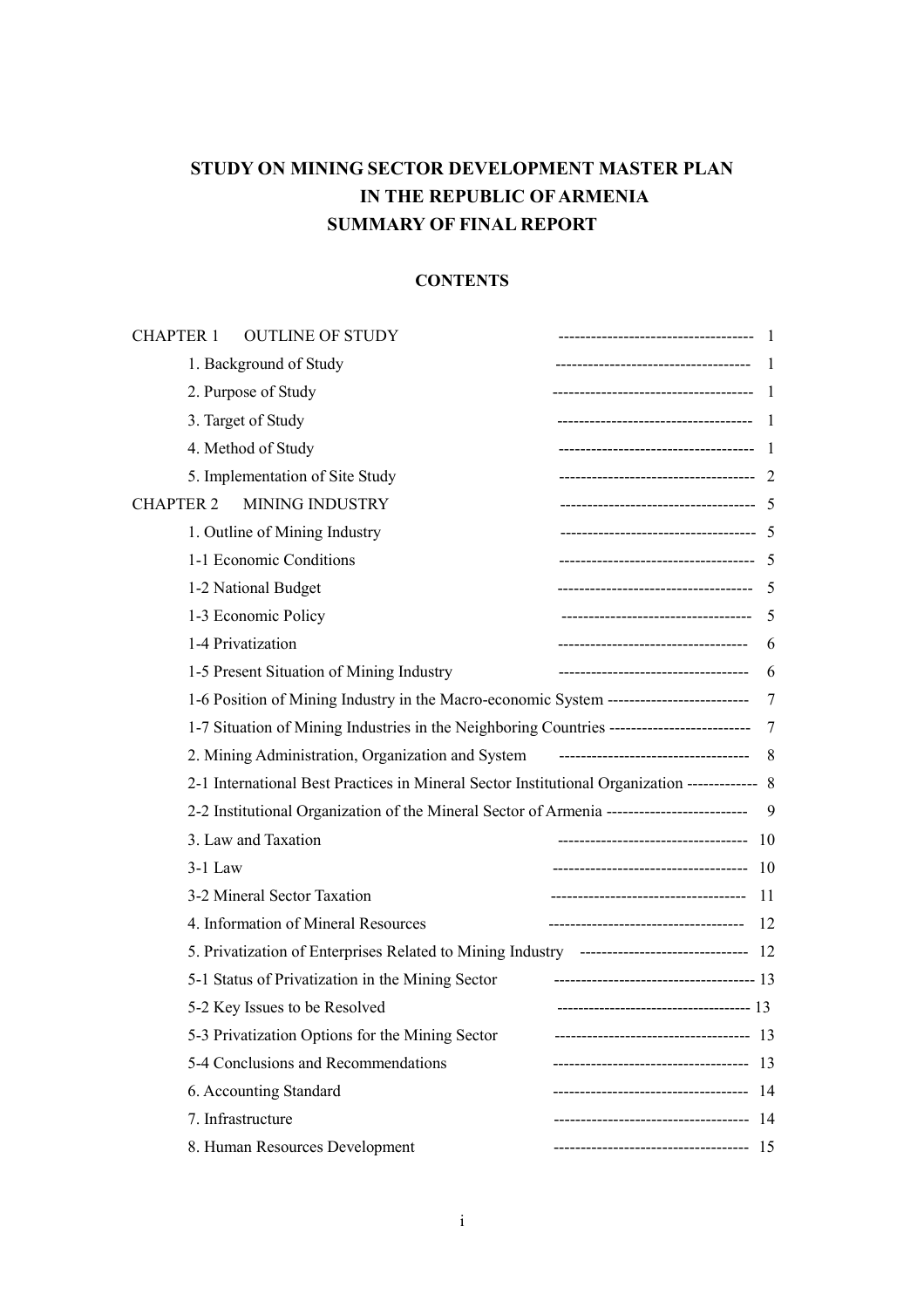|                                                                                                                                                                                                                                                                                                                                                                                                                                                                                                                                                                                                                                                                                                                                                                                                                                                                                                                                                                                                                                                                                                                                                                                                                                                                                                                                                                                                                    | 9. Present Situations of Exploration Works                                                                                                                                                                                                                                                                                                                                                                                                                                                         |  |    |
|--------------------------------------------------------------------------------------------------------------------------------------------------------------------------------------------------------------------------------------------------------------------------------------------------------------------------------------------------------------------------------------------------------------------------------------------------------------------------------------------------------------------------------------------------------------------------------------------------------------------------------------------------------------------------------------------------------------------------------------------------------------------------------------------------------------------------------------------------------------------------------------------------------------------------------------------------------------------------------------------------------------------------------------------------------------------------------------------------------------------------------------------------------------------------------------------------------------------------------------------------------------------------------------------------------------------------------------------------------------------------------------------------------------------|----------------------------------------------------------------------------------------------------------------------------------------------------------------------------------------------------------------------------------------------------------------------------------------------------------------------------------------------------------------------------------------------------------------------------------------------------------------------------------------------------|--|----|
|                                                                                                                                                                                                                                                                                                                                                                                                                                                                                                                                                                                                                                                                                                                                                                                                                                                                                                                                                                                                                                                                                                                                                                                                                                                                                                                                                                                                                    | 10. Evaluation of Mineral Potential                                                                                                                                                                                                                                                                                                                                                                                                                                                                |  |    |
|                                                                                                                                                                                                                                                                                                                                                                                                                                                                                                                                                                                                                                                                                                                                                                                                                                                                                                                                                                                                                                                                                                                                                                                                                                                                                                                                                                                                                    |                                                                                                                                                                                                                                                                                                                                                                                                                                                                                                    |  |    |
| 11. Present Situation of Mining Activity<br>11-1 Outline of Mining Activity in Armenia<br>11-2 Present Operational Situation and their Issues<br>11-3 Conclusions and Recommendations<br>12. Present Status of Smelter<br>12-1 Copper Smelting and Refining<br>12-2 Molybdenum Roasting<br>13. Environment<br><b>CASE STUDY</b><br>----------------------------------<br>CHAPTER 3<br>1. Target Selection<br>----------------------------------<br>1-1 Target Mine and Smelter<br>-----------------------------------<br>1-2 Selection Criteria and its Result<br>----------------------------------<br>2. Kapan Mining Complex<br>----------------------------------<br>2-1 Introduction<br>2-2 Geology and Mineralogy<br>2-3 Mining Operation<br>2-4 Processing Operation<br>2-5 Management<br>2-6 Economic Evaluations<br>---------------------------<br>3. Copper Smelter<br>------------------------------------<br>3-1 Alaverdi Smelter<br>3-2 Copper Production in Armenia<br>-----------------------------------<br>3-3 Possibility of Smelter Construction in Armenia<br>-----------------------------------<br>3-4 Conclusions and Recommendations<br>------------------------------------<br>4. Analysis of the Managerial Situation of Two Mining Establishments<br>using Key Indices<br>--------------------------------<br>4-1 Kapan Mine<br>4-2 Alaverdi Smelter<br>------------------------------- |                                                                                                                                                                                                                                                                                                                                                                                                                                                                                                    |  |    |
|                                                                                                                                                                                                                                                                                                                                                                                                                                                                                                                                                                                                                                                                                                                                                                                                                                                                                                                                                                                                                                                                                                                                                                                                                                                                                                                                                                                                                    | -------------------------------------- 18<br>-------------------------------------- 20<br>-------------------------------------- 20<br>-------------------------------------- 21<br>------------------------------------- 22<br>13-2 Current Status of Monitoring and Public Awareness of Environment---------------- 22<br>------------------------------------ 23<br>----------------------------------- 24<br>----------------------------------- 24<br>------------------------------------ 25 |  |    |
|                                                                                                                                                                                                                                                                                                                                                                                                                                                                                                                                                                                                                                                                                                                                                                                                                                                                                                                                                                                                                                                                                                                                                                                                                                                                                                                                                                                                                    |                                                                                                                                                                                                                                                                                                                                                                                                                                                                                                    |  |    |
|                                                                                                                                                                                                                                                                                                                                                                                                                                                                                                                                                                                                                                                                                                                                                                                                                                                                                                                                                                                                                                                                                                                                                                                                                                                                                                                                                                                                                    |                                                                                                                                                                                                                                                                                                                                                                                                                                                                                                    |  |    |
|                                                                                                                                                                                                                                                                                                                                                                                                                                                                                                                                                                                                                                                                                                                                                                                                                                                                                                                                                                                                                                                                                                                                                                                                                                                                                                                                                                                                                    |                                                                                                                                                                                                                                                                                                                                                                                                                                                                                                    |  |    |
|                                                                                                                                                                                                                                                                                                                                                                                                                                                                                                                                                                                                                                                                                                                                                                                                                                                                                                                                                                                                                                                                                                                                                                                                                                                                                                                                                                                                                    |                                                                                                                                                                                                                                                                                                                                                                                                                                                                                                    |  |    |
|                                                                                                                                                                                                                                                                                                                                                                                                                                                                                                                                                                                                                                                                                                                                                                                                                                                                                                                                                                                                                                                                                                                                                                                                                                                                                                                                                                                                                    |                                                                                                                                                                                                                                                                                                                                                                                                                                                                                                    |  |    |
|                                                                                                                                                                                                                                                                                                                                                                                                                                                                                                                                                                                                                                                                                                                                                                                                                                                                                                                                                                                                                                                                                                                                                                                                                                                                                                                                                                                                                    |                                                                                                                                                                                                                                                                                                                                                                                                                                                                                                    |  |    |
|                                                                                                                                                                                                                                                                                                                                                                                                                                                                                                                                                                                                                                                                                                                                                                                                                                                                                                                                                                                                                                                                                                                                                                                                                                                                                                                                                                                                                    |                                                                                                                                                                                                                                                                                                                                                                                                                                                                                                    |  |    |
|                                                                                                                                                                                                                                                                                                                                                                                                                                                                                                                                                                                                                                                                                                                                                                                                                                                                                                                                                                                                                                                                                                                                                                                                                                                                                                                                                                                                                    |                                                                                                                                                                                                                                                                                                                                                                                                                                                                                                    |  |    |
|                                                                                                                                                                                                                                                                                                                                                                                                                                                                                                                                                                                                                                                                                                                                                                                                                                                                                                                                                                                                                                                                                                                                                                                                                                                                                                                                                                                                                    |                                                                                                                                                                                                                                                                                                                                                                                                                                                                                                    |  |    |
|                                                                                                                                                                                                                                                                                                                                                                                                                                                                                                                                                                                                                                                                                                                                                                                                                                                                                                                                                                                                                                                                                                                                                                                                                                                                                                                                                                                                                    |                                                                                                                                                                                                                                                                                                                                                                                                                                                                                                    |  |    |
|                                                                                                                                                                                                                                                                                                                                                                                                                                                                                                                                                                                                                                                                                                                                                                                                                                                                                                                                                                                                                                                                                                                                                                                                                                                                                                                                                                                                                    |                                                                                                                                                                                                                                                                                                                                                                                                                                                                                                    |  | 23 |
|                                                                                                                                                                                                                                                                                                                                                                                                                                                                                                                                                                                                                                                                                                                                                                                                                                                                                                                                                                                                                                                                                                                                                                                                                                                                                                                                                                                                                    |                                                                                                                                                                                                                                                                                                                                                                                                                                                                                                    |  | 23 |
|                                                                                                                                                                                                                                                                                                                                                                                                                                                                                                                                                                                                                                                                                                                                                                                                                                                                                                                                                                                                                                                                                                                                                                                                                                                                                                                                                                                                                    |                                                                                                                                                                                                                                                                                                                                                                                                                                                                                                    |  | 23 |
|                                                                                                                                                                                                                                                                                                                                                                                                                                                                                                                                                                                                                                                                                                                                                                                                                                                                                                                                                                                                                                                                                                                                                                                                                                                                                                                                                                                                                    |                                                                                                                                                                                                                                                                                                                                                                                                                                                                                                    |  | 23 |
|                                                                                                                                                                                                                                                                                                                                                                                                                                                                                                                                                                                                                                                                                                                                                                                                                                                                                                                                                                                                                                                                                                                                                                                                                                                                                                                                                                                                                    |                                                                                                                                                                                                                                                                                                                                                                                                                                                                                                    |  | 23 |
|                                                                                                                                                                                                                                                                                                                                                                                                                                                                                                                                                                                                                                                                                                                                                                                                                                                                                                                                                                                                                                                                                                                                                                                                                                                                                                                                                                                                                    |                                                                                                                                                                                                                                                                                                                                                                                                                                                                                                    |  |    |
|                                                                                                                                                                                                                                                                                                                                                                                                                                                                                                                                                                                                                                                                                                                                                                                                                                                                                                                                                                                                                                                                                                                                                                                                                                                                                                                                                                                                                    |                                                                                                                                                                                                                                                                                                                                                                                                                                                                                                    |  |    |
|                                                                                                                                                                                                                                                                                                                                                                                                                                                                                                                                                                                                                                                                                                                                                                                                                                                                                                                                                                                                                                                                                                                                                                                                                                                                                                                                                                                                                    |                                                                                                                                                                                                                                                                                                                                                                                                                                                                                                    |  |    |
|                                                                                                                                                                                                                                                                                                                                                                                                                                                                                                                                                                                                                                                                                                                                                                                                                                                                                                                                                                                                                                                                                                                                                                                                                                                                                                                                                                                                                    |                                                                                                                                                                                                                                                                                                                                                                                                                                                                                                    |  |    |
|                                                                                                                                                                                                                                                                                                                                                                                                                                                                                                                                                                                                                                                                                                                                                                                                                                                                                                                                                                                                                                                                                                                                                                                                                                                                                                                                                                                                                    |                                                                                                                                                                                                                                                                                                                                                                                                                                                                                                    |  |    |
|                                                                                                                                                                                                                                                                                                                                                                                                                                                                                                                                                                                                                                                                                                                                                                                                                                                                                                                                                                                                                                                                                                                                                                                                                                                                                                                                                                                                                    |                                                                                                                                                                                                                                                                                                                                                                                                                                                                                                    |  | 26 |
|                                                                                                                                                                                                                                                                                                                                                                                                                                                                                                                                                                                                                                                                                                                                                                                                                                                                                                                                                                                                                                                                                                                                                                                                                                                                                                                                                                                                                    |                                                                                                                                                                                                                                                                                                                                                                                                                                                                                                    |  | 29 |
|                                                                                                                                                                                                                                                                                                                                                                                                                                                                                                                                                                                                                                                                                                                                                                                                                                                                                                                                                                                                                                                                                                                                                                                                                                                                                                                                                                                                                    |                                                                                                                                                                                                                                                                                                                                                                                                                                                                                                    |  |    |
|                                                                                                                                                                                                                                                                                                                                                                                                                                                                                                                                                                                                                                                                                                                                                                                                                                                                                                                                                                                                                                                                                                                                                                                                                                                                                                                                                                                                                    |                                                                                                                                                                                                                                                                                                                                                                                                                                                                                                    |  | 31 |
|                                                                                                                                                                                                                                                                                                                                                                                                                                                                                                                                                                                                                                                                                                                                                                                                                                                                                                                                                                                                                                                                                                                                                                                                                                                                                                                                                                                                                    |                                                                                                                                                                                                                                                                                                                                                                                                                                                                                                    |  | 32 |
|                                                                                                                                                                                                                                                                                                                                                                                                                                                                                                                                                                                                                                                                                                                                                                                                                                                                                                                                                                                                                                                                                                                                                                                                                                                                                                                                                                                                                    |                                                                                                                                                                                                                                                                                                                                                                                                                                                                                                    |  | 33 |
|                                                                                                                                                                                                                                                                                                                                                                                                                                                                                                                                                                                                                                                                                                                                                                                                                                                                                                                                                                                                                                                                                                                                                                                                                                                                                                                                                                                                                    |                                                                                                                                                                                                                                                                                                                                                                                                                                                                                                    |  |    |
|                                                                                                                                                                                                                                                                                                                                                                                                                                                                                                                                                                                                                                                                                                                                                                                                                                                                                                                                                                                                                                                                                                                                                                                                                                                                                                                                                                                                                    |                                                                                                                                                                                                                                                                                                                                                                                                                                                                                                    |  | 34 |
|                                                                                                                                                                                                                                                                                                                                                                                                                                                                                                                                                                                                                                                                                                                                                                                                                                                                                                                                                                                                                                                                                                                                                                                                                                                                                                                                                                                                                    |                                                                                                                                                                                                                                                                                                                                                                                                                                                                                                    |  | 35 |
|                                                                                                                                                                                                                                                                                                                                                                                                                                                                                                                                                                                                                                                                                                                                                                                                                                                                                                                                                                                                                                                                                                                                                                                                                                                                                                                                                                                                                    |                                                                                                                                                                                                                                                                                                                                                                                                                                                                                                    |  | 35 |
|                                                                                                                                                                                                                                                                                                                                                                                                                                                                                                                                                                                                                                                                                                                                                                                                                                                                                                                                                                                                                                                                                                                                                                                                                                                                                                                                                                                                                    |                                                                                                                                                                                                                                                                                                                                                                                                                                                                                                    |  |    |

CHAPTER 4 GRASPING RECENT CONDITIONS OF MINING INDUSTRY AND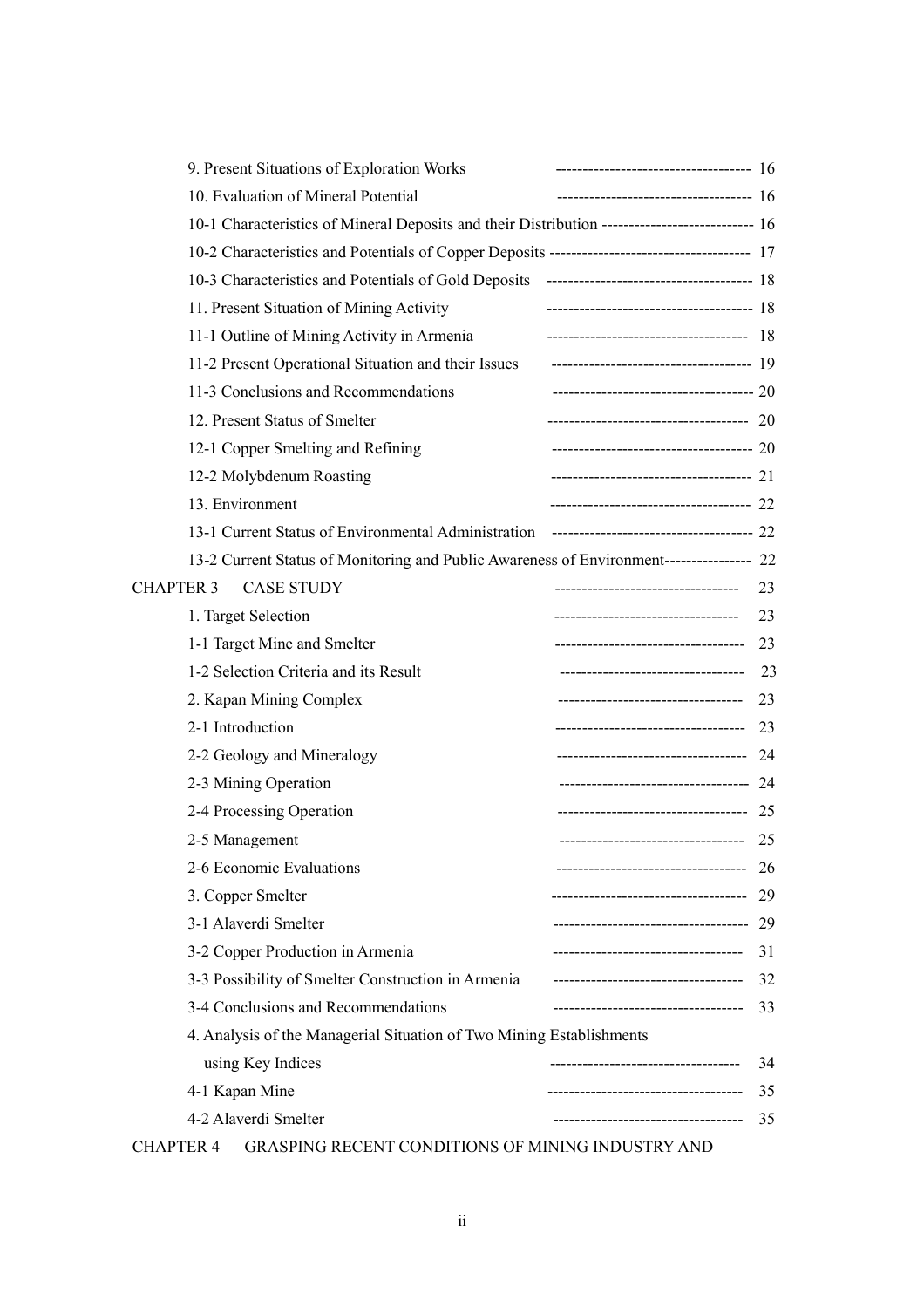| <b>SUBJECTS OF ITS PROMOTION</b>                                                         |                                       | 37 |
|------------------------------------------------------------------------------------------|---------------------------------------|----|
| 1. Subject                                                                               | -----------------------------------   | 37 |
| 2. Understanding Actual Conditions of Mining Industry --------------------------------   |                                       | 37 |
| 3. Examination of Promotion Measures on Mining Industry -------------------------        |                                       | 38 |
| 3-1 Position of Mining Industry and its Role                                             | -----------------------------------   | 38 |
| 3-2 Policy for Making Master Plan                                                        | -----------------------------------   | 38 |
| 3-3 Target and Basic Policy for Mining                                                   | ------------------------------------  | 39 |
| 3-4 Guideline for Production                                                             | ------------------------------------- | 39 |
| 3-5 Basic Policy for Promotion Measures                                                  | ------------------------------------  | 39 |
| 3-6 Master Plan (Basic Plan)                                                             |                                       | 40 |
| 3-7 Action Program                                                                       | ------------------------------------  | 40 |
| 4. Policy for Mining Industry                                                            | ------------------------------------- | 40 |
| 5. Promotion Measures                                                                    | ------------------------------------  | 44 |
| 5-1 System of Organization                                                               | ------------------------------------  | 44 |
| 5-2 Mining Law and Tax System                                                            | ------------------------------------- | 45 |
| 5-3 System of Environment Management                                                     | ------------------------------------  | 46 |
| 5-4 Privatization                                                                        | ------------------------------------- | 47 |
| 5-5 Exploration System                                                                   |                                       | 48 |
| 5-6 Supporting Development                                                               | ------------------------------------  | 50 |
| 5-7 Rationalizations and Reconstruction of Mines and Smelter --------------------------  |                                       | 50 |
| 5-8 Environment Management of Mines and Smelter --------------------------------         |                                       | 51 |
| 5-9 Drafting the Settlement of the Strategy for the Business of                          |                                       |    |
| Copper Smelting and Manufacturing                                                        | -----------------------------------   | 52 |
| 5-10 Disclosure of Information                                                           | ------------------------------------  | 58 |
| 5-11 Mining Fund                                                                         | -----------------------------------   | 58 |
| 5-12 Association of the Mining Industry                                                  |                                       | 59 |
| 5-13 Education of Human Resources                                                        | -----------------------------------   | 61 |
|                                                                                          |                                       |    |
| 5-15 Resources Information Center                                                        | ------------------------------------  | 62 |
| 6. Subject to Realize Settlement of the Promotion Measures --------------------------    |                                       | 63 |
| 6-1 Mining Promotion Plan                                                                | -----------------------------------   | 63 |
| 6-2 Investment Scale to Promotion Measures                                               | -----------------------------------   | 63 |
| 6-3 Assistance Program and Promotion Measures                                            | -----------------------------------   | 64 |
| <b>RECOMMENDATIONS</b><br><b>CHAPTER 5</b>                                               | ----------------------------------    | 65 |
| 1. Importance of the Mining Industry                                                     | -----------------------------------   | 65 |
| 1-1 Mining Industry's Effectiveness to Other Industries -------------------------------- |                                       | 65 |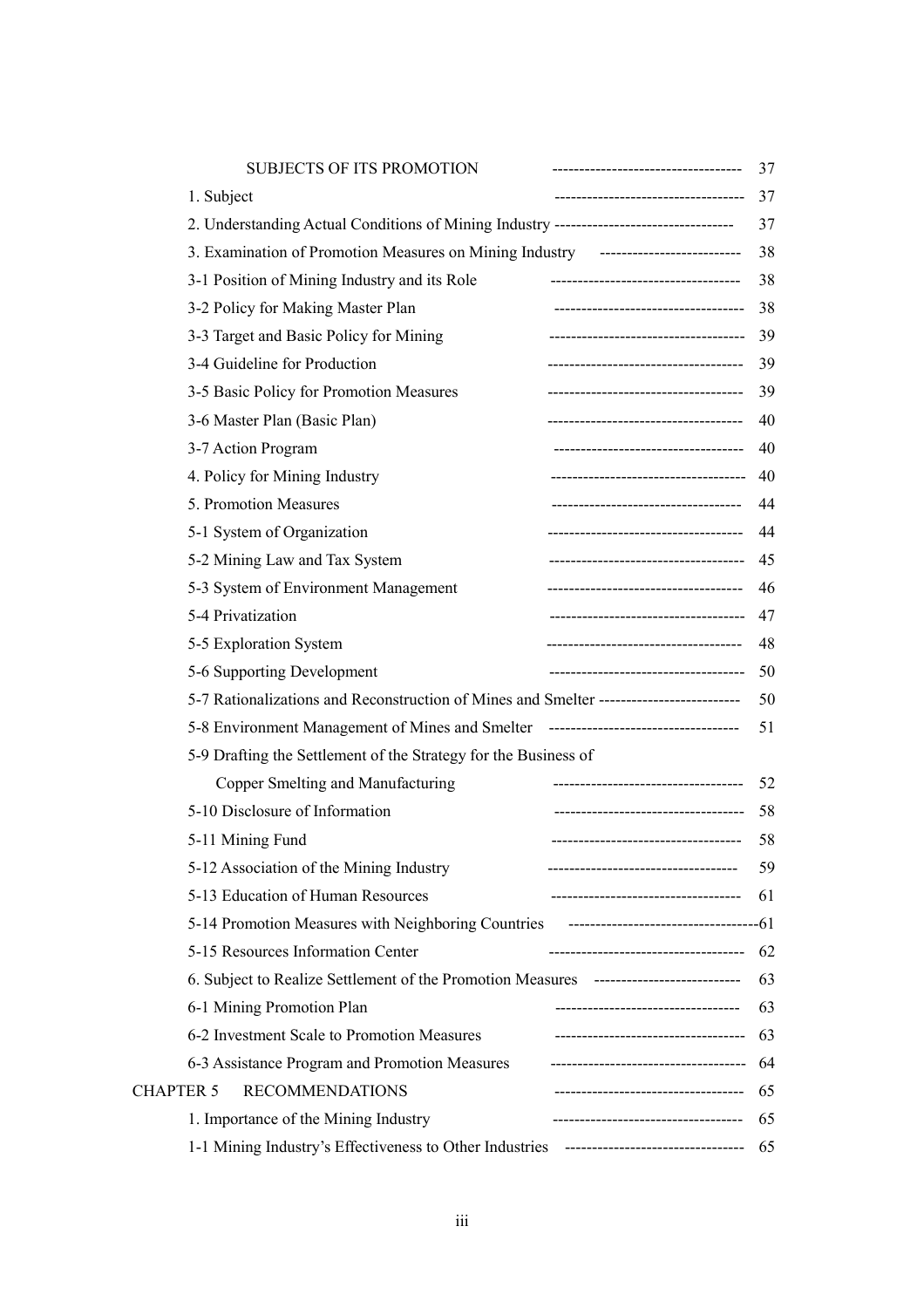| 1-2 Trend of Metal Production Amount                                                    |                                          | 65 |
|-----------------------------------------------------------------------------------------|------------------------------------------|----|
|                                                                                         |                                          | 66 |
| 2. Expanding Future Potential of Copper Mining Industry ------------------------------- |                                          | 67 |
| 3. Training of Human Resources                                                          | -----------------------------------      | 67 |
| 3-1 Government Organizations                                                            | -----------------------------------      | 67 |
| 3-2 Private Companies                                                                   | -----------------------------------      | 68 |
| 4. Mining Industry Policy and Administration                                            | -----------------------------------      | 69 |
| 4-1 Mining Industry Policy                                                              | -----------------------------------      | 69 |
| 4-2 Administration Abilities                                                            | ------------------------------------     | 69 |
| 4-3 State Strategy                                                                      | ------------------------------------     | 70 |
| 5. Issues of Economic Development                                                       | -----------------------------------      | 70 |
| 5-1 National Finance                                                                    | ------------------------------------     | 70 |
| 5-2 Establishment of International Accounting Standards ------------------------------- |                                          | 71 |
| 5-3 Relations with Neighboring Countries                                                | ------------------------------------     | 71 |
| 6. Recent Situation of Mining Industry                                                  | -----------------------------------      | 74 |
| 6-1 Globalization                                                                       | -------------------------------------    | 74 |
| 6-2 Tax Rate of Mining Countries and Competitiveness to Investment -----------------    |                                          | 75 |
| 6-3 Exploration and Development Target                                                  | -----------------------------            | 77 |
| 6-4 Small-medium Scale Deposits                                                         | ------------------------------------     | 77 |
| 6-5 Importance of Economic Evaluation                                                   | -----------------------------------      | 79 |
| 6-6 Environmental Protection                                                            | -----------------------------------      | 79 |
| 6-7 New Mining Industry                                                                 | ------------------------------------- 79 |    |
| 7. From Promotion of Mining Industry to Sustainable Development --------------------    |                                          | 81 |
| 7-1 Sustainable Development                                                             | ---------------------------------        | 81 |
| 7-2 Correspondence to Globalization                                                     | ------------------------------------     | 83 |
| 8. Information Disclosure and Use of Web Site                                           | ------------------------------------     | 84 |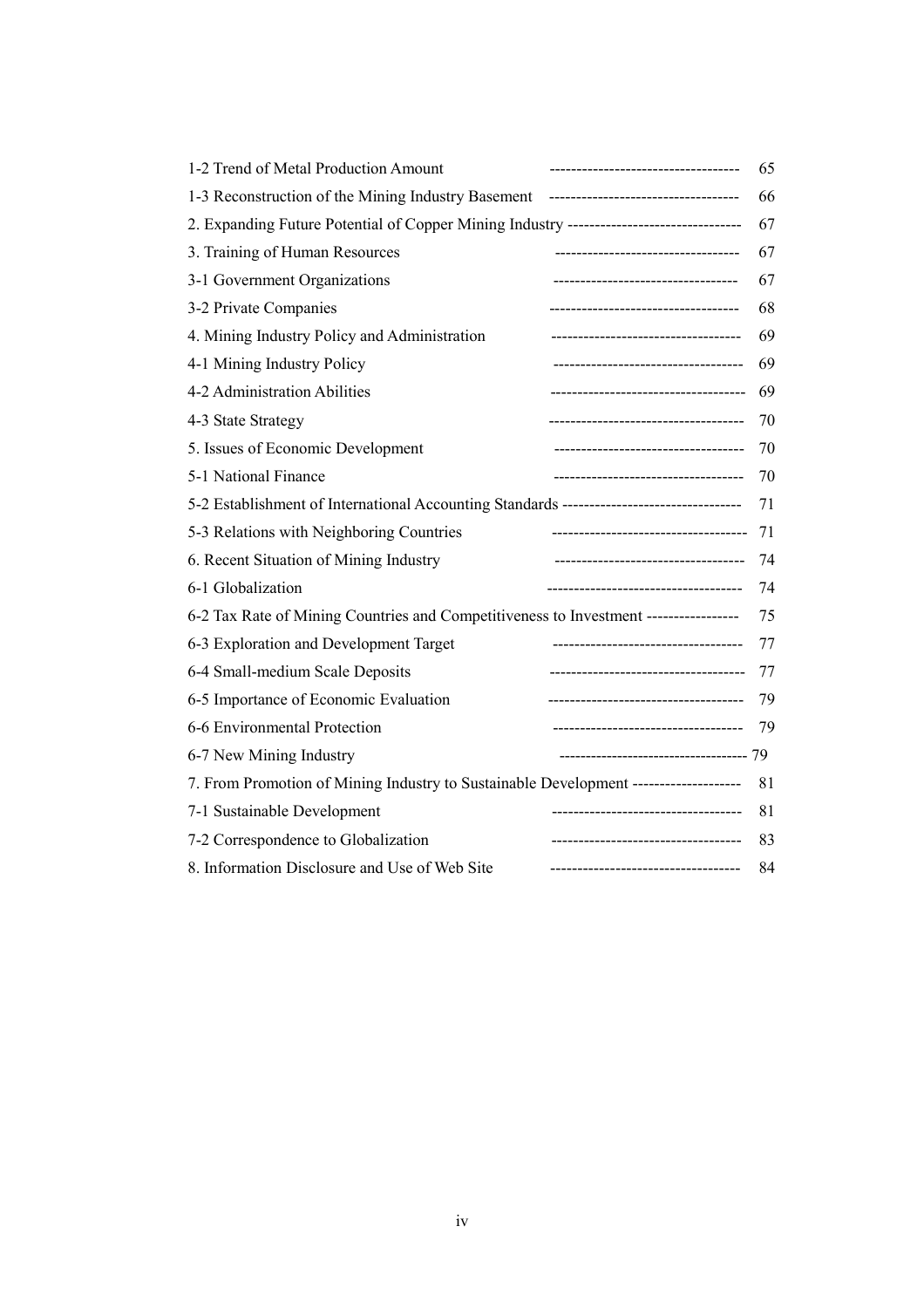# List of Figures and Tables

| Fig. 1-1 Flow sheet of the Study<br>-----------------------------------                             | 2  |
|-----------------------------------------------------------------------------------------------------|----|
| Table 2-1 List of Mines and Smelter in Armenia                                                      | 7  |
| Table 2-2 Mining Industries in GDP                                                                  | 7  |
| Fig. 2-1 Basic Framework of a National Responsible Mineral Sector Agency -------------------------  | 8  |
| Fig. 2-2 Organizational Structure of the Responsible Body for Exploration and the Responsible Body  |    |
| for Exploitation<br>--------------------------------------                                          | 9  |
| Table 2-3 Comparison of Access to Exploration and Mining Rights in                                  |    |
| Armenia Compared to International Practice                                                          | 10 |
| Fig. 2-3 Geology and Main Mineralization in the Caucasus                                            | 17 |
| Table 2-4 Mining Activities in Armenia<br>--------------------------------------                    | 18 |
| Table 2-5 Annual Production Results of Three Main Mines                                             | 19 |
| Table 2-6 Mineral Processing Capacities                                                             | 19 |
| Table 2-7 Processing Recovery of Three Mines                                                        | 20 |
| Table 3-1 Profit and Loss Statement<br>--------------------------------------                       | 26 |
| Table 3-2 Metal Prices used in Cash Flow<br>------------------------------------                    | 26 |
| Table 3-3 Assumptions for Concentrate Sales Condition                                               | 27 |
| Table 3-4 Summary of Cash Flow Analyses                                                             | 27 |
| Table 3-5 Production Plan of the Kadzor Open Pit<br>------------------------------------            | 28 |
| Table 3-6 Production Plan of the Shahumian Mine<br>------------------------------------             | 28 |
| Table 3-7 Investments for Increasing Production<br>--------------------------------------           | 28 |
|                                                                                                     | 29 |
| Table 3-9 Forecast of Metal Prices<br>-------------------------------------                         | 29 |
| Table 3-10 Economic Evaluation for the Long-term Rationalization Plan ----------------------------  | 30 |
| Table 3-11 Simulation Result for Profit and Loss of ACP<br>--------------------------------------   | 30 |
| Fig. 3-1 Result of the Case Study                                                                   | 31 |
| Table 3-12 Return Period of the Construction Cost<br>--------------------------------------         | 31 |
|                                                                                                     | 32 |
| Table 3-13 Estimated Copper Consumption in the Caucasus                                             | 32 |
| Fig. 3-3 Investment of US\$ 21 million<br>-----------------------------                             | 34 |
| Fig. 3-4 Investment US\$ 68 million<br>--------------------------------                             | 34 |
| Table 4-1 Present Condition of the Mining Industry<br>------------------------------------          | 37 |
| Table 4-2 Concept of Mining Promotion Measures                                                      | 38 |
| Fig. 4-1 Stages of the Master Plan<br>-----------------------------------                           | 39 |
| Table 4-3 Outline of the Master Plan<br>                                                            | 40 |
| Table 4-4 Master Plan<br>---------------------------------                                          | 41 |
| Table 4-5 Five Year Action Plan<br>-----------------------------------                              | 42 |
| Fig. 4-2 Privatization Scheme of State Mining Enterprises<br>                                       | 43 |
| Table 4-6 Roles of Government and Private Sector<br>--------------------------------------          | 45 |
| Fig. 4-3 One Example of Unified Organization for the Mining Industry ------------------------------ | 45 |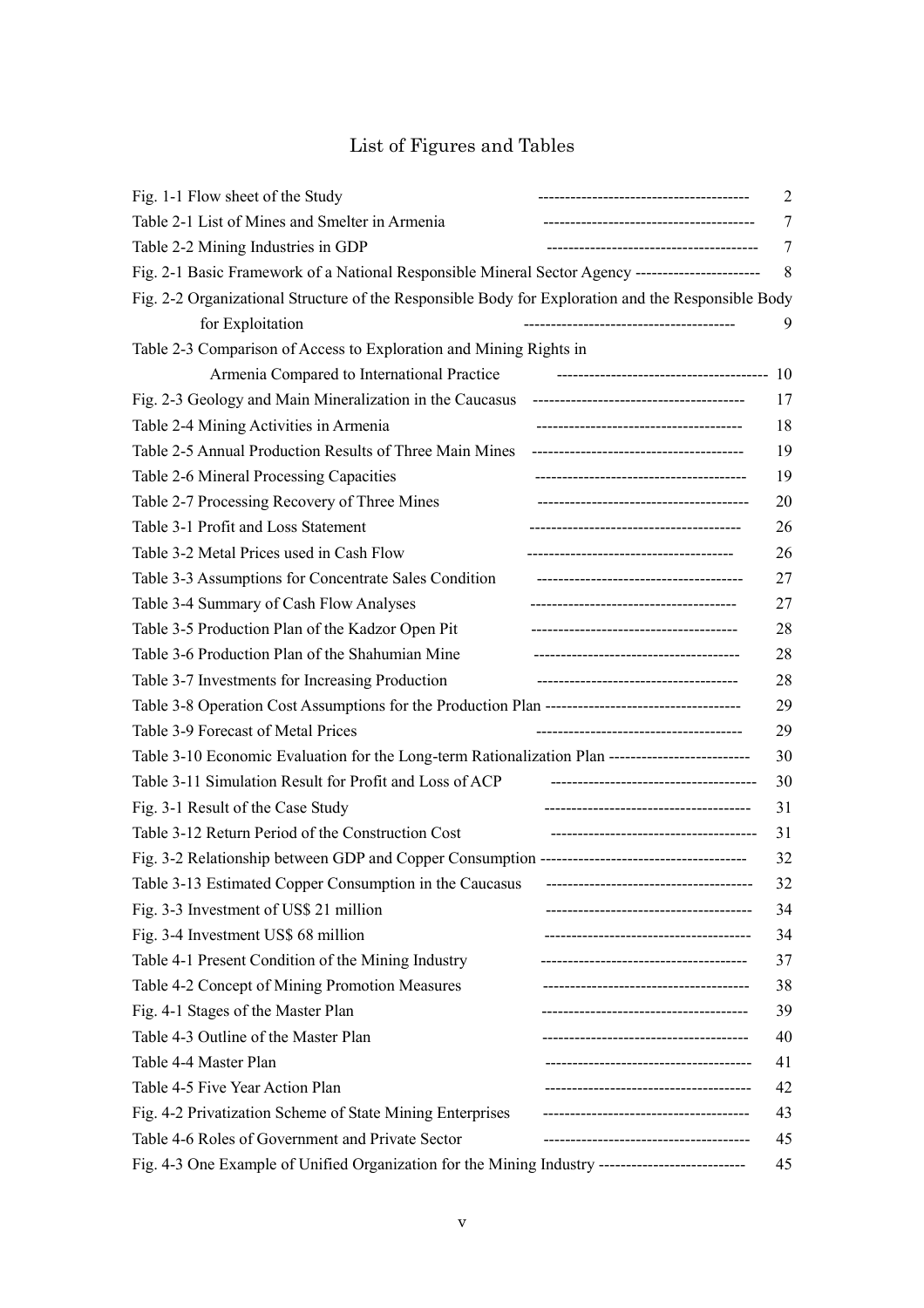| Fig. 4-4 Promotion Measure for Environmental Management<br>47<br>---------------------------             |
|----------------------------------------------------------------------------------------------------------|
| Fig. 4-5 Survey and Geological Exploration Companies Promotion Scheme-----------------------<br>49       |
| Fig. 4-6 One Example of Copper Prospecting Program<br>50<br>---------------------------                  |
| Fig. 4-7 Promotion Measure for Development<br>51<br>---------------------------                          |
| Fig. 4-8 Improvement Scheme of Copper Smelting Business<br>53<br>---------------------------             |
| Table 4-7 Draft Plan of Copper Business Concept<br>-------------------------------------<br>54           |
| 54                                                                                                       |
| Fig. 4-10 Promotion Measures of Joint Business with Neighboring Countries-----------------------<br>55   |
| Fig. 4-11 Copper Business Concept<br>56<br>--------------------------------------                        |
| Table 4-8 Necessity of Comprehensive Feasibility Study on Copper Business ----------------------<br>57   |
| Fig. 4-12 Promotion Measures for Website and GIS<br>58                                                   |
| Fig. 4-13 Mining Fund<br>59                                                                              |
| Fig. 4-14 Concept of Mining Association<br>60                                                            |
| Fig. 4-15 Technical Development Center<br>61                                                             |
| Fig. 4-16 Resources Information Center<br>62                                                             |
| Table 4-9 Goals of Investment for Promotion Measures<br>63<br>--------------------------------------     |
| Fig. 5-1 Extending Business from Mining Industry<br>65                                                   |
| Fig. 5-2 Trend of Metal Production in the World<br>66<br>--------------------------------------          |
| Table 5-1 Reconstruction of the Mining Industry Basement<br>66<br>-------------------------------------- |
| Fig. 5-3 Training System<br>69                                                                           |
| Table 5-2 Upgrading of Administration Ability<br>70<br>--------------------------------------            |
| Fig. 5-4 Copper Business and National Strategy<br>70<br>--------------------------------------           |
| Table 5-3 Comments on Improvement of Finances<br>71<br>--------------------------------------            |
| Table 5-4 Field of Mining Industry and Cooperation with the Neighboring Countries ------------<br>73     |
| Fig. 5-5 Relationship of Caucasus Economic Area with Surrounding Area----------------------------<br>73  |
| Fig. 5-6 Relations with Neighboring Countries and Export Route for Copper Products-----------<br>74      |
| Fig. 5-7 Real Trend of Metal Price<br>75<br>--------------------------------------                       |
| Fig. 5-8 Metal Production Trend of Top 10 Producers<br>75                                                |
| 76                                                                                                       |
| Table 5-6 Recommendation for Exploration<br>----------------------------------<br>78                     |
| Fig. 5-9 Schematic Diagram of In-place Leaching<br>80<br>----------------------------------              |
| Fig. 5-10 Schematic Diagram of In-place Leaching used for a Mined-out Space--------------------<br>81    |
| Fig. 5-11 Basic Concept of Sustainable Development<br>--------------------------------------<br>82       |
| Fig. 5-12 Principal Subjects of Sustainable Development<br>82                                            |
| Table 5-7 Outline for Sustainable Promotion Method<br>--------------------------------------<br>83       |
| List of Appendix                                                                                         |
| Location Map of Copper-Molybdenum and Copper-Pyrite Deposits in Armenia<br>Appendix 1                    |
| Appendix 2<br>Ore Reserve and Grade of Principal Copper-Molybdenum Porphyry Deposits                     |

- Appendix 3 Location Map of Gold and Gold-Silver- Polymetallic Deposits in Armenia
- Appendix 4 Ore Grade and Reserve Diagram of Hydrothermal Gold Deposits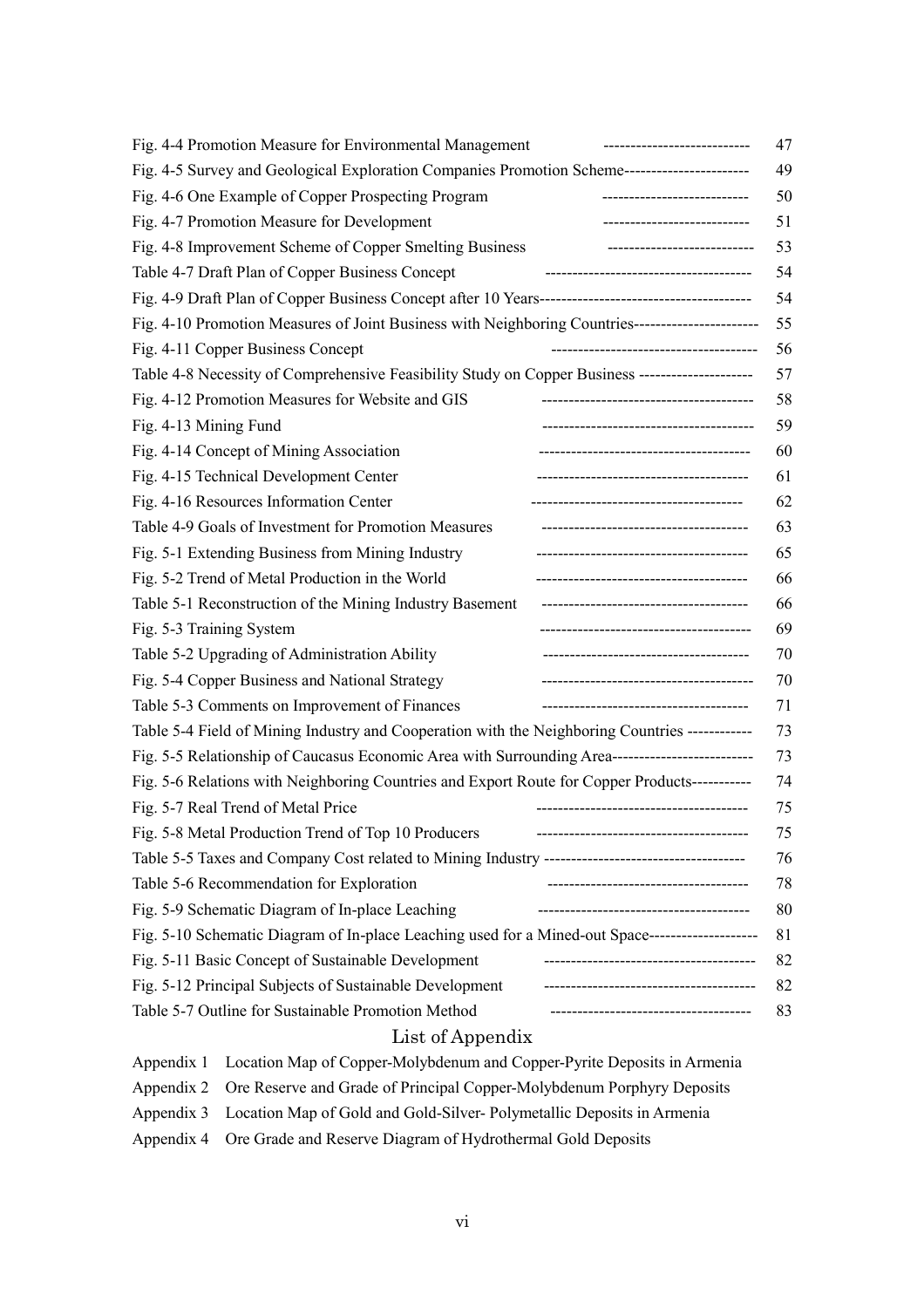# CHAPTER 1 OUTLINE OF STUDY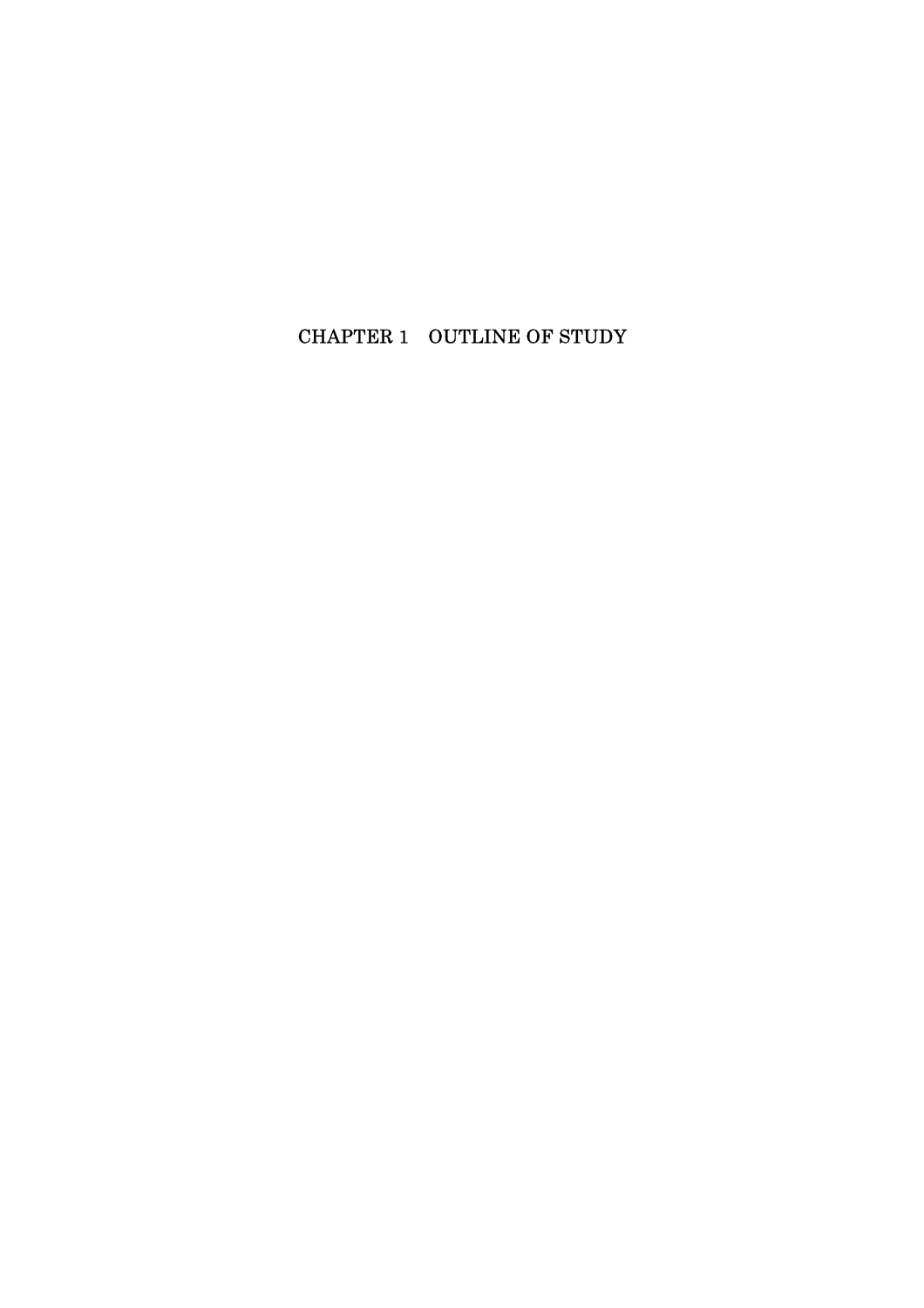# **CHAPTER 1 OUTLINE OF STUDY**

# **1. Background of Study**

Since the independence in September 1991, the Armenia government started economic reforms by the introduction of a national currency (dram), tax regulation reform, privatization and implementation on the arrangement of law for the reconstruction of a free economic system. The World Bank and IMF have supported the promotion of the reform.

The mining industry in Armenia has recovered to almost the same production level as it had before independence, though some mines are in financial difficulties. The Armenia government has placed greater importance on the privatization of state owned mining companies, restructuring mines and smelting plant and new mining development, connecting the promotion of mining to the use of its vast metal resources as copper, molybdenum and gold in Armenia. The government has carried out the arrangement of the conditions for investment and has invited foreign capital participation.

#### **2. Purpose of Study**

The purpose of this study is to make a Master Plan for mining promotion in Armenia.

# **3. Target of Study**

Target area for the study is the whole territory of Armenia. Target metals are mostly copper, molybdenum, gold and zinc.

# **4. Method of Study**

In the investigation stage, the role of the mining sector in the mining policy and economic condition in Armenia was clarified. Mining administration and organization system, law and tax system, accounting standard, infrastructure and mineral potential, and present condition of mining, smelting and environment were studied. The extraction of issues and the analysis of hindered factors were attempted. Draft of the promotion of the mining sector master plan was concreted (Fig. 1-1).

The study was basically carried out by interviewing and collecting of data and documents from governmental and mining organizations and companies related to the mining industry. The utilization of a database on mineral resources and website was grasped. The basic designs of the mineral resource database and website to promote foreign investment were concreted. In addition, managements of the Kapan mine and Alaverdi copper smelter were studied as mining facilities of a case study and their issues were extracted. Economic evaluation was performed on the basis of an improvement plan. The technical transfer has been attempted through discussion to realize the action program and Master Plan. Also, the technical transfer was done through software training during the design of the database and GIS (Geographic Information System).

At the Master Plan formulation stage, each draft of the Master Plan (10-year strategy and development policy), action program (5-year development plan) and policy proposal based on materials and data, which were gathered and analyzed in the investigation stage, were implemented. Moreover the website was strengthened. After the drafts were discussed with the Armenian side,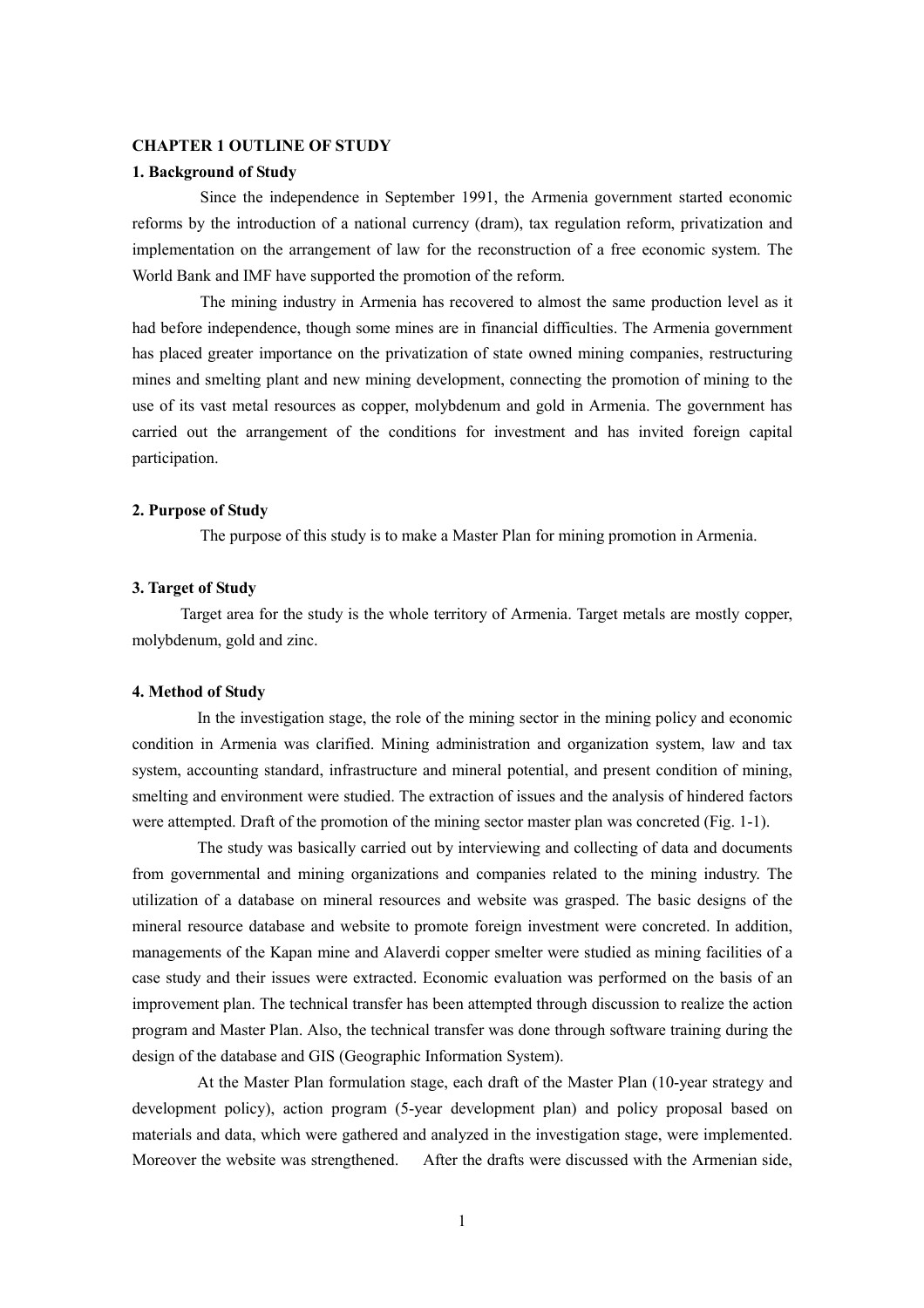

the Master Plan has been settled. Investment seminar and mining seminar were held and the summary of the study was explained

Fig. 1-1 Flow Sheet of the Survey

### **5. Implementation of Site Study**

The Prime Ministerial Decree to establish the Steering Committee was issued in Armenia. The role of the Steering Committee was to supervise activities of the Joint Working Group and provide policy and strategic directions for the Joint Working Group activities, as well as consider possible ways of necessary support for Japanese study team activities.

The members of the Steering Committee are as follows:

| Mr. K. Chshmarityan | Minister of Trade and Economic Development of the Republic of   |
|---------------------|-----------------------------------------------------------------|
|                     | Armenia (RA)                                                    |
|                     | (Chairman of the Committee)                                     |
| Mr. G. Sanoyan      | Deputy Minister of Nature Protection of the RA                  |
| Mr. M. Mikaelyan    | Deputy Minister of Finance and Economy of the RA                |
| Mr. A. Ashughyan    | Director of Mining Industry Department,                         |
|                     | MTED of the RA                                                  |
| Mr. T. Sukiasyan    | Head of Investment Policy Department,                           |
|                     | MTED of the RA                                                  |
| Mr. R. Karapetyan   | Director of Asian, Pacific and African Department,              |
|                     | Ministry of Foreign Affairs of the RA                           |
| Mr. A. Matevosyan   | Head of Mineral Resources Department,                           |
|                     | MNP of the RA                                                   |
|                     | The Armenian members of the Joint Working Group are as follows: |
| Mr. T. Sukiasyan    | Head of Investment Policy Department,                           |
|                     | MTED of the RA                                                  |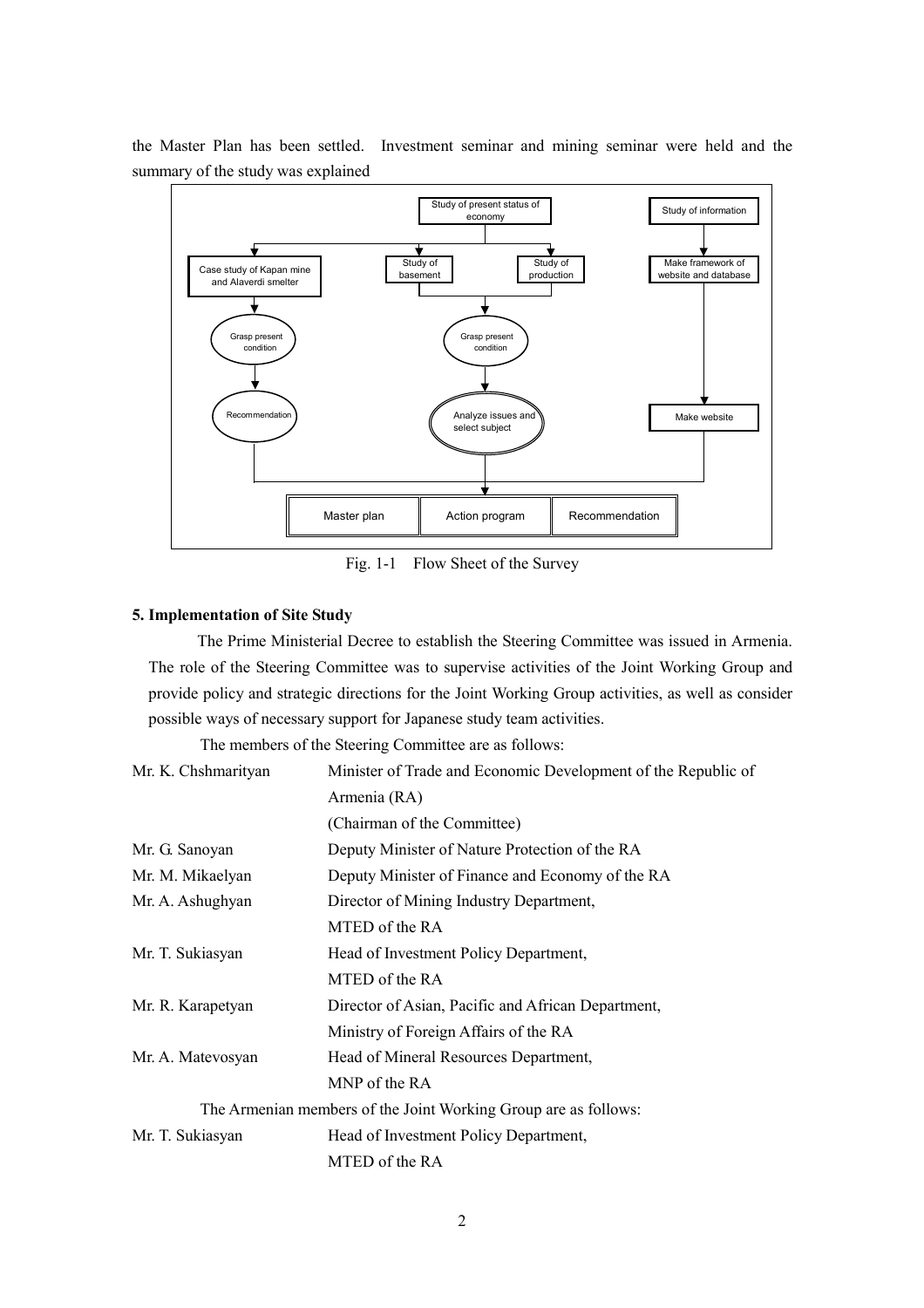|                   | (Head of Joint Working Group)                                       |
|-------------------|---------------------------------------------------------------------|
| Ms. J. Ghlichyan  | Head of Normative Methodical Department,                            |
|                   | MNP of the RA                                                       |
| Mr. G. Shekhyan   | Director of "Geoeconomics" Scientific Center                        |
| Mr. S. Hovakimyan | Chief of Mining and Construction Materials Section,                 |
|                   | MTED of the RA                                                      |
| Mr. T. Petrosyan  | Chief Specialist of Legislation Department,                         |
|                   | MTED of the RA                                                      |
| Ms. M Vardanyan   | Leading Specialist of Mining and Construction Materials Department, |
|                   | MTED of the RA                                                      |
| Mr. S. Tsaturyan  | Leading Specialist of Mining and Construction Materials Department, |
|                   | MTED of the RA                                                      |
|                   |                                                                     |

The site study in Armenia was carried out at five times in 2002 and 2003. The Japanese study team was composed of the following 11 members taking part in the implementation of the study and making the report. The responsibility of each member was as follows:

| Mr. Masaharu Marutani                | Team leader                                           |
|--------------------------------------|-------------------------------------------------------|
| Mr. Yuji Nishikawa                   | Mining industry promotion plan                        |
| Dr. Allen Clark                      | Mining related legislation and organization           |
| Mr. Kunio Okada                      | <b>Macroeconomics</b>                                 |
| Mr. Hiroshi Hasegawa                 | Mining enterprise accounting and management diagnosis |
| (Mr. H. Masuda until September 2002) |                                                       |
| Mr. Kazuki Shingu                    | Mining and processing technology                      |
| Mr. Shinichiro Muto                  | Metallurgical technology                              |
| Mr. Morio Hashimoto                  | Geology                                               |
| (Mr. H. Harada until September 2002) |                                                       |
| Dr. Takashi Ohya                     | Environment                                           |
| Dr. Kazushige Wada                   | Database Design                                       |
| Mr. Choshin Haneji                   | Coordinator                                           |
| (Mr. M. Saito until March 2003)      |                                                       |

The Japanese study team was invited to participate in four sessions of the Steering Committee and agreed contents and confirmed the minutes.

The Japanese study team procured equipment in Yerevan by an order from JICA and installed the equipment at the study team's office in MTED of the Republic of Armenia.

Mining investment seminar in Caucasus sponsored by JICA was held at City Club at a session of the Association of Mining Analysts in London, United Kingdom on 26 September 2003. Mining seminar sponsored by JICA and MTED was held at the Queen Erato room at the Armenia Hotel in Yerevan on 1 October 2003. Presentation of the Mining website was carried out at the latter seminar.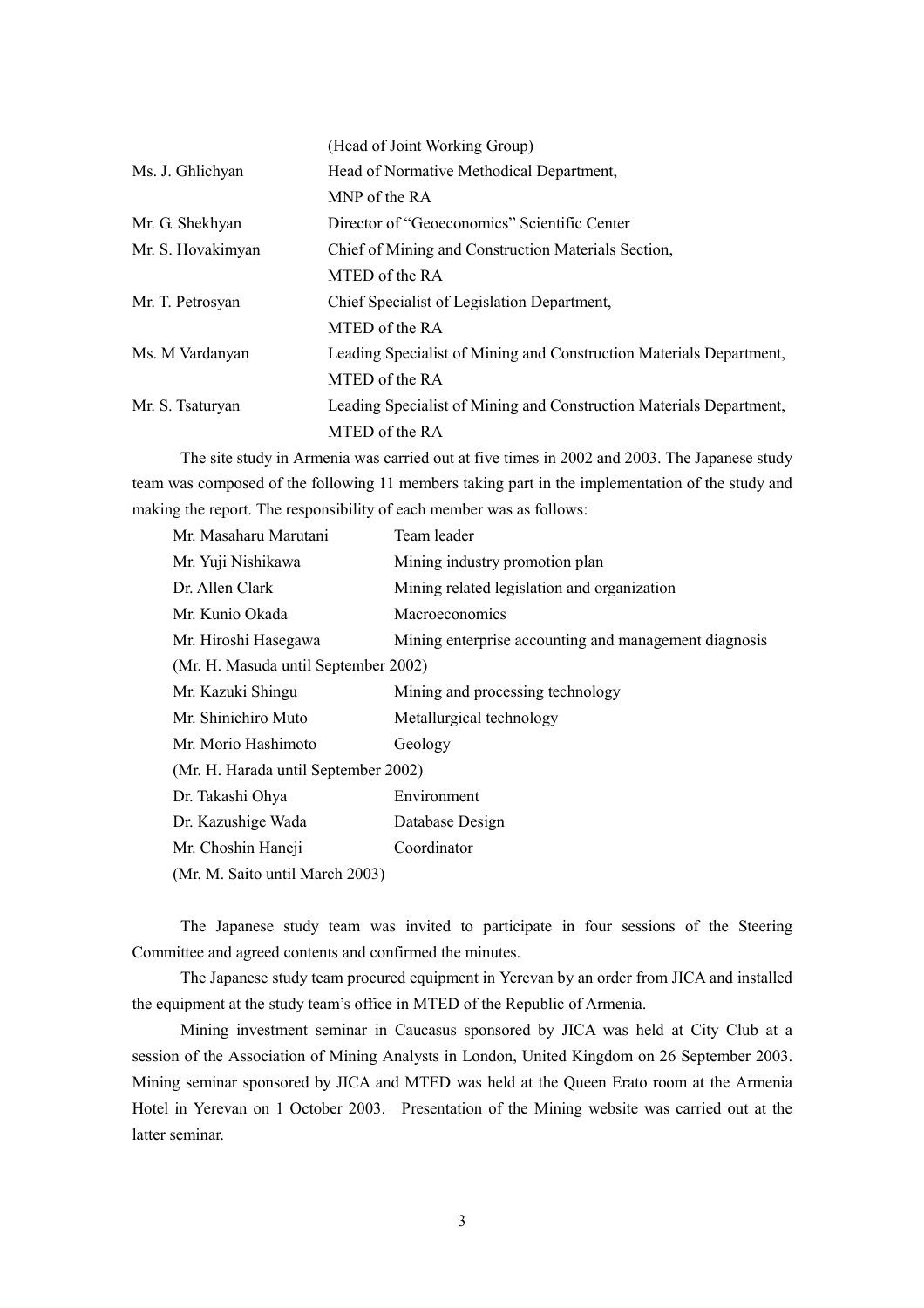# CHAPTER 2 MINING INDUSTRY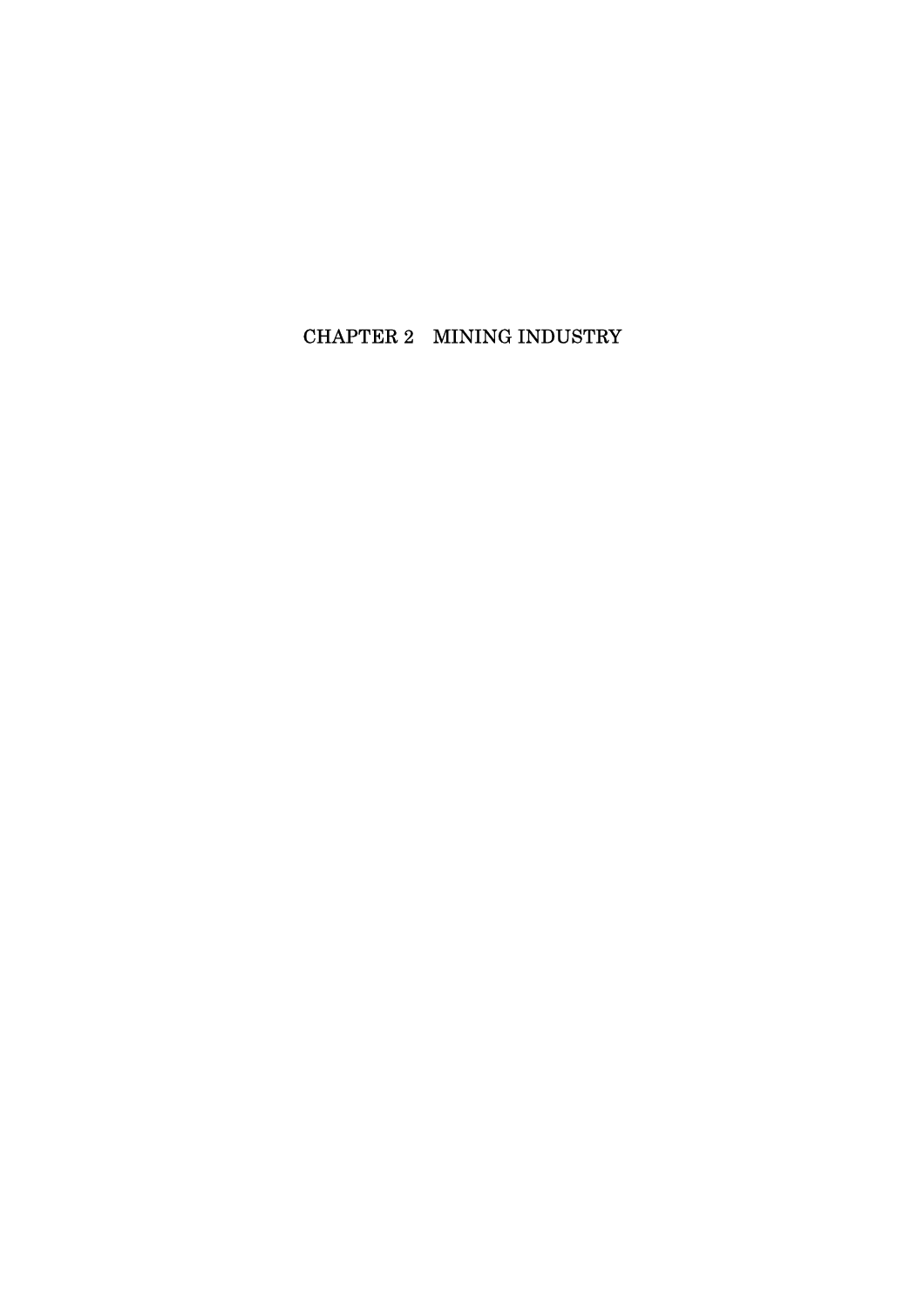# **CHAPTER 2 MINING INDUSTRY**

# **1. Outline of Mining Industry**

# **1-1 Economic Conditions**

In 2001, Armenia's GDP was 1,175 billion dram (some US\$2.1 billion) and its growth rate was 9.6%. The 2001 GDP consists of agriculture (25.0%), industry (20.2%), commerce (9.8%), construction (10.7%) and transportation and communication (7.5%) (Statistical Year Book of South Caucasus 2002). No remarkable changes have been made since 1998. The growth of Armenia's GDP for 2002 was 12.9%. This was the highest growth rate after the independence of the country.

 In 2002, Armenia's trade resulted in exports of US\$457 million (increase by 33.6%) and imports of US\$877 million (almost the same), totaling US\$1,334 million (increase by 9.4%) as compared with the results of the preceding year. Thus, the trade deficit decreased to US\$420 million from US\$531.5 million in the preceding year.

 According to the Central Bank of Armenia, the inflow of direct foreign investments for 2001 fell to US\$76 million from US\$104 million for 2000. It is undeniable, because of the delay of credits and loans from IMF and other organizations, the total amount of investment also had been decreased.

The reform of the financial system is still progressing, and the systems of loans and credits to the industries, one of the most important functions of banks, is still immature. As companies become joint-stock companies and the stock transactions on the market became more active, practically, domestic funds can be capitalized. However, the amount expected at present is extremely limited.

A number of international organizations including IMF, the World Bank, USAID, EBRD and UNDP provide Armenia with many kinds of supports. Beginning with the guidance of the financial policy provided by IMF, their supports include improvement of the environment for investment, reform of financial systems, corporate restructuring and promotion of privatization. The amount of foreign debts was a little more than US\$900 million as of the end of 2001. Most of the foreign debts represent the supports of international organizations. In this sense, their supports are indispensable to Armenia.

#### **1-2 National Budget**

# **(1) National Development Plan**

In 2002, the revenues were 228.3 billion drams, the expenditures were 263.8 billion drams and GDP budget deficit rate was 2.6 %. The 2003 budget sets revenues at 287 billion drams and expenditures at 334.2 billion drams. Under the present circumstances, it will be impossible for the national economy of Armenia to be free from the existing deficits. As for the expenditures, its social foundations may be maintained at the most, but its investment for the economic growth may not be proceeded.

# **1-3 Economic Policy**

A reduction of budget deficit through an increase of revenue is one of the most important economic policies. With respect to this matter, a certain result was obtained during these years. To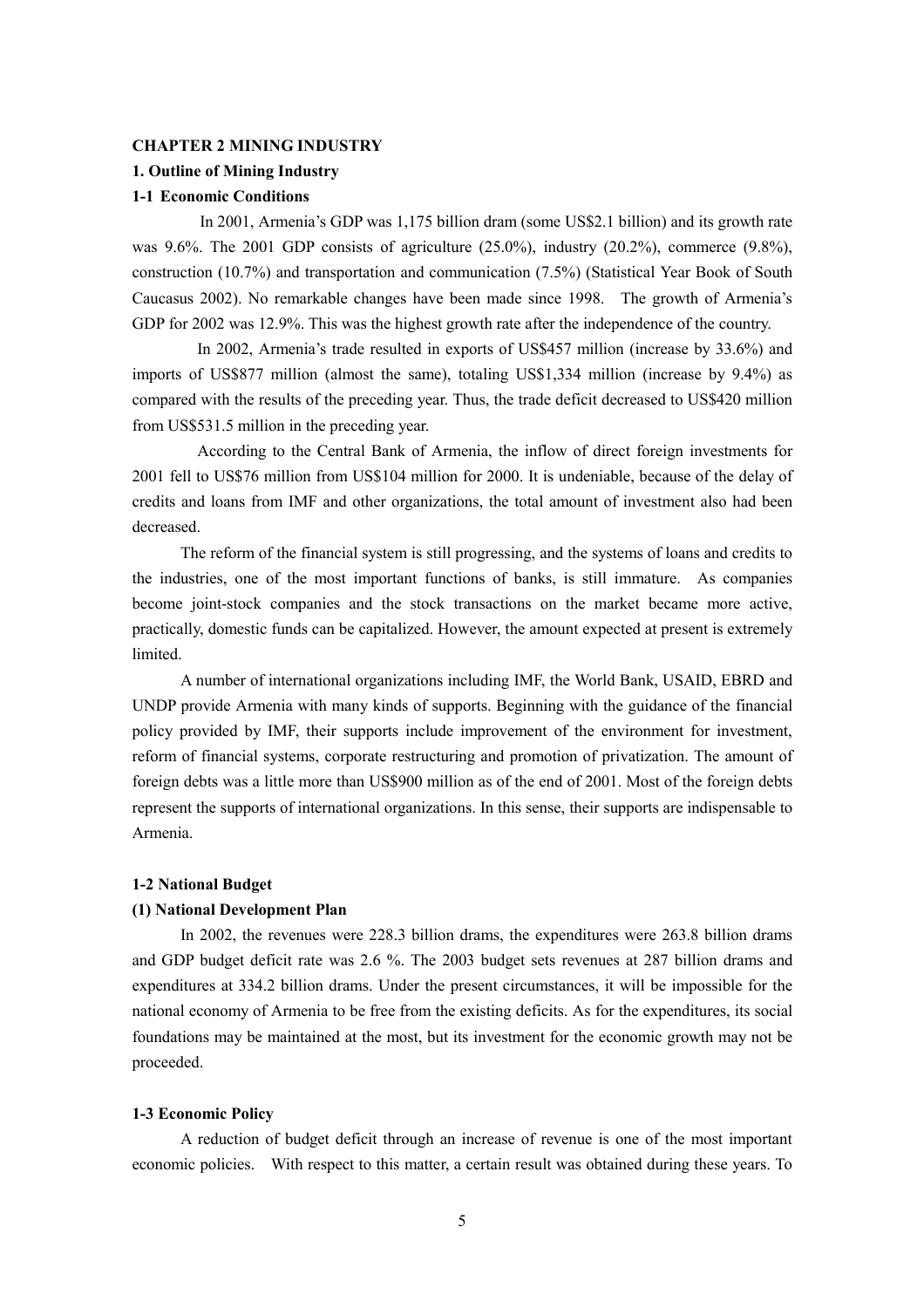make underground transactions open, tax police was newly established. It is also necessary to facilitate the reform of the public sector that includes the electricity and water supply businesses and decrease the liabilities of the national budget by intensifying the efficiency of management. The general reform of enterprises is also one of the important problems. However, the solution to the problem made little progress since the introduction of foreign capital remains unsuccessful.

# **1-4 Privatization**

Since 1995, approximately 7,000 small-scale companies and more than 1,500 medium- and large-scale companies were privatized in Armenia. Many of these companies were privatized in the initial stage of the privatization project. Since the companies were sold to inexperienced individuals, the transfer of the latest management techniques and promotion of the equipment renewal were not attempted as had been expected of their privatization. After all, corporate reforms did not make progress in many cases. In 2001, a list of more than 900 companies subject to the final privatization was prepared to ensure further promotion of the intended privatization and approved by the Parliament. This program will include strategically important state enterprises related to mining, metal and energy and so on.

# **1-5 Present Situation of Mining Industry**

 Armenia does not produce energy resources such as coal, oil and natural gas. All the energy resources are imported from Russia and Turkmenistan of the CIS countries. Armenia produces gold, silver, copper, molybdenum, lead, zinc and rhenium. The important metals among within them are copper molybdenum and gold. Molybdenum is produced from accompanied minerals with copper ore. Armenia had supplied one-third of the molybdenum in FSU.

 In Armenia, seven enterprises manage nine facilities of mines, plants and smelter (Table 2-1). Within those mines, the Kajaran copper-molybdenum mine was the largest molybdenum mine in FSU time. The mine has been managed by the Zangezur Complex State owned CJSC. Financing of the company has been increasing due to the sale of copper and molybdenum concentrates. In 2001, the mine produced 8 million tons of crude ore, and it corresponded to a 90 percent of 1989 production.

 The Ararat Gold Recovery Company (AGRC) manages two gold mines: Zod and Megradzor. Moreover, the company recovers low-grade gold  $(1.0 \text{ g/t}$  Au) from slime in the tailing dam near the Ararat gold processing plant. The annual gold production ranges from 2 to 3 tons.

 Armenia Copper Programme (ACP) manages the Alaverdi smelter. In 1989, facilities and equipments of the smelter were destroyed under the pretext of environment issues. In 1998, ACP (at that time Manes & Vallex Co.) reconstructed the facilities and equipments of the smelter and resumed production. In 2001, it produced 7,000 tons of crude copper. The present operation rate is 40 percent of the capacity because of the shortage of copper concentrates. This productivity is very low as compared with 40 thousand tons of electric copper and 180 thousand tons of sulfuric acid in 1980. Copper, molybdenum and gold are imported to Europe and Iran. There are no domestic markets in Armenia such as processing and manufacturing industries to use these metals at the present time.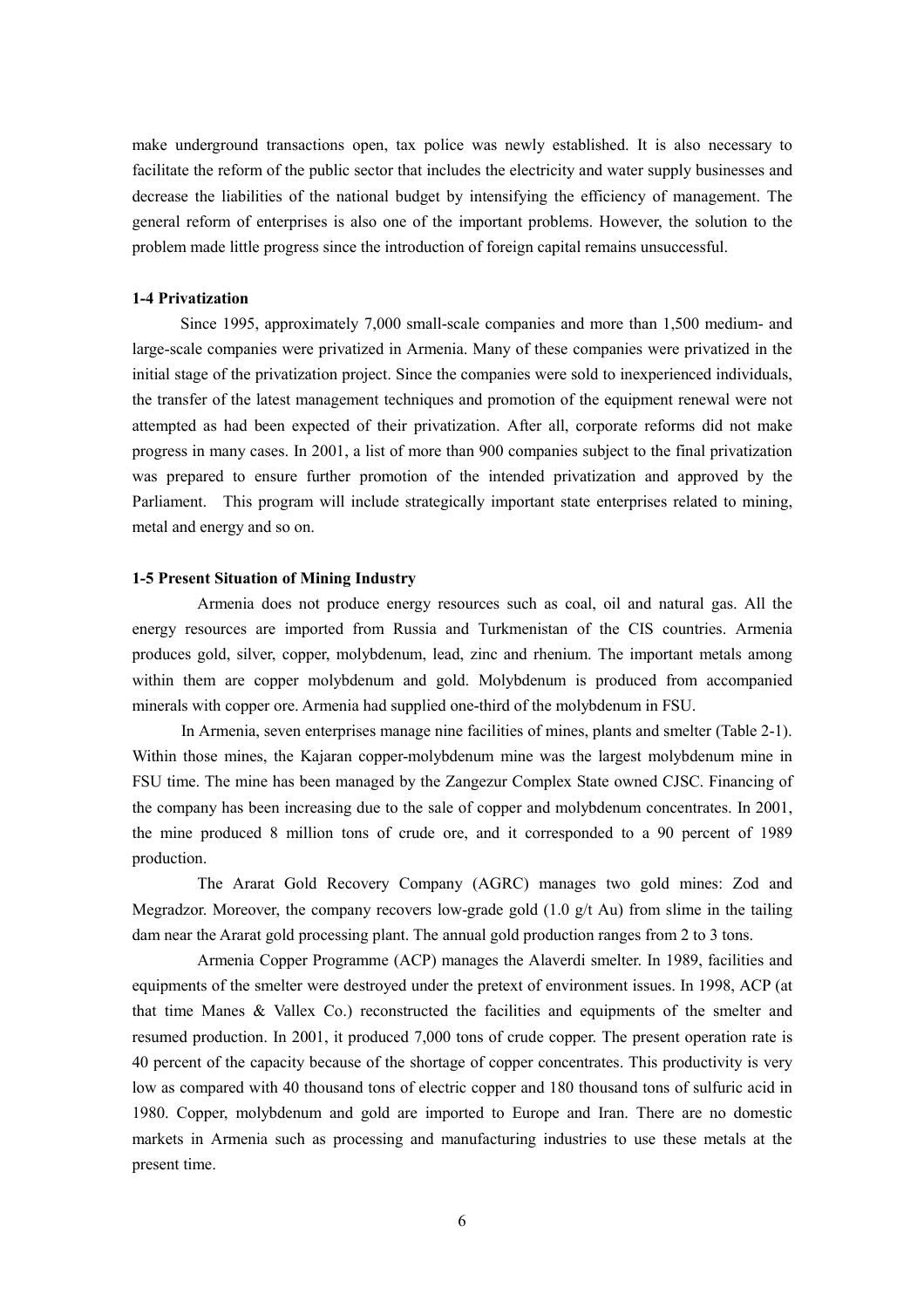| $M$ in $e/$<br>Smelter | Company<br>Combinat    | State/<br>private         | Final product                | Production(t)<br>2002 | Market           |
|------------------------|------------------------|---------------------------|------------------------------|-----------------------|------------------|
|                        |                        |                           |                              |                       |                  |
| Shamloukh              | Metal Prince           | Private                   | Cu metal in Cu-concentrate   |                       | ACP              |
|                        | (Akhtala Combinat)     | $(F \circ \text{reig n})$ |                              | $300 - 600$           |                  |
|                        | Armenia Copper         | Private                   | (Cu metal in Cu-concentrate) | (2, 400)              |                  |
| Alaverdi               | Programme<br>(ACP)     | (Foreign)                 | Cu blister                   | 7,000                 | Germany          |
|                        |                        |                           | Mo concentrate               | 5.400                 | Pure Iron.       |
| Kajaran                | Zangezur CJSC          | State                     | Mo Trioxide                  | 650                   | Comsup Commodity |
|                        |                        |                           | Cu metal in Cu-concentrate   | 12,000                | Glencore, ACP    |
| Agarak                 | Agarak CJSC            | State                     | Mo concentrate               | 450                   | Pure Iron        |
|                        |                        |                           | Cu metal in Cu-concentrate   | 4,000                 | Glencore         |
|                        | Kapan CJSC             | Private                   | Cu metal in Cu-concentrate   | 1.000                 | Iran             |
|                        | Kapan                  |                           | Zn metal in Zn-concentrate   | 700                   | non              |
| Zod Megradzor          | Ararat Gold            | Private                   | Au-Ag Dore                   | k q                   |                  |
| Ararat tailing         | Recovery Co.<br>(AGRC) | (For eign)                | Au                           | 2,800                 | U K              |
| Yerevan plant          | Pure Iron              | Private<br>(Domestic)     | Ferro Molybdenum             | 2,000                 | Europe           |

Table 2-1 List of Mines and Smelter in Armenia

 The mines and smelters have polluted the river by heavy metals and still continue to pollute the air and soil. Research on scope of environmental pollution and influence to environment have been partly carried out and grasped by universities and institutes. The government has not grasped the actual situation of environmental pollution such as wastewater and dust from mining industry. The above situation is the result from superannuated analyzing equipment in the national supervisory organization and the decline of analytical facilities. The government and enterprise have recognized the importance of environmental issues, but do not carry out the countermeasures against the pollution and prevention activity because of a lack of finance.

# **1-6 Position of Mining Industry in the Macro-economic System**

The GDP of 2001 was composed of agriculture 25.0%, industry 20.2%, trading 9.8%, construction 10.7%, and transportation  $\&$  communication 7.5%. Metal mining and base metal production accounted for 6.1% and 7.3% of the total industrial production, respectively (Table 2-2). Armenian metal mining includes almost no iron ore mining and includes aluminum only in a small percentage. Therefore the Armenian metal mining seems to handle mostly nonferrous metals only. It is estimated, consequently, that so-called nonferrous metal mining accounted for 2.7% of the GDP in 2001.

|                          |          | Number of Employee<br>(thousand) |                      |          | Number of Employee<br>(ratio) |                      |       | Production (current<br>price: million US\$) |       |      | Production (ratio) |      |      | <b>Production increase</b><br>(compared to previous)<br>year) |      |
|--------------------------|----------|----------------------------------|----------------------|----------|-------------------------------|----------------------|-------|---------------------------------------------|-------|------|--------------------|------|------|---------------------------------------------------------------|------|
|                          | 1999     | 2000                             | 2001                 | 1999     | 2000                          | 2001                 | 1999  | 2000                                        | 2001  | 1999 | 2000               | 2001 | 1999 | 2000                                                          | 2001 |
| Industry                 | 195.2    | 179.7                            | $\cdots$             | 100      | 100                           | 100                  | 529.7 | 557.                                        | 552.3 | 100  | 100                | 100  | 5.3  | 6.4                                                           | 3.8  |
| Mining                   | 5.7      | 6.2                              | $\cdots$             | 29       | 3.5                           | $\cdots$             | 20.6  | 29.8                                        | 36.4  | 3.9  | 5.3                | 6.6  | 16.2 | 24.                                                           | 19.7 |
| Metal mining             | $\cdots$ | .                                | $\sim$ $\sim$ $\sim$ | $\cdots$ | $\cdots$                      | $\cdots$             | 18.0  | 27.                                         | 33.6  | 3.4  | 4.9                | 6.1  | 13.7 | 28.5                                                          | 20.9 |
| <b>Poduction</b>         | 170.7    | 155.7                            | $\cdots$             | 87.5     | 86.6                          | $\sim$ $\sim$ $\sim$ | 339.8 | 359.2                                       | 358.0 | 64.1 | 64.5               | 64.8 | 10.5 | 6.9                                                           | 7.5  |
| Base metal<br>production | .        | .                                | . .                  | .        | .                             | $\cdots$             | 14.5  | 33.0                                        | 40.5  | 2.7  | 5.9                | 7.3  | 51.3 | 110.2                                                         | 43.8 |

Table 2-2 Mining Industries in GDP

# **1-7 Situations of Mining Industries in the Neighboring Countries**

Mining industry in Georgia is composed of energy and fuel resources of coal and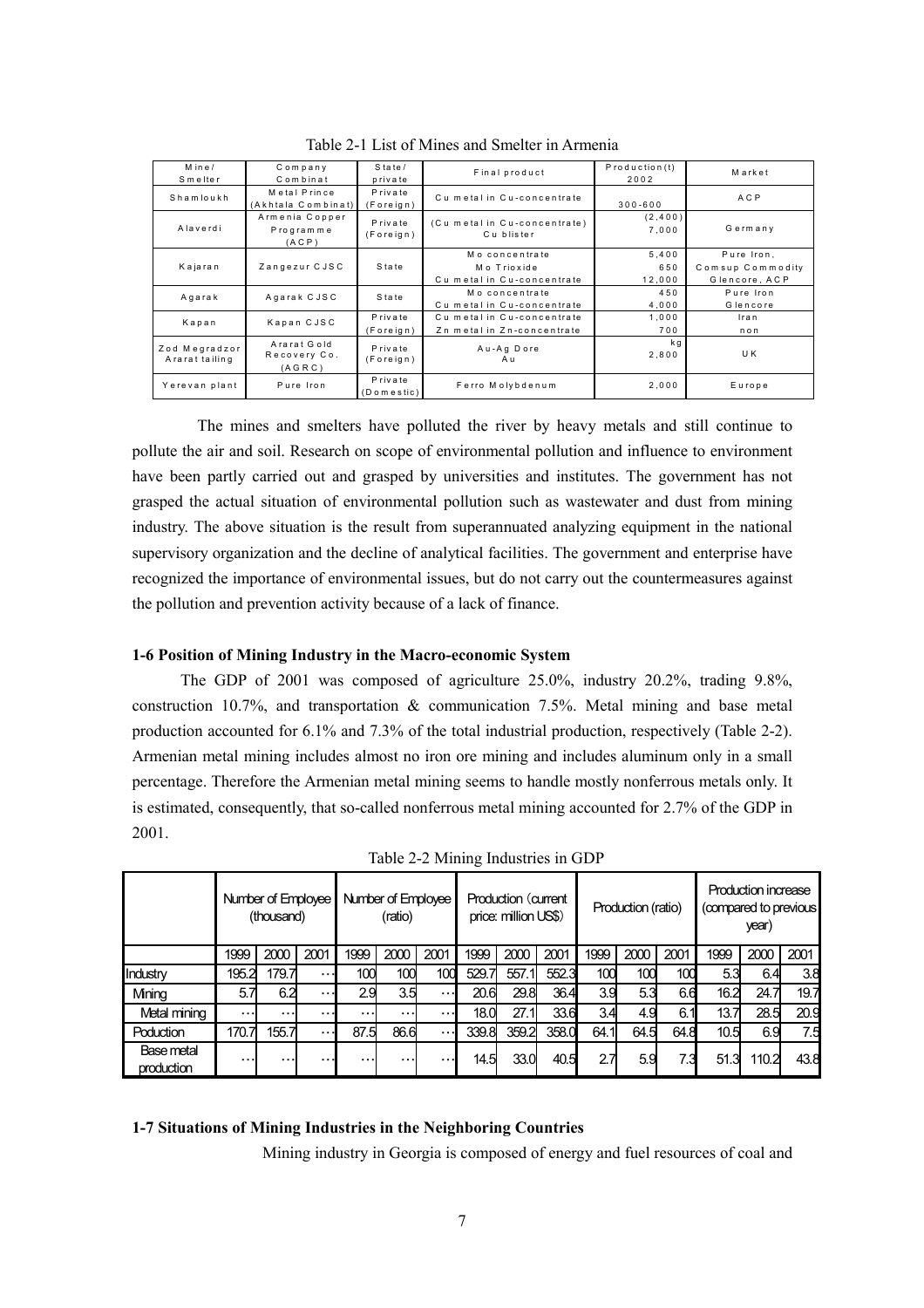petroleum, steel, non-ferrous metals, industrial materials and building materials. As introduction of market economy, the production has reduced drastically. State-owned enterprise of the Madneuli mine (copper and gold) has operated steadily. In 2001, the Madneuli mine produced 1.4 million tons of copper crude ore and 57 thousand tons of copper concentrates. At present, joint venture between State Department of Geology of Georgia and an Australian mining enterprise has been prospecting copper and gold resources in the Bolnisi mining region of the southern Georgia.

 Iran is blessed with vast petroleum and gas. While, mineral resources in Iran are comprised of coal, iron ore, non-ferrous metals, construction materials and industrial materials. Chief non-ferrous metal resources consist of copper, lead, zinc, chromium and manganese. Compared with energy resources, mining industry has not developed well. Rate of mining industry in GDP correspond to 1 % in 2001. Porphyry copper-molybdenum deposits embedded in the southern Armenia extends to the southeast, and they make Iran a worldwide copper production zone. Proved reserves of copper metal account over 3 billion tons. Operating mines and smelters are of the Sungun copper mine, which locates in 120 km from the border of Armenia, and the Ser Cheshmeh copper smelter in the southern Iran. The Sungun mine produces 180 thousand tons of copper concentrate annually, and the Ser Cheshmeh smelting plant produces 160 thousand of copper metal yearly.

# **2. Mining Administration, Organization and System**

## **2-1 International Best Practices in Mineral Sector Institutional Organization**

Although the overall structure of mining sector institutions may differ in detail and complexity from country to country it is important to recognize that the institutional, organizational and functional components of the mining sector institutions are not country dependent and should be the same in virtually every nation.

The functions of a public mineral sector institution responsible for the mineral sector of a nation can be summarized in terms of; (a) policy formulation; (b) granting of mineral rights; (c) environmental and social permitting; (d) monitoring, regulation and enforcement and (e) geological infrastructure development. As a result of these functional responsibilities the essential institutional building blocks would be as shown in the Fig. 2-1 that would have the following responsibilities:



Fig. 2-1. Basic Framework of a National Responsible Mineral Sector Agency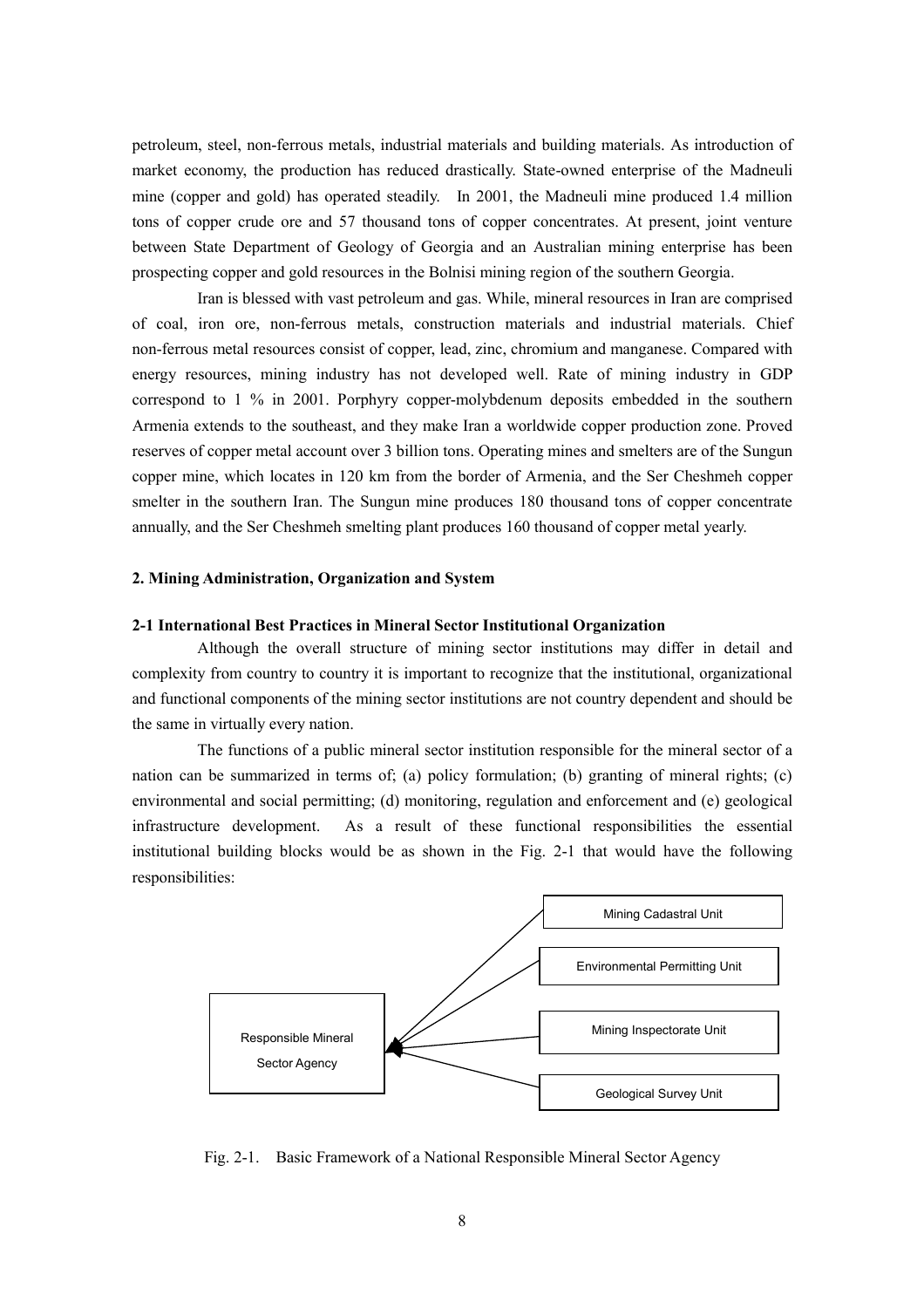#### **2-2 Institutional Organization of the Mineral Sector of Armenia**

 In total there are over 20 individual Agencies/Commissions/Departments, in 8 Ministries, as well as the National and Local Governments, that have a role in mineral sector development in Armenia. Over 10 institutions have line responsibilities in terms of providing necessary approvals for the granting of licenses and contracts. This myriad of involved institutions, many with overlapping, duplicative or poorly defined mandates, was largely responsible for the low level of domestic and international interest in investment in the mineral sector.

 Main purpose of new laws, the "Law on Subsurface of 2002" and the "Concession Law of 2002" is to solve complicated procedure in present mining sector. Although it is widely recognized with the Government of Armenia that there is a need for a central Authorized Body, and recent legislation provides for the creation of a single Authorized Body, subsequent decisions within the Government of Armenia have resulted in the creation of two Authorized Bodies (Fig. 2-2): i.e. an Authorized Body for Exploration located within the Ministry of Nature Protection and an Authorized Body for Exploitation to be located within the Ministry of Trade and Economic development.



Fig. 2-2 Organizational Structure of the Responsible Body for Exploration and the Responsible Body for Exploitation

 The creation of two Authorized Bodies, each within a separate Ministry, and with differing responsibilities appears largely to reflect the political difficulties inherent in restructuring traditional ministerial responsibilities.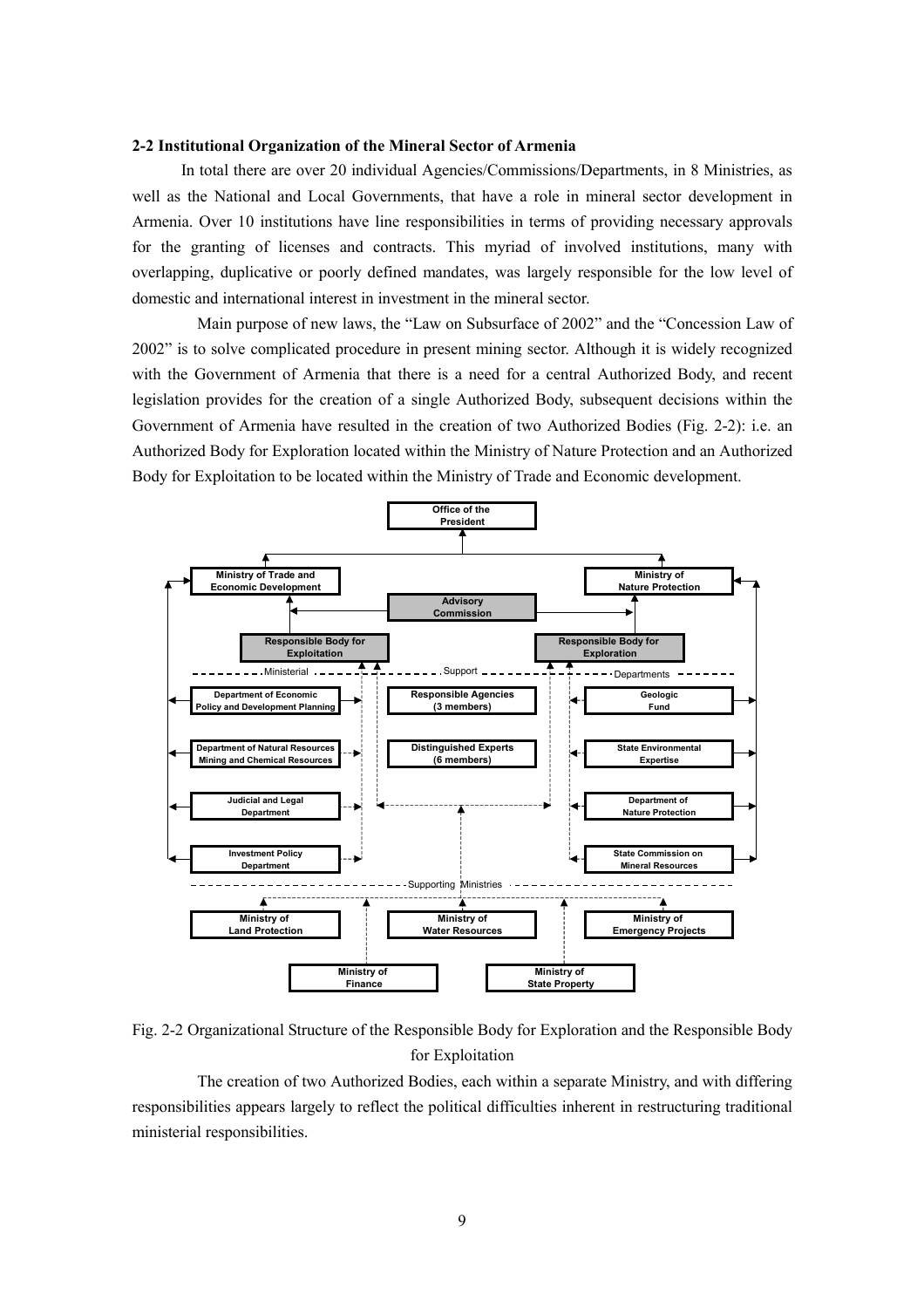# **3. Law and Taxation**

# **3-1 Law**

Detailed critiques of the key legislation pertaining to the mineral sector of Armenia are:

- Subsurface Law {Law on Subsurface of the Republic of Armenia (December 27, 2002)}
- Concession Law {Concession of Deposits for Purposes of Prospecting and Mining of Minerals of the Republic of Armenia (July 2, 2002)}.

and were enforced in April, 2003. The enactment of the Concession Law and Subsurface law potentially provides a basis for dramatically improving access to exploration and mining rights (Table 2-3). Notwithstanding recent legislation, the administrative process is still quite complex and provides for several layers of Government approval for both exploration rights.

Table 2-3 Comparison of Access to Exploration and Mining Rights in Armenia

| compared to mitchmitchan ratedree |                                                                                                                                                                                             |                                                                                                                                                                                                  |  |  |  |  |
|-----------------------------------|---------------------------------------------------------------------------------------------------------------------------------------------------------------------------------------------|--------------------------------------------------------------------------------------------------------------------------------------------------------------------------------------------------|--|--|--|--|
| <b>ISSUE</b>                      | <b>ARMENIA PRACTICE</b>                                                                                                                                                                     | <b>INTERNATIONAL BEST PRACTICE</b>                                                                                                                                                               |  |  |  |  |
| 1. Availability of areas          | The potential investor defines the<br>area/deposit of interest.<br>Provides for a publicly available<br>mining cadastre.                                                                    | All areas that are not designated by law as off<br>limits and are not already taken are available.<br>The information is shown on maps of the mining<br>cadastre, open for public consultation.  |  |  |  |  |
| 2. Application procedure          | Application for either a "regular" or<br>"Special" prospecting or mining<br>license (Standard form<br>not<br>determined).<br>Open tender or closed tender, as<br>decided by the Government. | Generally, by standard form application to the<br>registrar of mining titles.<br>Tenders only in rare cases of disposition of<br>known valuable properties extensively explored<br>by the state. |  |  |  |  |
| 3. Grant criteria                 | First eligible applicant for the area<br>provided that there is no overlap of<br>existing licensed areas.<br>Extensive evaluation.                                                          | First eligible applicant for the area provided that<br>there is no overlap of existing licensed areas.<br>Limited evaluation of financial or technical<br>background.                            |  |  |  |  |
| 4. Form of mining rights          | Negotiated contract.<br>based<br>on<br>Model Contract.                                                                                                                                      | License, permit, lease or concession, containing<br>standard terms fixed by statute.                                                                                                             |  |  |  |  |
| 5. Time required                  | Weeks to months                                                                                                                                                                             | Hours, days or weeks.                                                                                                                                                                            |  |  |  |  |

Compared to International Practice

Armenia's requirement that exploration and/or production contractors reimburse the State for historic geological exploration costs is contrary to international practice and is not competitive. Other well-endowed mining countries provide extensive geological information to potential investors for free or at nominal cost in order to promote investment in the development of their resources.

Issues and recommendations concerning Law are as follows;

- 1. Pending mineral sector legislation (Mining Code and Concession Law) need to be rationalized to ensure consistency between the two laws.
- 2. Government needs to rationalize existing legislation within the mining sector with that of ancillary sectors (environment, forestry, land, water)
- 3. The issue of State "ownership" versus "stewardship", as defined in the Constitution of the Republic of Armenia need to be clarified by decree.
- 4. Existing legislation should be modified to provide, which it presently does not, security of tenure by addressing:
	- a. Ambiguity in existing legislation as to whether mining rights are property rights or contract rights should be clarified, by defining and treating such rights as property rights;
	- b. Grounds for termination of Subsurface Utilization Rights should be restricted to the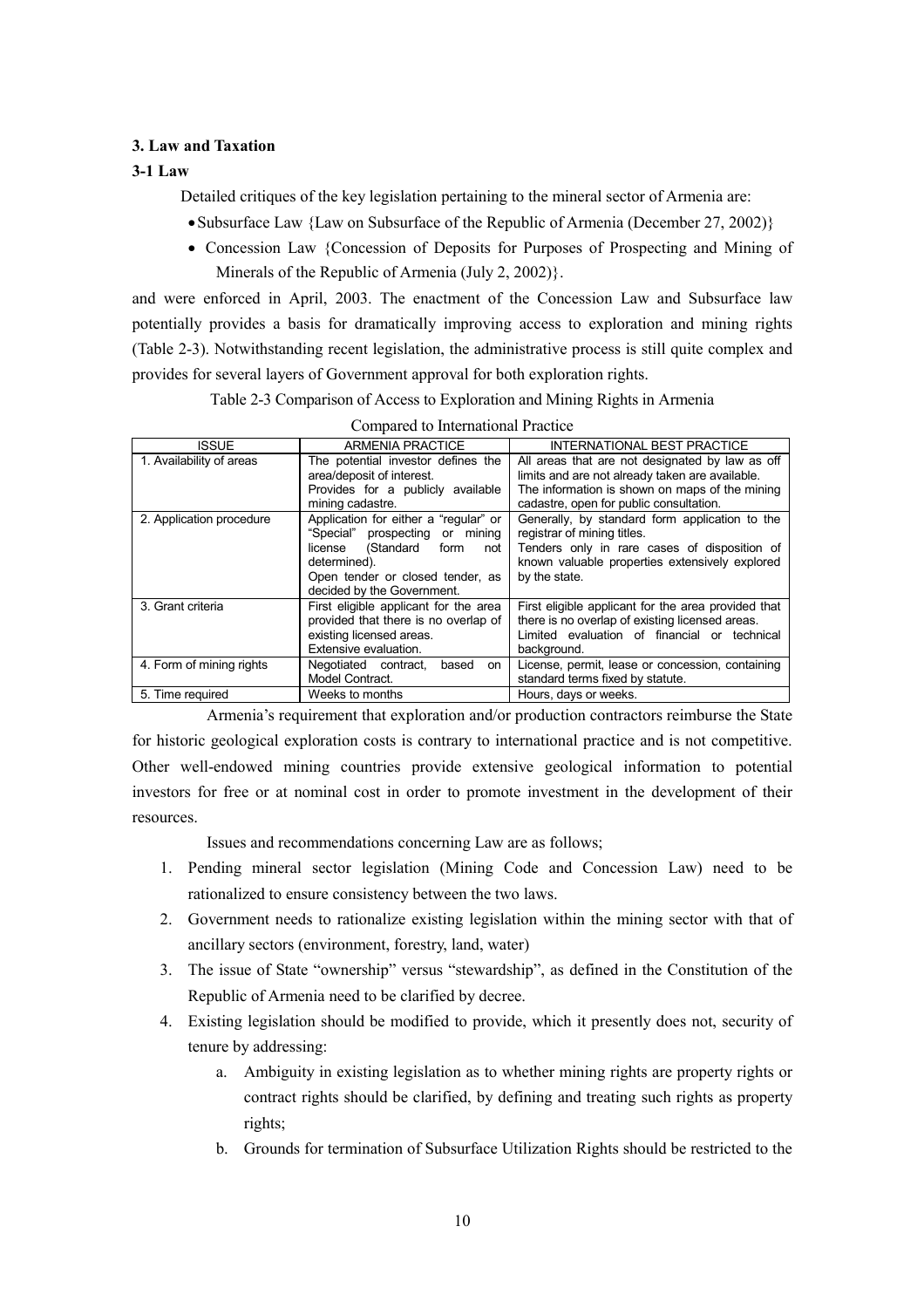provisions of the Constitution i.e. Confiscation of property for the needs of society and the state may occur only in exceptional cases with prior full compensation on the basis of the law.

- 5. Transfers of mining rights should be permitted generally according to the procedure specified for pledges, except that existing policy should be modified to state, "Approval of transfers may not be unreasonably withheld by the Government".
- 6. Environmental permitting should be treated as a separate condition for operating after an exploration right has been granted and the proposed permitting process should be streamlined.
- 7. Restrictions on operating and marketing freedom particularly requirements on reserve evaluation, production levels and use of local providers – are not competitive and should be eliminated or dramatically modified.
- 8. Stability of terms and conditions should be maintained as currently in effect under the Concession Law, except that the existing payment/refund system for VAT should be modified to allow for exclusions before payment.
- 9. A comprehensive mine closure plan, with appropriate funding, should be added as a component of a Concession Contract.
- 10. Mineral sector legislation should explicitly provide for direct and indirect Government funding of the Authorized Body and associated mineral sector institutions.
- 11. Environmental legislation of the Republic of Armenia should be dramatically revised and modernized both in general and as it applies to the mining sector specifically.

# **3-2 Mineral Sector Taxation**

Although the tax regime of the republic of Armenia, as it applies to the mining sector is quite similar to other tax regimes internationally it differs significantly with respect to two major issues i.e. the VAT and the proposed Additional Profits Royalty.

Issues concerning VAT are as follows;

- Tax revenues in Armenia account for approximately 15% of GDP.
- Approximately 40-45% of tax revenues come from VAT.
- Approximately 10-20% of tax revenues come from Income Tax. The level of VAT in Armenia is very high (20%)**.**
- The mining sector receives a full rebate on all VAT paid to the Government.
- The rebate to the mining sector is approximately 20% of total VAT.

 Although the mining industry receives a full rebate of VAT paid there are still two major, and inter-related problems for industry .

- Industry is neither exempted nor zero-based from the payment of VAT and as a result there is an initial capital outlay required by the Company.
- Because industry must pay the VAT there always remains the time-consuming, costly and often contentious issue of valuing the resource in order to assess the VAT.
- The refund of the VAT is a complex and often time-consuming activity which delays the VAT refund, results in economic costs in terms of lost interest and opportunity costs of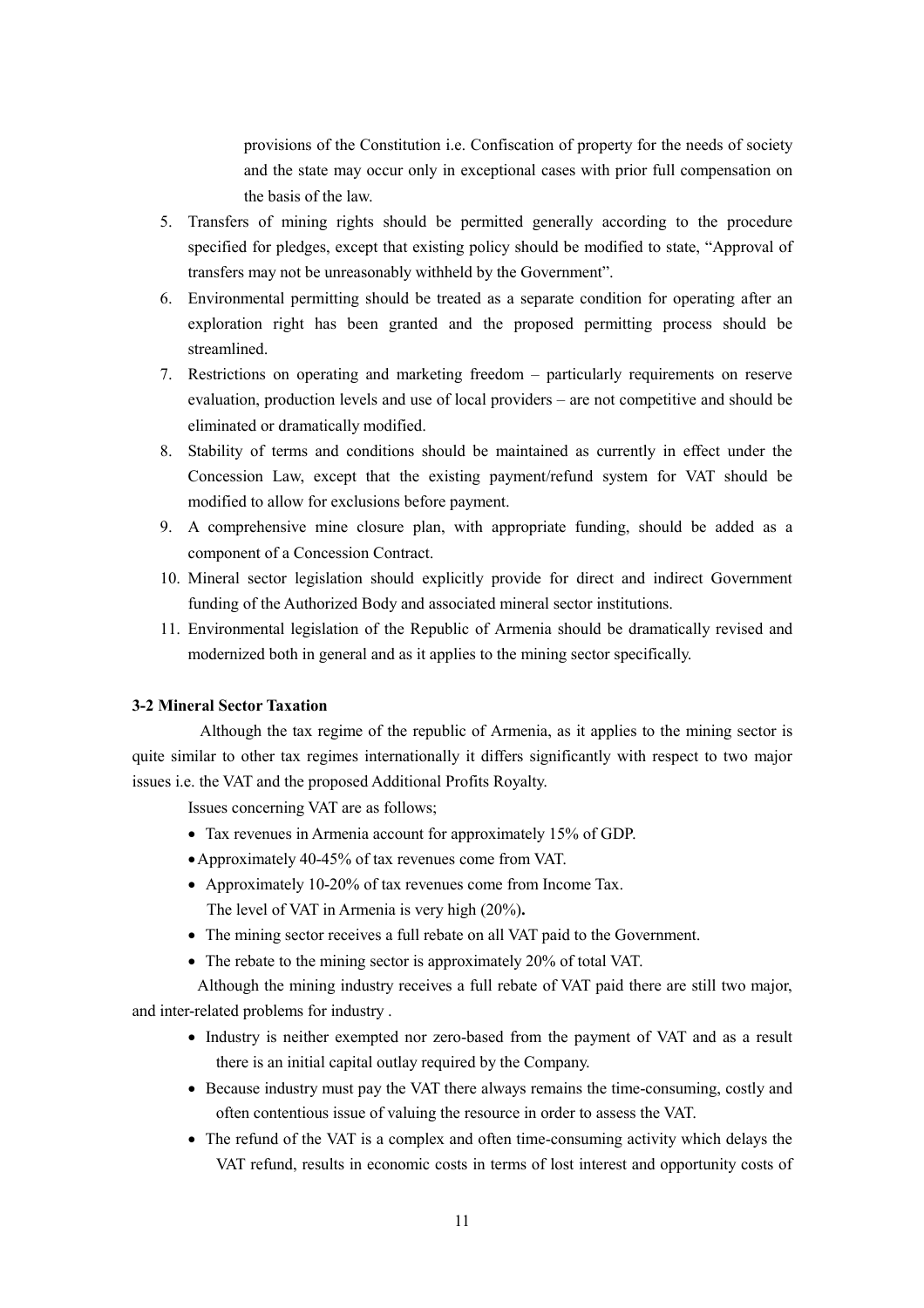non-utilization of capital.

In essence the VAT in Armenia is a distorting tax that meets none of the internationally accepted best practice principles of neutrality, efficiency and equity. As such the process should be radically streamlined and modified.

Additional Profits Royalty in the Concession Law is as follows;

- Royalty at the rate of one per cent of the aggregate net back value of sales of metallic minerals (see comment on Article 44.1 re precious mineral), and
- An additional royalty at the rate of 0.1% for each 0.8% by which the profitability index exceeds 25%.

The linkage of royalties to the profitability of the licensee is used in a limited number of countries. The setting of the threshold value at 25%, when average mine profitability ranges between 14-18%, assures that only the most profitable mines would pay the additional royalty and then at a modest rate that would not result in an effective royalty rate higher than the international average of approximately 2.0%. However, the additional profits royalty may well act as a disincentive to foreign investment

# **4. Information of Mineral Resources**

 All the information and reports on the exploration for mineral resources are kept and managed by the Geological Fund of the Department of Mineral Resources of MNP. There are about 20,000 reports kept at the Geological Fund. Most reports are the results of geological exploration. The reports should be compiled and digitized.

 Information of state owned mines on production planning, ore reserves and environment is at MNP. Data on production planning and industrial safety is at the State Committee on Inspection. The information is not disclosed. It is difficult to obtain information to fully understand the mine.

Recently some database systems have been utilized in Armenia using the ArcView, one of the most popular desktop GIS and mapping system, in various fields; construction, environment, airport control and so forth. The usage is also expanding in research fields: in Scientific Academy, Yerevan State University and American University of Armenia.

 In mineral resources fields the Geoeconomic Scientific Center under the Ministry of Natural Protection is constructing a geological database for the northern Armenian area using the ACP's ArcView system. The Geoeconomic Scientific Center is also producing digital geological maps using drawing software (CorelDraw), which can be utilized for the GIS database construction for near future.

# **5. Privatizations of Enterprises Related to Mining Industry**

The Government of Armenia, under the "National Privatization plan for the period 2001-2003" called for the privatization of 12 major state owned enterprises of which four are in the mining sector: the Zangezur copper-molybdenum complex, Agarak copper-molybdenum complex, Kapan complex and Akhtala copper complex. The Akhtala complex was bought and privatized by Metal Prince Co. (Switzerland) in July 2002. And the Kapan complex was sold to the Deno Co. (Switzerland) in November 2002.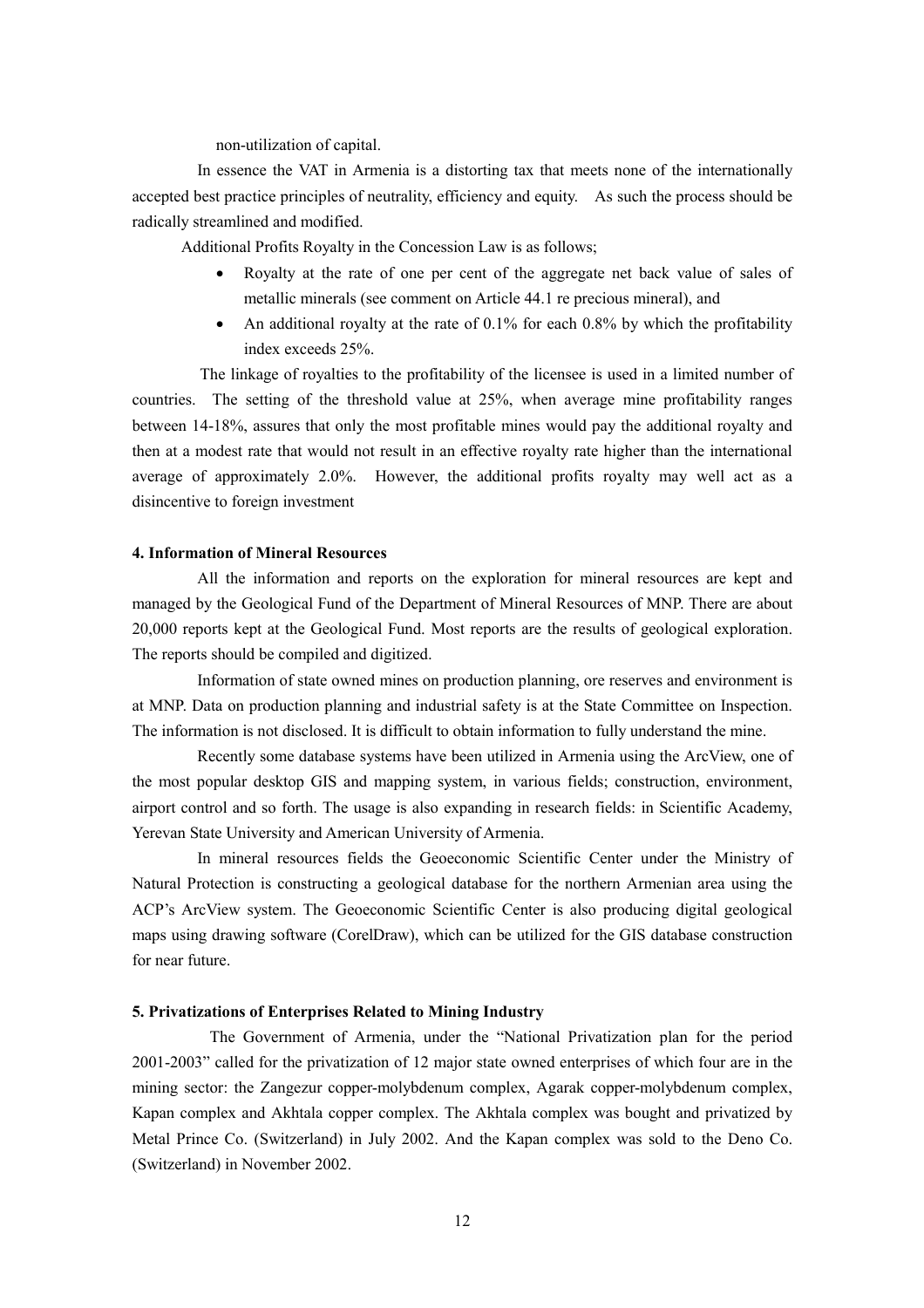# **5-1 Status of Privatization in the Mining Sector**

Since 1999 to date no privatization tenders have been put forward: indeed tendering efforts are not scheduled until the time period March 2003 to January 2004. The reasons for the delay in privatization in the mining sector have been the following:

- Mineral Resources are a National Endowment
- Mining Enterprises and National Debt
- Establishment of an Appropriate Legislative Regime
- Resources and National Security

# **5-2 Key Issues to Be Resolved**

# **(1) Debt of Privatized Enterprises**

Overall the debt burden of the various mining enterprises to be privatized Kajaran and Agarak) or recently privatized (Kapan) is/was quite high, considering the nature of the enterprises. At present the debt structure of the major enterprises is:

- Kajaran No debt
- Kapan Approximately \$8-9 million
- Agarak Approximately \$4-5 million

# **(2) Valuation of Mining Enterprises**

The Privatization Law requires that the responsible Ministry specifically prepare a valuation of individual enterprises, prior to tendering, consisting of (a) a financial-economic audit of the company and (b) a re-evaluation of the assets and liabilities of the company.

The problem of valuation of enterprises to be privatized in the mining sector represents a particular challenge to the Government of Armenia and to the MTED, nevertheless, it is a requirement that have to be met if the privatization of mining sector enterprises is to move forward.

# **5-3 Privatization Options for the Mining Sector**

- Privatization by tender
- Privatization by Concession Contract
- Privatization by Bankruptcy and Acquisition
- Privatization by Combination Concession Contract and Tender/Management Contract
- Privatization by Capitalization

# **5-4 Conclusions and Recommendation**

The main reasons for the slowdown of the privatization rates and decrease in revenues of state budget are:

- High price of enterprises to be privatized compared with market prices of similar enterprises;
- Presence of many policy, legislative, financial and organizational obstacles and difficulties during privatization;
- Absence of actual programs aimed at improving the financial situation of privatized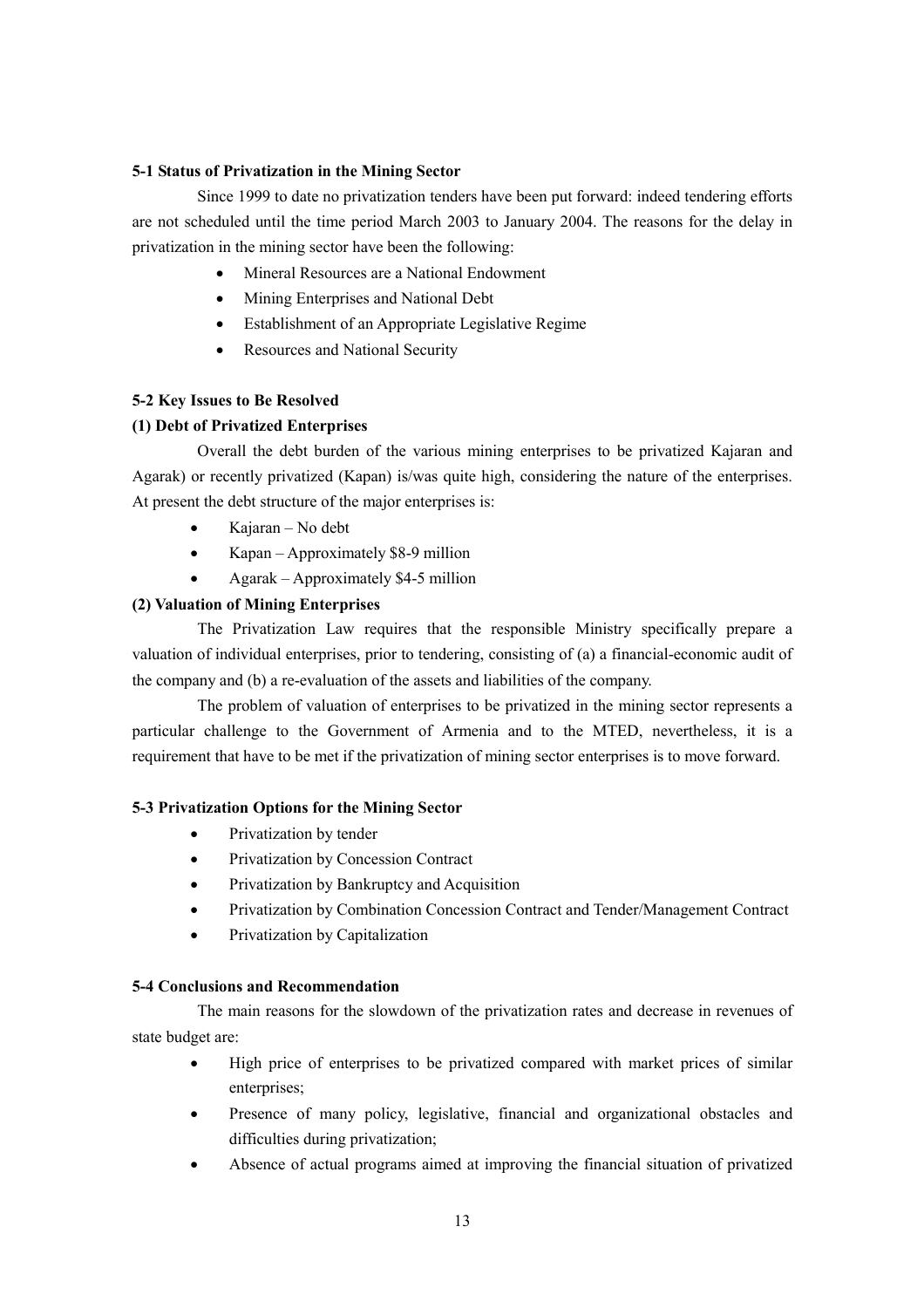enterprises;

- Large accumulated debts, which cannot be paid back by the enterprises and unsatisfactory technical and physical condition of capital assets;
- Unsatisfactory levels of efficiency during pre-privatization preparation of enterprises.

It is recommended that the Government of Armenia consider the following in the privatization of mining enterprises:

- 1. Introduction of a clear and defined approach to the privatization of state-owned mining enterprises Kajaran and Agarak.
- 2. Consideration of the removal of debt, for existing mining enterprises that are no longer economically viable, from the national debt balance.
- 3. Undertaking of a comprehensive valuation of Kajaran and Agarak under market economy, as required by the Privatization Law of 1999.
- 4. The Government should seek technical and financial assistance for the conducting of the valuations above through the international organizations.

# **6. Accounting Standard**

Accounting standards of Republic of Armenia (ASRA) is developed based on IAS, published by IASC. Accounting Standards of Republic of Armenia (ASRA) were developed in line with the IAS and were approved by the orders of the Ministry of Finance and Economy RA in 1999 and 2000.

The ASRA is expected to be introduced in the mining sector in 2006. In the new accounting standards, there is a major issue related to companies in the mining sector, which is now pending. It is concerned with research and development costs incurred in the exploration and commercial exploitation stage. According to the IAS, companies in the non-mining sector are required to report costs and expenses classified in "research" – as part of up-front investment (self-created intangible asset) – as non-recurring expenses, not as a fixed asset. On the other hand, those classified in "development" can be reported as an intangible asset and amortized over a specific period.

**6-7** However, the IAS clearly exempts the mining sector from the above rules, including oil and gas development costs. MFE is now developing new standards. MFE intends to continue establishment of international standards regulating book- keeping in mining industry and then based on it develop state standards. Many companies in the mining sector want to treat a broad range of up-front investment costs incurred in the development stage as intangible assets in order to spread financial burdens and conceive various accounting methods.

 In Armenia, efforts have been made to develop a new accounting system since 1997 as part of the transition to a market economy. While the new system and its framework has been built up, however, individual companies lack human resources to operate the accounting system according to the new accounting standards, making their education and training an urgent task.

# **7. Infrastructure**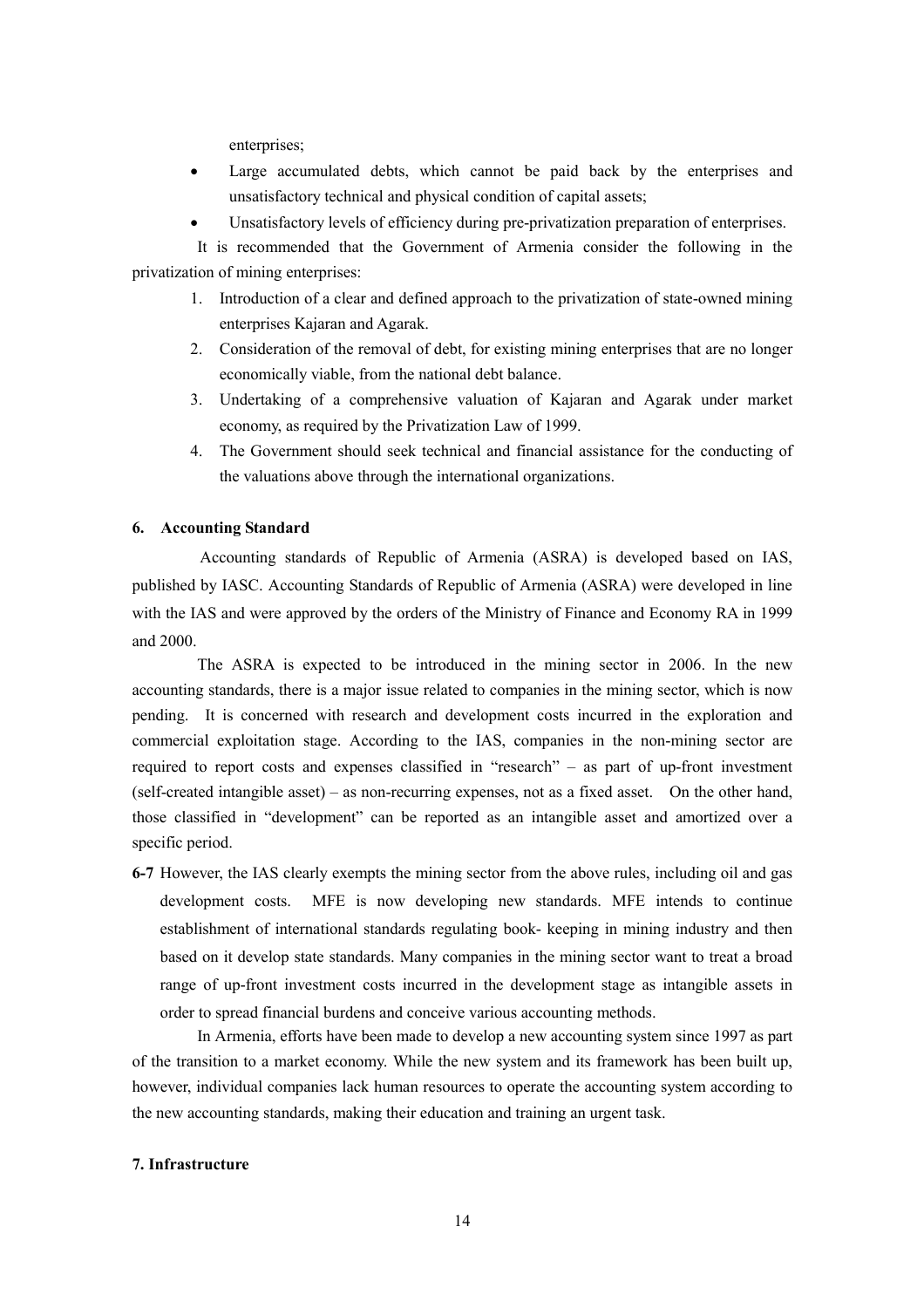Infrastructure factors that may hinder mineral resources development in Armenia are transportation (railways and roads) and electric power.

transportation of copper and molybdenum concentrates produced at complex in the southern part of Armenia cannot presently utilize the railway network via Naxcivan because of political reasons. Mineral concentrates and other products are transported by truck for 300 km from individual plants to the Ararat Station, 40 km south of Yerevan, and then reloaded on railroad cars and transported to Yerevan, Alaverdi, and/or Poti port on the Black Sea coast in Georgia. Therefore all the mines and smelter pay additional expenses. Armenia has a disadvantage in terms of international competition with other countries because it is a landlocked continental country requiring additional transportation cost for mining products. Repairing and revamping trucks and freight trains are indispensable. At the, same time railway, road, and shipping facilities should be reorganized in near future.

 Although electricity supply is stable currently, the raw materials for both thermal and nuclear power generation, which supplies 80% of electric energy, are imported from Russia and other foreign countries. Electric power in Armenia is costly because the country depends on raw material imports. In order to secure a stable power supply, friendly political relations with neighboring countries must be maintained. Some international support should be positively utilized for improvement and reorganization of power generation facilities. Electric power in Armenian mining enterprises accounts for about 30 % of all the production cost. Accordingly, the Kajaran Complex and Alaverdi Smelter have hydroelectric power plants of their own because of the reduction of costs. They are reducing more electric power costs through increasing the number and improvement of the plants.

#### **8. Human Resources Development**

It is important for Armenia to secure and train capable, hard-working people with a high standard of education. The country has many serious problems in education.

After independence, the mining education budget was reduced to 35%, and the education level was difficult to maintain because of the deterioration of education facilities, a shortage of teaching material, the aging of the teaching staff and a decrease of salary for the teaching staff. The number of students enrolled in mining-related courses is decreasing because the demand for mining engineers has fallen, and it is difficult for graduates to find a job in mining-related companies. With the aging of the teaching staff (the average age of the teaching staff is 60); its quality has fallen because of bad working conditions (a low salary). Young, excellent students tend to go abroad and gain employment instead of staying at their universities. Therefore, no one wants to be a teacher.

It is also difficult to maintain and renew the mining education facilities because of a shortage of funds. In this IT-oriented world, there is a serious shortage of computers, which affects the education in data processing and automation system in the Department of Mining and Metallurgy so this situation must be improved urgently. It is desirable that not only mining engineers but also talented persons familiar with mining economy and mining law will be nurtured so the related lectures in the university are improved.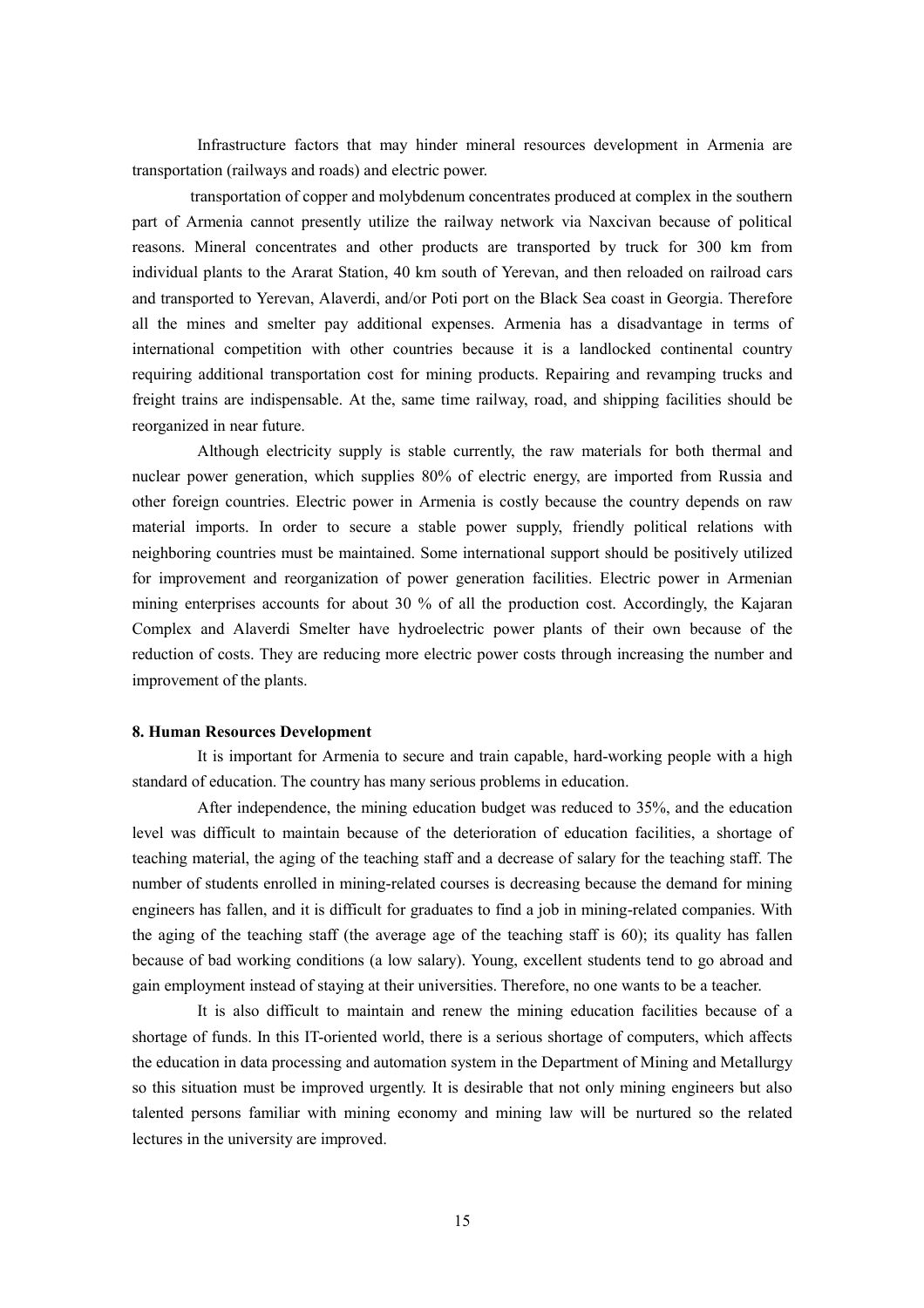# **9. Present Situations of Exploration Works**

Since independence, the Department on Entrails and Mineral Resources Protection and related state owned exploration companies are in charge of the prospecting organizations of the government. Governmental exploration activity has stopped because of a lack of finance, reduction of personnel and decrepit machinery and equipment. State owned exploration companies have hardly grown. No prospecting program is progressing except around the operating mines to obtain additional ore reserves so some supports and assistance for exploration activity are needed.

MNP expects that geological survey and exploration will be advanced by foreign investors. But exploration by foreign investment is making slow progress because the geological information is in Russian or Armenian that are very difficult for the Western companies to gain easy understanding. New global information on exploration technique is limited because there are not so many geologists who understand English. Investment environment for the Western companies must be improved by translating Russian information into English. And the same time, possibility of foreign governmental cooperation works in exploration should be studied.

#### **10. Evaluation of Mineral Potential**

#### **10-1 Characteristics of Mineral Deposits and their Distribution**

Caucasus region is divided into Greater Caucasus, Transcaucasus and Lesser Caucasus from north to south. Northern Caucasus corresponds to the Scythian Platform of the southern end of the Eurasia plate, and Southern Caucasus corresponds to the northern end of the Arabian Plate. Caucasus occupies the adjacent zone of both plates. Each zone develops faults. The whole area of Caucasus is shown to be a tectonic zone. Many kinds of metals are deposited with relation to volcanic activity and intrusive rocks.

The Greater Caucasus is composed of basement rocks of Baikalian and Hercynian ages, and the Mesozoic group covers the basement. The Mesozoic group consists of slate, sandstone and tholeiite basalt of Jurassic age. Mineral deposits are composed of volcanogenic sedimentary copper deposits related to submarine volcanic activity in Devonian age, polymetallic deposits related to tholeiite basalt of earlier Jurassic age. The Transcaucasus is composed of crystalline schist of Hercynian age, basalt and calc-alkaline volcanic rocks of early and middle Alpine age and sedimentary rocks of late Alpine age. Mineral deposits consists of sedimentary manganese-iron deposits of Jurassic to Cretaceous age, volcanogenic massive sulfide deposits related to calc-alkaline volcanic rocks of Cretaceous, and gold and silver vein type deposits. The Lesser Caucasus is divided into northern and southern part by the Sevan-Akera ophiolite zone. The northern part is mainly composed of marine sediments of Jurassic to Cretaceous, and the southern part mostly consists of volcanic to intrusive bodies of Cretaceous to Tertiary and overlain volcanic rocks of Neogene and Quaternary (Fig. 2-3). Armenia is mainly composed of the Lesser Caucasus. Mineral resources are chiefly copper, molybdenum, gold, silver, lead and zinc. There are approximately 300 ore occurrences and manifestations of including iron and aluminum in Armenia. There are also 500 non-metallic occurrences of building materials, facing slabs of tuff, marble and gabbro, and mineral water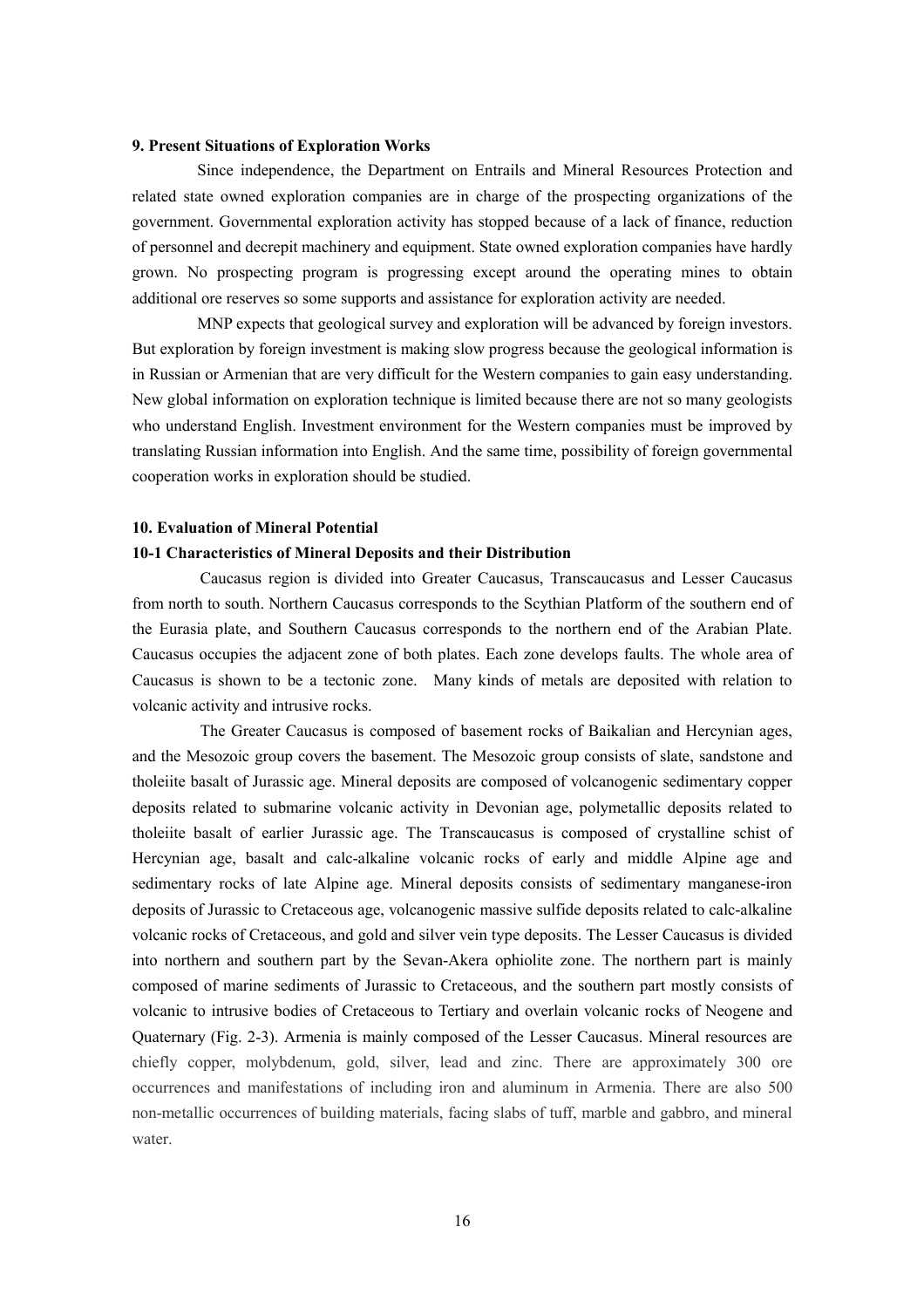| Metallogenic Province |  |              | Geology                              | Main Mineralization                                                                                |  |  |
|-----------------------|--|--------------|--------------------------------------|----------------------------------------------------------------------------------------------------|--|--|
| Eurasian Plate        |  | Pre-Cambrian |                                      |                                                                                                    |  |  |
| Great Caucasus Zone   |  | Paleozoic    | Metamorphic<br>Intrusive<br>Volcanic | Hydrothermal Cu, Zn, Co, Au<br>Vein Mo, W<br>Vein As, Sb, Au<br>Vein Zn, Pb                        |  |  |
|                       |  |              | Sedimentary                          | Bedded sulfide Cu, Zn, Pb, Au                                                                      |  |  |
| Transcaucasus Zone    |  | Mesozoic     | Sedimentary<br>Volcanic<br>Intrusive | Bedded Fe, Mn<br>Stockwork Cu, Au<br>Vein Pb, Zn<br>Skarn Fe, Co<br>Porphyry Cu, Au<br>Vein Cu, Au |  |  |
|                       |  |              | Volcanic<br>Ultrabasic               | Vein Au, Ag<br>Vein Cr. Au                                                                         |  |  |
| Lesser Caucasus Zone  |  | Cenozoic     | Sedimentary<br>Volcanic<br>Intrusive | Vein Au, Ag, Cu, Pb, Zn<br>Porphyry Cu, Mo<br>Vein Au, Ag<br>Vein Pb, Zn, Hg                       |  |  |
| Arabian Plate         |  |              | Position of Armenia                  |                                                                                                    |  |  |

Fig. 2-3 Geology and Main Mineralization in the Caucasus

# **10-2 Characteristics and Potentials of Copper Deposits**

The Armenian copper deposits, consisting of porphyry copper-molybdenum deposit, copper-pyrite vein-type deposit and polymetallic vein-type deposit, are distributed mostly in the Alaverdi area of the Lori district and the Kapan-Kajaran area of the Siunik district (Appendix 1).

 According to the information of MNP, the copper reserve metal content of porphyry copper deposits is 6,870 thousand tons, 540 thousand tons from copper-pyrite deposits and 290 thousand tons from polymetallic deposits for a total amount estimated at about 7,700 thousand tons. The metal content and grade of copper reserves of the principal deposits are as follows: Kajaran (4,355 thousand tons, 0.25% Cu), Agarak (203 thousand tons, 0.46% Cu), Kapan (209 thousand tons, 3.19% Cu) and Tekhut (1,630 thousand tons, 0.35% Cu). The Kajaran deposit makes up 60% of the copper reserves in Armenia. From a regional point of view, the metal content of copper reserves is 2,120 thousand tons (27 %) in the northern district and 5,580 thousand tons (73 %) in the southern district respectively.

 Total amount of molybdenum metal content is assumed to be 860 thousand tons. The metal content and grade of molybdenum reserves of the main deposits are as follows: Kajaran (677 thousand tons, 0.055% Mo), Agarak (12 thousand tons, 0.027% Mo) and Tekhut (99 thousand tons, 0.022% Mo). The Kajaran deposit makes up 80% of the molybdenum reserves in Armenia.

 Compared to porphyry copper-molybdenum deposits in the world, the Kajaran deposit is a large-scale molybdenum deposit and has a rather high molybdenum grade despite a slightly low copper grade. (Appendix 2). The Tekhut deposit will be high potential area because Shevut deposit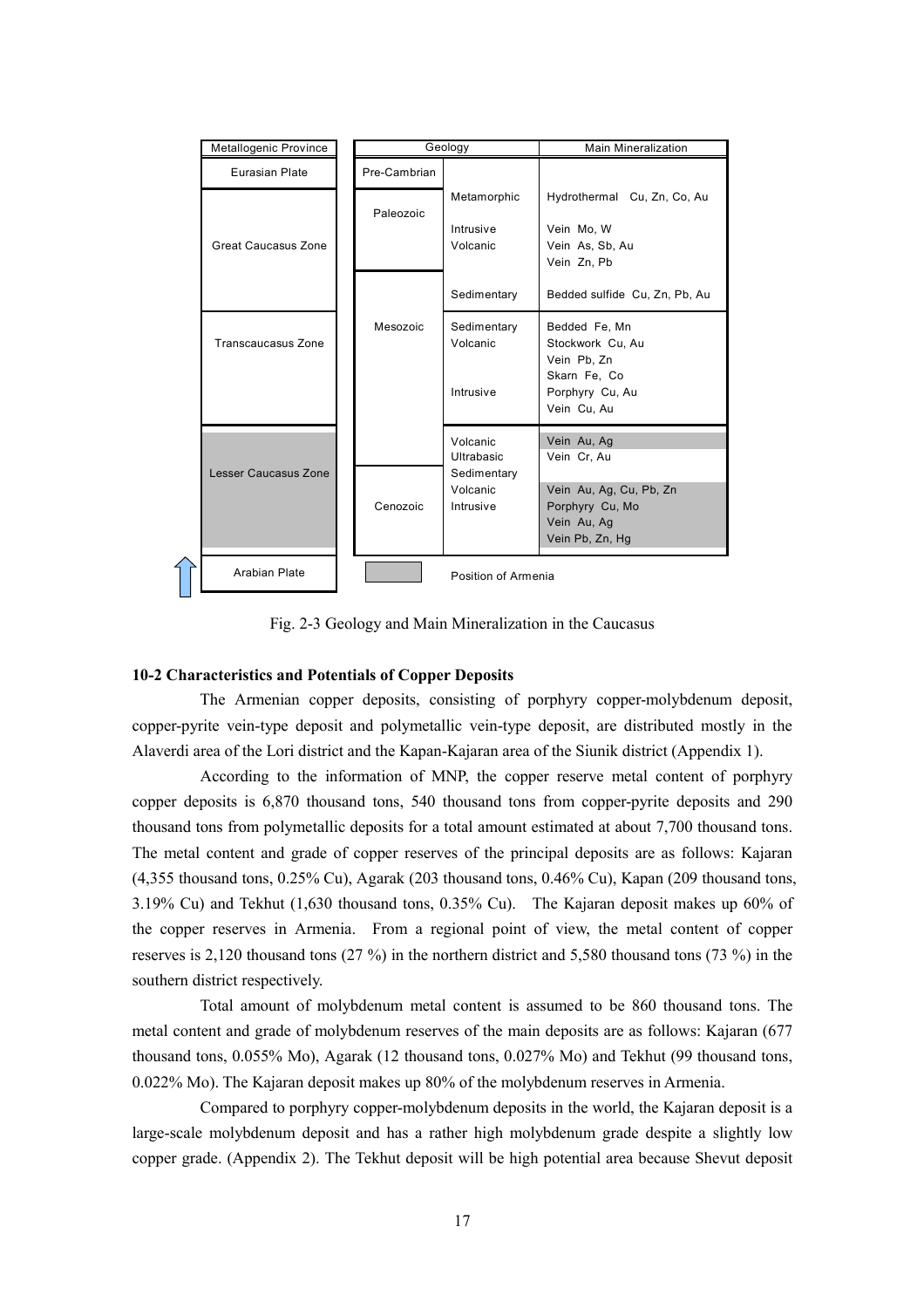of porphyry copper type and gold-copper vein and stockwork manifestations are found around there.

#### **10-3 Characteristics and Potentials of Gold Deposits**

 Over several hundred Armenian gold deposits are known. However, only 20 principal deposits are known. They are separated mainly into two types as follows: Gold (-silver) quartz vein-type deposit and gold bearing polymetallic deposit (Appendix 3).

 According to the information of MNP, most gold deposits are small, except the Zod deposits. The metal content of gold reserves of gold-silver quartz vein type deposits is 201 tons (163 tons in A to C2 category, 38 tons of P category) and 117 tons (110 tons in A to C2 category, 7 tons of P category) from polymetallic deposits for a total amount estimated at about 318 tons (273 tons in A to C2 category, 45 tons of P category). In addition there is about 72 tons of metal as a by-product from porphyry copper deposits so the total amount of gold content in Armenia is assumed to be 390 tons. The metal content and grade of gold reserves of the principal deposits are as follows: Zod (122 tons, 8 g/t Au), Megradzor (25 tons, 15.9 g/t Au), Shahumyan (40 tons, 2.5 g/t Au) and Lichkvaz-tey (16 tons, 5.61 g/t Au).

The possibility of an epithermal deposit associated with acidic volcanic activity during late Neogene to early Quaternary especially a high sulfidation type deposit amenable to open pit mining is very low. In the case of low sulfidation gold (- silver) deposits, it is not said this type deposit had been explored sufficiently, but a large amount of reserves is unexpected. High gold potential region are only around the Zod and Megradzor deposits (Appendix 4). In the case of polymetallic deposits, even if the gold grade is slightly low, other metals are valuable to be developed. The Marjian and Verin Vardanadzor deposits that have potentials for reserves are priority targets. The both deposits will be expected to increase reserves to a large degree.

# **11. Present Situation of Mining Activity**

#### **11-1 Outline of Mining Activity in Armenia**

The total Armenian mining sales including smelting as of 2001 is 32 billion AMD (US\$58 million) listed on Table 2-4. The Armenian mining industry stays at the material exporting level, because the up-stream sector from mining to mineral processing is 82.9%, and the down-stream sector from concentrate to smelting is only 17.1%.

| Company<br>Type | No. | Name     | Sales (×1000 AMD) | Remarks          |  |  |  |  |
|-----------------|-----|----------|-------------------|------------------|--|--|--|--|
| National        | 4   | Kajaran  | 14,579,220        | Mo, Cu           |  |  |  |  |
|                 |     | Agarak   | 2,908,491         | Mo. Cu           |  |  |  |  |
| Private         | 4   | Kapan    | 928,862           | Au, Ag, Cu, etc. |  |  |  |  |
|                 |     | Akhtala  | 14,000            | Cu               |  |  |  |  |
|                 |     | Ararat   | 8,332,748         | Au               |  |  |  |  |
|                 |     | Alaverdi | 5.526.384         | Cu smelting      |  |  |  |  |
| Total           | 6   |          | 32,289,705        |                  |  |  |  |  |

Table 2-4 Mining Activities in Armenia

There are historically old three mines: the Kajaran Mine, Kapan Mine and Agarak Mine which are located in the southern district where the most advanced area in mining is. Their operational summary is specifically reported here as the present situation of Armenian mining activity.

Production results since 1990 for three main mines are shown in Table 2-5.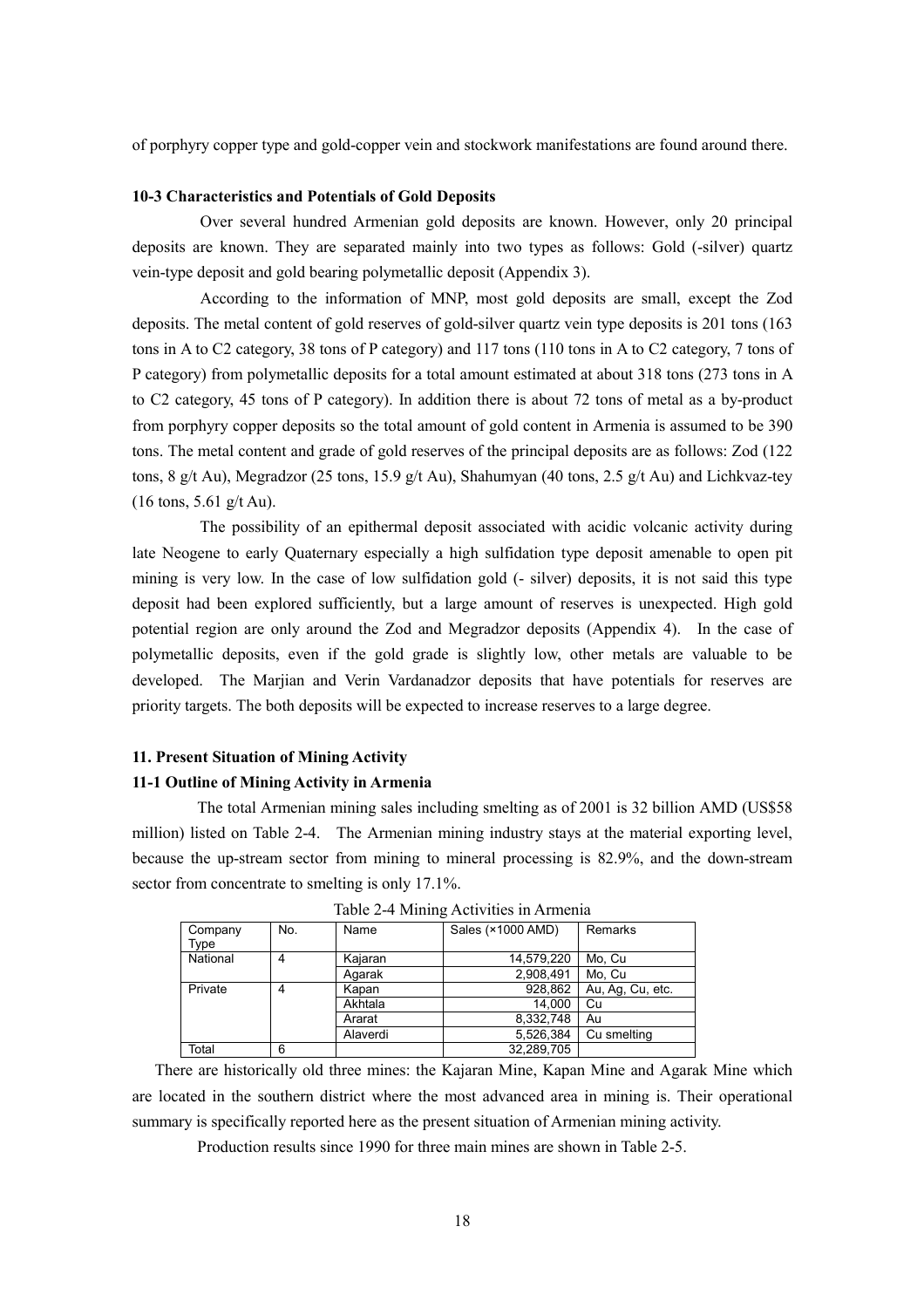| Year | Kajaran Mine | Agarak Mine | Kapan Mine |
|------|--------------|-------------|------------|
| 1990 | 7,950,000    | 2,445,000   | 392,298    |
| 1991 | 5,1100,000   | 1,548,000   | 358,577    |
| 1992 | 1,100,000    | 727,000     | 307,092    |
| 1993 | 500,000      | 275,000     | 311,964    |
| 1994 | 15,119,000   | 220,000     | 312,336    |
| 1995 | 2,721,000    | 970.000     | 399,202    |
| 1996 | 3,460,000    | 872,000     | 341,563    |
| 1997 | 3,819,000    | 69,000      | 224,956    |
| 1998 | 5,418,000    | 372,000     | 233,340    |
| 1999 | 6,325,000    | 359,000     | 186,557    |
| 2000 | 7,351,000    | 1,112,000   | 136,601    |
| 2001 | 8.067.000    | 1.855.000   | 268,544    |

Table 2-5 Annual Production Results of Three Main Mines (unit: t)

# **11-2 Present Operational Situation and their Issues**

These three mines produced a great deal of crude ore during FSU time, and the adopted mining methods are reasonable to mass production. The Kajaran Mine and Agarak Mine are operated by open pit. The Kapan Mine is operated by open pit and underground mining which used by shrinkage and sublevel stoping. All mining machines in each mine are made by FSU so seem to have been used for a long time.

The Kajaran Mine has about 1.7 billion tons of ore reserve, and possibility to scale up. It is probable to decrease mining cost by mass production effect with introduction of large mining machines to improve profitability. To scale up Kajaran, construction of a new tailings dam and new waste damp needs to be investigated.

The Agarak Mine has treated the stockpile low-grade ore since May 2002 to make up for a shortage of ore to the processing plant by a lack of the mining machines.

The Kapan Mine adopts the shrinkage and sublevel stoping methods in underground that are familiar in Armenia. The shrinkage and sublevel stoping are, however, generally adapted to a simpler shaped orebody like a massive deposit.

One issue in the mining operation is considered to be dilution. The mining method suitable to mass production for veins or stockworks does not seem to attain a good control of dilution because they are not massive and complicated in shape.

Capacities and treated result of processing plants in the mines are as follows:

| Mine    | <b>Minerals</b> | Capacity (t) | Result (t) | rate $(\%)$<br>Utilization |
|---------|-----------------|--------------|------------|----------------------------|
| Kajaran | Copper          | 9,100,000    | 8,067,000  | 88.6                       |
| Agarak  | Copper          | 3,200,000    | 1,855,000  | 58.0                       |
|         | Total           | 1,300,000    | 264.620    | 20.4                       |
| Kapan   | Copper          | 1,000,000    | 181.441    | 18.1                       |
|         | Polymetallic    | 300,000      | 83.179     | 27.7                       |

Table 2-6 Mineral Processing Capacities

 The table show as follows: it is understandable that the operation of the Kajaran Mine looks to have recovered to almost a normal level but that the Kapan Mine and Agarak Mine have a great shortage of crude ore.

The result of processing recovery of 1999 is shown in Table 2-7. Each mine has generally stable recovery in spite of very old equipment. The Kapan Mine and Agarak Mine are especially making remarkable result in spite of the low utilization rates.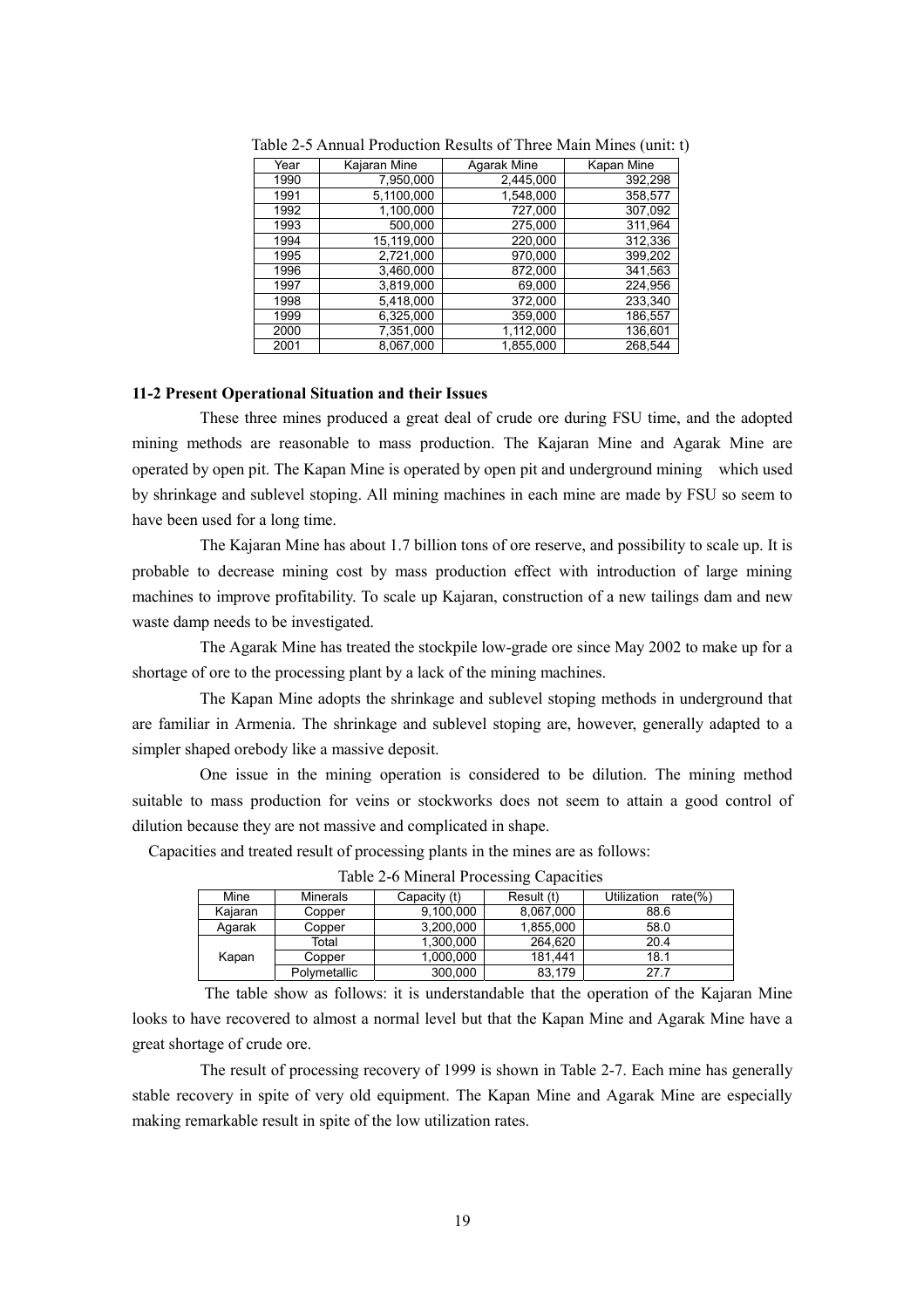| Mine    | Circuit      | Metal | Recovery (%) |
|---------|--------------|-------|--------------|
| Kajaran | Copper       | Cu    | 83.0         |
|         |              | Mo    | 72.2         |
| Agarak  | Copper       | Cu    | 78.5         |
|         |              | Mo    | 76.0         |
|         | Copper       | Cu    | 94.9         |
|         |              | Cu    | 70.0         |
| Kapan   | Polymetallic | Zn    | 83.0         |
|         |              | Au    | 85.0         |
|         |              | Ag    | 79.0         |

Table 2-7 Processing Recovery of Three Mines

#### **11-3 Conclusions and Recommendations**

The Kajaran Mine has recovered to a reasonable production level corresponding to almost its own capacity and looks to have the most stable management. Some selling negotiation with foreign investors is at present proceeding on the assumption of privatization. If a large fund was invested for the scale up and renovation of old equipment, it could be changed to a profitable mine.

The Agarak Mine seems to have been under deficit operation for more than 10 years, but escaped from the worst period and is recovering rapidly by the support of the Kajaran Mine. It seems to take more time to recover its operation to normal level, but its mass production system might recover easily to the former profitable level depending on the prices of copper and molybdenum. A subject for the management of the Agarak Mine is to find out a reasonable buyer of the concentrate for the long-term apart from the Kajaran Mine and to assure capital money to renovate the old equipment and machines and construct an ore haulage facility underground.

The management of the Kapan Mine seems to be very serious and is considered to have suffered from a deficit. Mass production is impossible in case of the Kapan Mine like other mines. There is no other way but increasing production of more valuable concentrate in order to improve the management of the mine. The mine recognizes the actual situation and is making effort to increase the polymetallic ore bearing gold and silver. A long-term management strategy of the mine needs to be fixed to make it profitable, including some modifications of its own "Business Plan".

The most serious issue common to the three mines is reportedly to undertake the unprofitable sales contracts of concentrate owing to a lack of marketing experience. The mine's financial accounting is much more influenced by the sales contract than technical improvement in production and the profit of the mine depends on it. Accordingly some action must be done.

#### **12. Present Status of Smelter**

# **12-1 Copper Smelting and Refining**

#### **(1) Present Status of Copper Industry in Armenia**

 The Alaverdi Copper Smelter is the only one copper smelter in Armenia, which produced 7,056 tons of blister in 2001. Out of this, 4,955 tons were produced from copper concentrate of the Kajaran Mine and the remaining 2,101 tons were produced from scrap such as wire scrap.

According to import and export statistics, copper and copper product import into Armenia is only 550 tons in 2000. Copper demand is not large. Of the exports 11,590 tons, 7,231 tons are blister from Alaverdi. The remaining seems to be scraps. The import of electrolytic copper and sulfuric acid were 20 tons and 216 tons in 2001, respectively. The use of the sulfuric acid is for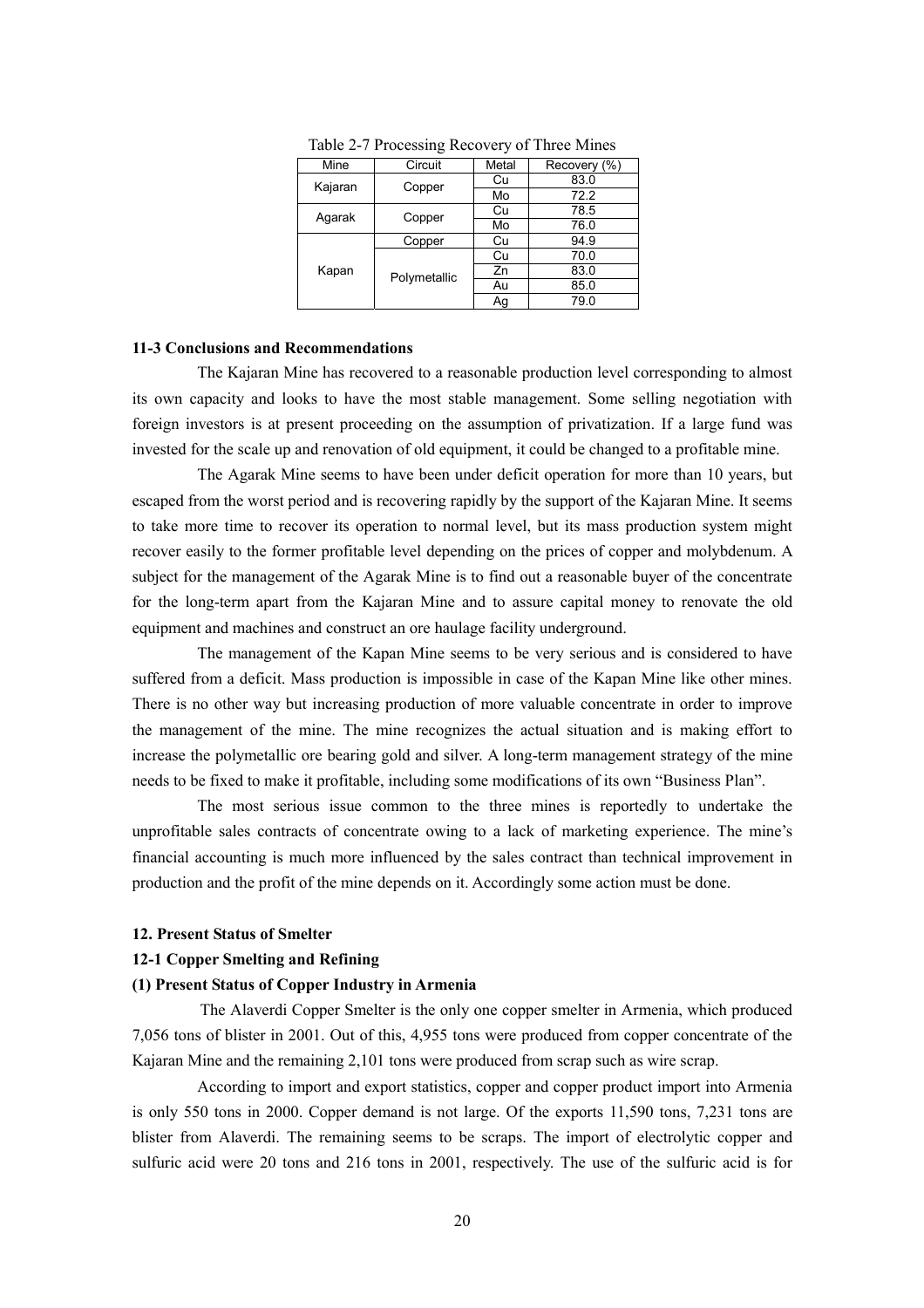thermal power plant (demineralized water production) and irrigation (sterilization). Judging from the present import status in Armenia, there is almost no industry using electrolytic copper and sulfuric acid, which are products from a copper smelter.

# **(2) Hydrometallurgy (SXEW)**

A possibility of sulfuric acid consumption in Armenia is hydrometallurgy, which is a process to leach copper directly from the ore using sulfuric acid. Using this leaching process, the recovery of copper from copper oxide that used to be stockpiled as waste at the mine site became common. Possible ore for leaching (oxide ore) given from the Armenian side were the following deposits:

- Tekhut deposit: Undeveloped porphyry copper deposit (about 12 million tons of oxide ore)

- Aygedzor deposit: Undeveloped porphyry copper deposit (about 35 million tons of oxide ore)

#### **(3) Operating Cost and Income/Expenditure Balance at the Alaverdi Smelter**

In the production stage, the plant is making profit but the overhead and transportation fees are high resulting in deficit totally. Particularly, the transportation fee is as much as 85% compared with the production cost. The result of dividing into smelting and scrap treatments shows smelting shows a little profit at the production stage. The issue of little profit may be the low market price of copper and low operating efficiency. At the same time, if they cannot purchase scrap at a profitable price, they will continue to increase their deficit. It means that the business of blister production in the Alaverdi smelter is in a difficult situation. There is no merit unless electrolytic copper is produced from the scrap. When considering the profitability, the production of electrolytic copper should be started as soon as possible.

# **(4) Problems in Constructing a Copper Smelter in Armenia**

Generally speaking, the bigger the smelter capacity the lower the smelting cost so a bigger smelter is more advantageous in the overall view. Today, if a new (pyrometallurgy) smelter and a new refinery would be built, it is said that the minimum feasible capacity is 200,000 tons per year.

Issues regarding Armenian copper smelting industry are listed as follows (Appendix 2-33):

- Necessity of Production of Electric Copper
- Market or Consumption of Sulfuric acid
- Domestic copper industry

# **12-2 Molybdenum Roasting**

Molybdenum concentrate  $(MoS_2)$  production in 2001 amounted to approximately 7,000 tons. Molybdenum is traded as molybdenum concentrate, but also as molybdenum trioxide, which is produced from the concentrate by roasting. Molybdenum roasting is done at two plants of the Kajaran mine and Pure Iron Co. in Yerevan. Furthermore, a variety of products are made from this molybdenum trioxide, and a typical product is ferro-molybdenum.

In the molybdenum concentrate, rhenium (Re) is contained with a content of 200 to 400 ppm, though rhenium is not commercially evaluated at concentrate sales.

At the Kajaran mine, there is no recovery of rhenium, but research work has been carried out at a research center in Yerevan. On the other hand, rhenium recovery is done at the Pure Iron Co. The company sells the product as  $KReO<sub>4</sub>$  with a recovery ratio ranging from 55% to 60 %.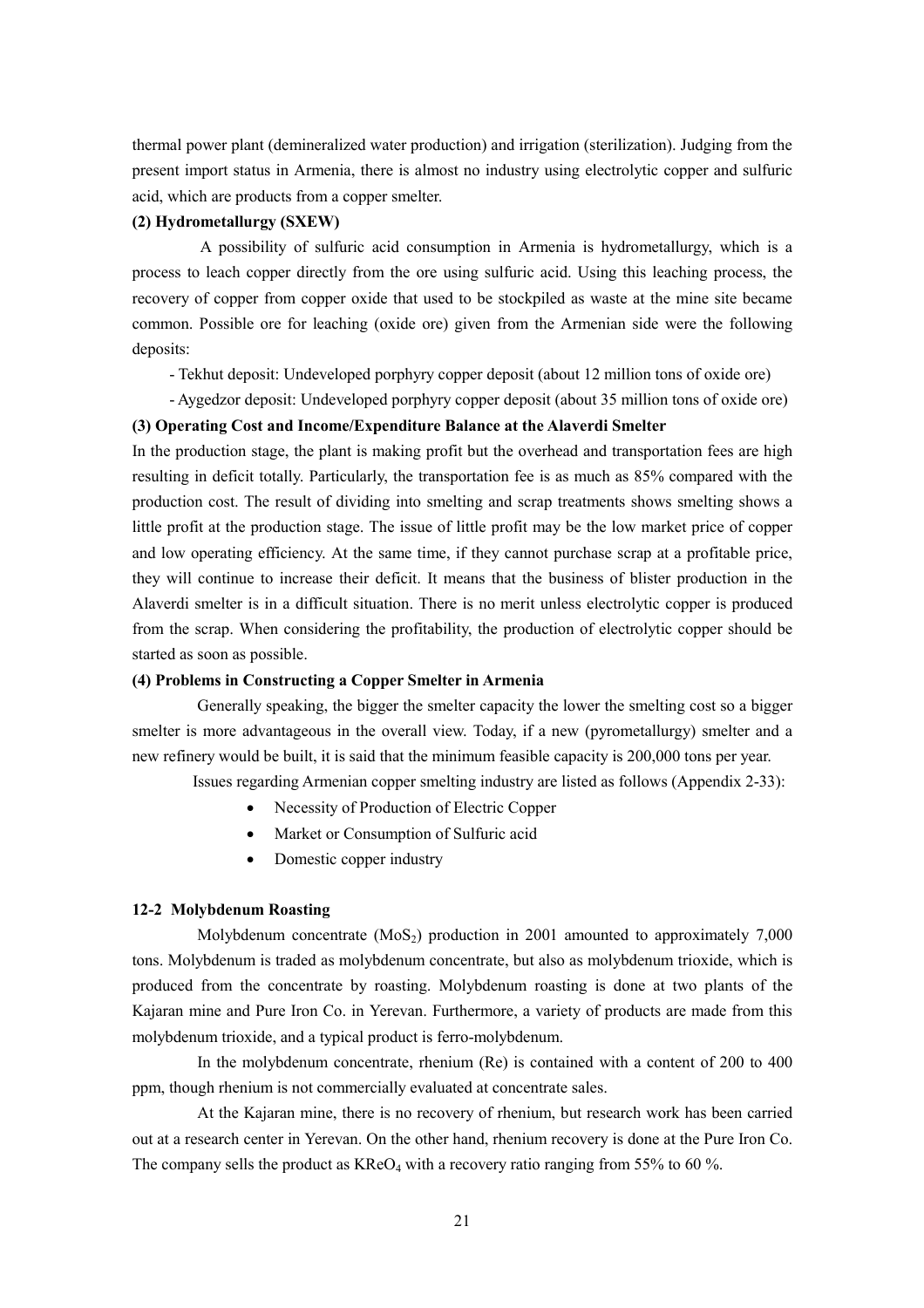# **13. Environment**

#### **13-1 Current Status of Environmental Administration**

 The MNP is a core ministry to make and administrate environmental policy. It is responsible for effective utilization of environment and natural resources and preservation of environment in the ROA. The structure of MNP is reformed. The new organization consists of two major groups, which are structural units and detached units. Agency of Hydrometeorology and Environmental Monitoring (AHEM), one of the newly created detached units of MNP, is responsible to monitor environment of the country. Department of Hydrometeorology of the AHEM monitors quantity of surface water and Environmental Monitoring Center of the AHEM is responsible to monitor quality of surface water, atmospheric air and soil. There is no provision governing the liability of the state for past environmental damage, or no provision for liability in the existing privatization law. State budget for MNP is only 0.13 to 0.26 per cent of the entire state budget and has decreased in last five years.

# **13-2 Current Status of Monitoring and Public Awareness of Environment**

The Environmental Monitoring Center of the AHEM collects samples and analyzes quality of ambient air, water and soil, and publicizes results. The Environmental Monitoring Center consists of the main office in Yerevan and five regional offices. Instruments and equipments of the main chemical laboratory are old and not well maintained. Sampling and analysis capacity of its personnel is required improvement.

There is no branch laboratory of the Environmental Monitoring Center in the Southern Region of the country where several major metal mines are. No samples of surface water, atmospheric air or soil were collected in the southern region by the Environmental Monitoring Center since 1991.

State Environmental Inspection of MNP is responsible for inspecting and enforcing environmental performance of industrial activities, including mining. It has regional offices in the principal cities of all Martzs. It inspects industrial establishments once every year. State Environmental Inspection has its own independent analytical laboratories. Capacity of its laboratories are worse than of Environmental Monitoring Center, so that State Environmental Inspection faces difficulty of indicting irregularities on discharges from industries based on their own analytical data.

Because of such history of destruction at industrial production facilities under the name of environmental protection, Armenian citizens are hesitant about moving against general trend of putting environmental issues behind of production in industry especially under the circumstance of economical development for overcoming recession. In the most FSU countries law-abiding awareness is very poor under confusion of transition from centrally controlled economy to free market economy. The same tendency is among environment issues.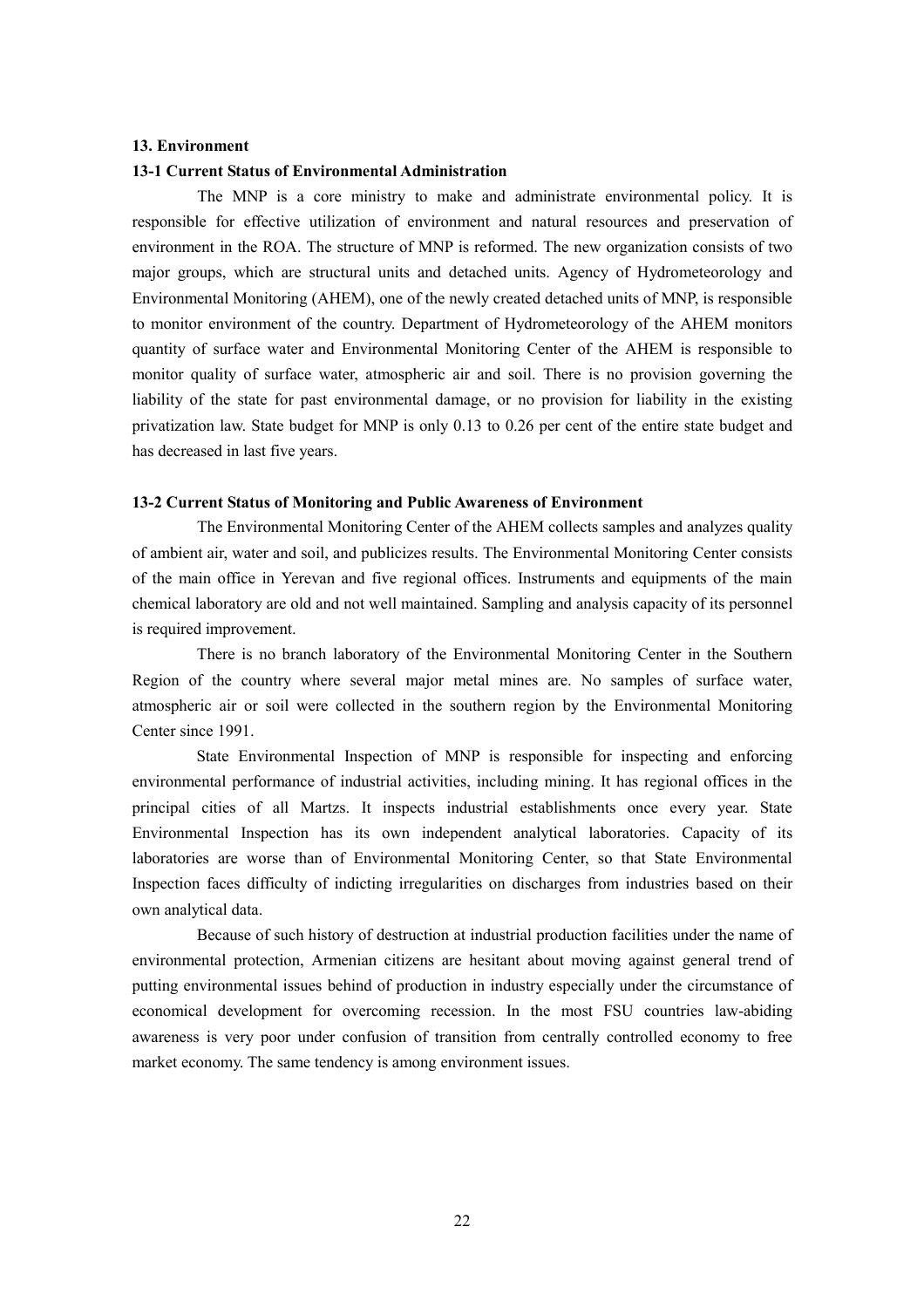# CHAPTER 3 CASE STUDY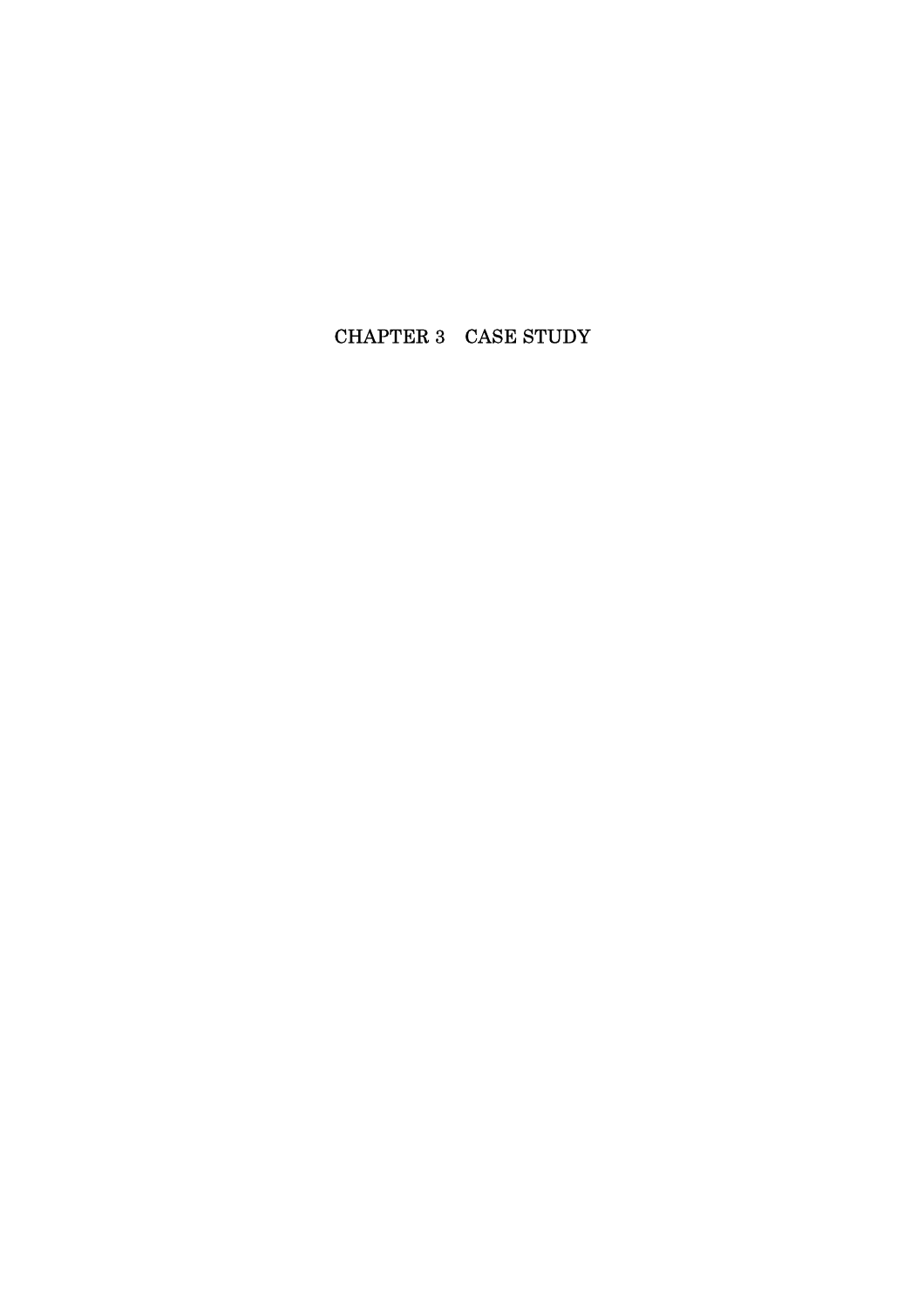#### **CAPTER 3. CASE STUDY**

#### **1. Target Selection**

### **1-1 Target Mine and Smelter**

 The Kajaran, Agarak and Kapan mines were the possible targets nominated by the Armenia counterpart as state owned enterprises for the case study (as of July 2003). A mining complex was selected among these three mines for the case study based on the selection criteria on the following page.

 On the other hand, the Alaverdi Smelter, the only copper smelter in Armenia, was already privatized. As above described, it is necessary to point out the issues regarding the Alaverdi smelter clearly and make a clear solution of the issues. If it were impossible to make this point clear, the promotion program for copper industry in Armenia would be not examined concretely. Therefore, the Alaverdi smelter is also selected as a case study facility related to the mining industry. At the same time, possibility of copper production in Armenia is discussed and an action program is proposed.

## **1-2 Selection Criteria and its Result**

Before the preliminary field survey, the selection items were discussed and established with the Armenian side. The items are the criteria to select a state owned mining enterprise among three mining complexes for the target of the case study. As the basic items of the national mines, management policy, business strategy, long–term plan, finance analysis, sales strategy, market, ore deposit and reserves, mining method, productivity, break-even cost, investment in plant and equipment, environment protection and investment in ecology were selected, showing in Table 3-2-1. Efforts were made to collect the statistics for the criteria items. A target mine was selected on the basis of the statistic evaluation. The Kapan Mining Complex had the lowest evaluation. Therefore, the Kapan Mine was selected as the case study mine from the following viewpoints.

- 1) The complex is operating in deficit. Without radical restructuring, the complex will not be privatized and the development of the mining business cannot be expected.
- 2) The Kapan deposit is a small to middle scale deposit. It is a typical deposit in Armenia. The mine is operated mainly by underground with comparatively old equipment and machinery, and same in the processing plant. The productivity of the entire mine is very low. Reconstruction of the mine must be considered by some rationalization.
- 3) Prospective area for gold, silver and copper seems to exist around the polymetallic deposit in the Kapan Mine. The future more exploration may attain a long-term stable supply of nonferrous metal material to the Armenian mining industry.

# **2. Kapan Mining Complex**

# **2-1 Introduction**

 The Kapan Mining Complex is located around the border of Azerbaijan by the Voghchi River and some 320 km by road from the capital, Yerevan. The Kapan ore deposit was discovered at the beginning of the nineteenth century, and the Kapan Mining Complex has continued operating for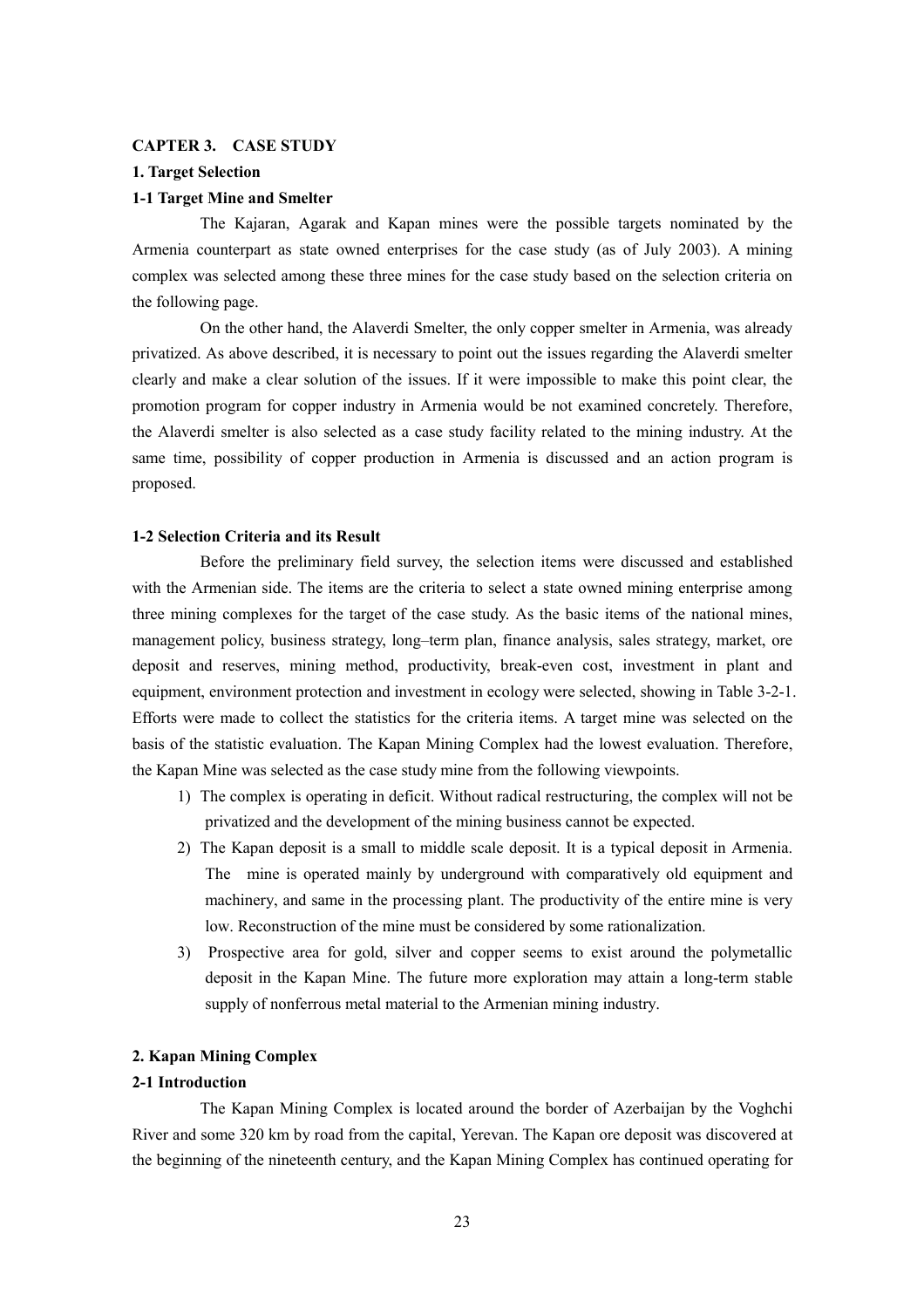about 150 years. There are two deposits under operation. They are the Central copper deposit and the Shahumian polymetallic deposit containing copper, zinc, lead, gold and silver. The Central Mine is operated by both methods of underground and open pit, and the Shahumian Mine by underground. The Kapan Mining Complex has a maximum yearly capacity of one million tons of copper crude ore treatment and 300 thousand tons of polymetallic crude ore treatment. The Mine produces pure copper concentrate, and copper and zinc concentrate containing gold and silver. All concentrate is exported to Iran through an agency of the Ural International Incorporated of Switzerland and sold FOB at the border. There are 798 personnel at the complex as of the end of 2001.

# **2-2 Geology and Mineralogy**

The Kapan deposits are of vein type and stockwork type deposits hosted in Middle Jurassic volcanic rocks and minor sedimentary rocks. Ore bodies are overlain by a gypsum-rich stratabound horizon and the reason that the horizon is reported to contain breccia-like rounded fragments of sulphide mineralization, there is information which considers the Kapan deposits as Kuroko-type deposits. Nevertheless no significant associated stratiform massive sulphide has yet been discovered. In the Kapan Area two mines exist. They are the Central Mine with siliceous copper veins and stockworks, and the Shahumian Mine with polymetallic copper-lead-zincgold-silver veins.

# **2-3 Mining Operation**

As for profitability at the Kapan Mining Complex, the current largest contributor is the Shahumian Mine with polymetallic type copper ore containing gold and silver. It will be quantitatively proved later in an economic evaluation. On the other hand, the largest contributor in production is the Open Pit. But there are too many departments without direct relation to production. The organization should be simplified with additional departments absorbed into the Engineering Department.

 Decreasing dilution is a serious and important theme. A detailed indication seems to be needed for the Open Pit to control dilution. There are some limitations from the mining method in case of underground dilution. It is impossible to eliminate waste inside of the deposit in the adopted methods, sublevel and shrinkage stoping, but it is possible to control waste in the hanging wall or footwall by detailed instruction at the site. Under this circumstance, a quality control department is recommended to be prepared in the organization to decrease dilution effectively.

 The engineer at the Kapan Mining Complex says the Kadzor Mine with a grade of 2% copper was discovered north of the Kavart vein, which is now being exploited by open pit. Some preparations for production like track road and ore pass raise were finished. The production from the Kadzor Mine with a much higher ore grade should be taken into consideration after economic evaluation.

 In the underground mine, the delay of the development for preparation of mining blocks is serious owing to a lack of machines and spare parts caused by a shortage of funds. Production from the underground might be insufficient in the near future. At first, economic profitability must be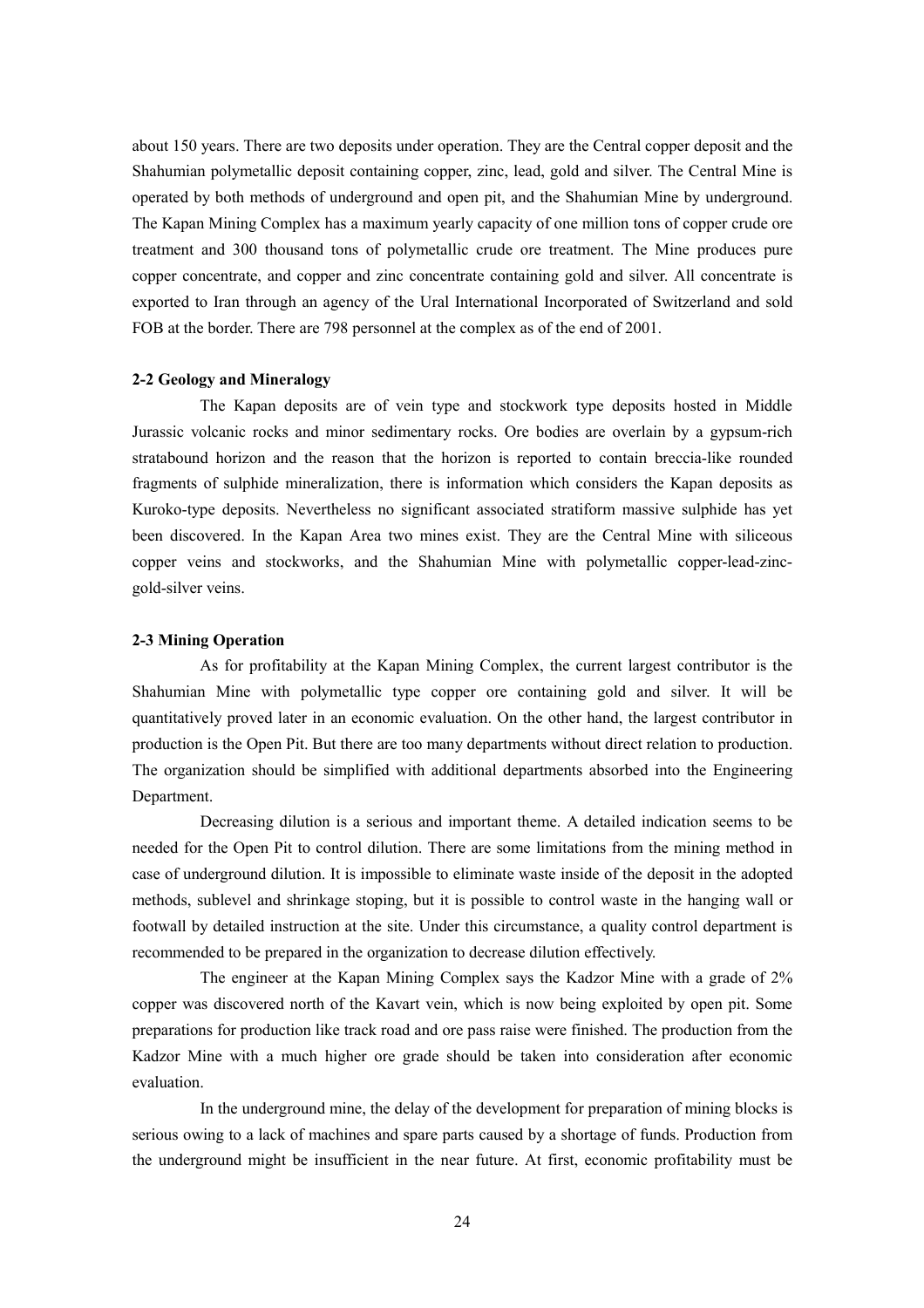understood, and new mining blocks should be prepared urgently by the provision of funds, if profitable. A delay of the development especially in the Shahumian Mine will give a very serious impact to maintain the total operation of the Kapan Mining Complex. Therefore some countermeasures should be taken as soon as possible.

 In the long-term view, introduction of a new mining system like "cut and fill" and "highly mechanized trackless" should be studied to obtain a much higher efficiency, considering the improvement of dilution control as well as future increase of workers' wage.

# **2-4 Processing Operation**

 The additional departments except production in the organization of the Processing Plant are too many and complicated is just the same as Mining. It should be simplified with additional departments absorbed into the Engineering Department.

 The current flow sheet for polymetallic ore is thought to have improved based on the past operation, but it seems to be a little more complicated than the international standard level. The process should be simplified to obtain a better production control.

 An important point of polymetallic processing is to recover valuable metals as much as possible for a higher profit. In reality, lead is contained in the copper concentrate, but it is a possible penalty rather than a bonus. The Mine purchased some equipment except a steam producer to increase the pulp temperature for lead separation. The lead separation process seems to be constructed easily. The Mine must also study the profitability of the recovery of sulfide iron.

 The present situation of tailings, which are discharged into the river, is not permitted environmentally. Tailings contain valuable metals like unrecovered gold and silver, which may be recovered economically and technically in future.

 From long-term viewpoint, the introduction of the column flotation system to improve processing result and conserve electricity as well as autogenous grinding system to decrease operation cost should be studied.

# **2-5 Management**

# **(1) Present Management**

 **T**he Kapan Mining Complex fell into deficit in 1996 and has managed the very severe situation with total debt of US\$7 million for six years. Table 3-1 shows the profit and loss statement. Operating cost was reduced 60% between 1996 and 2000, but production also decreased in the same proportion so an improvement in profitability was not recognized.

#### **(2) Cost Analysis**

 According to the production and unit costs for the Kapan Mining Complex, mining and processing unit costs of the Shahumian Mine have generally decreased, and much effort seems to have been made for it. But unit costs for the Central underground are a little worse by reason of the sharp drop in production. On the contrary, the unit cost of the Open Pit is very small, one-fifth of underground, and is the lowest.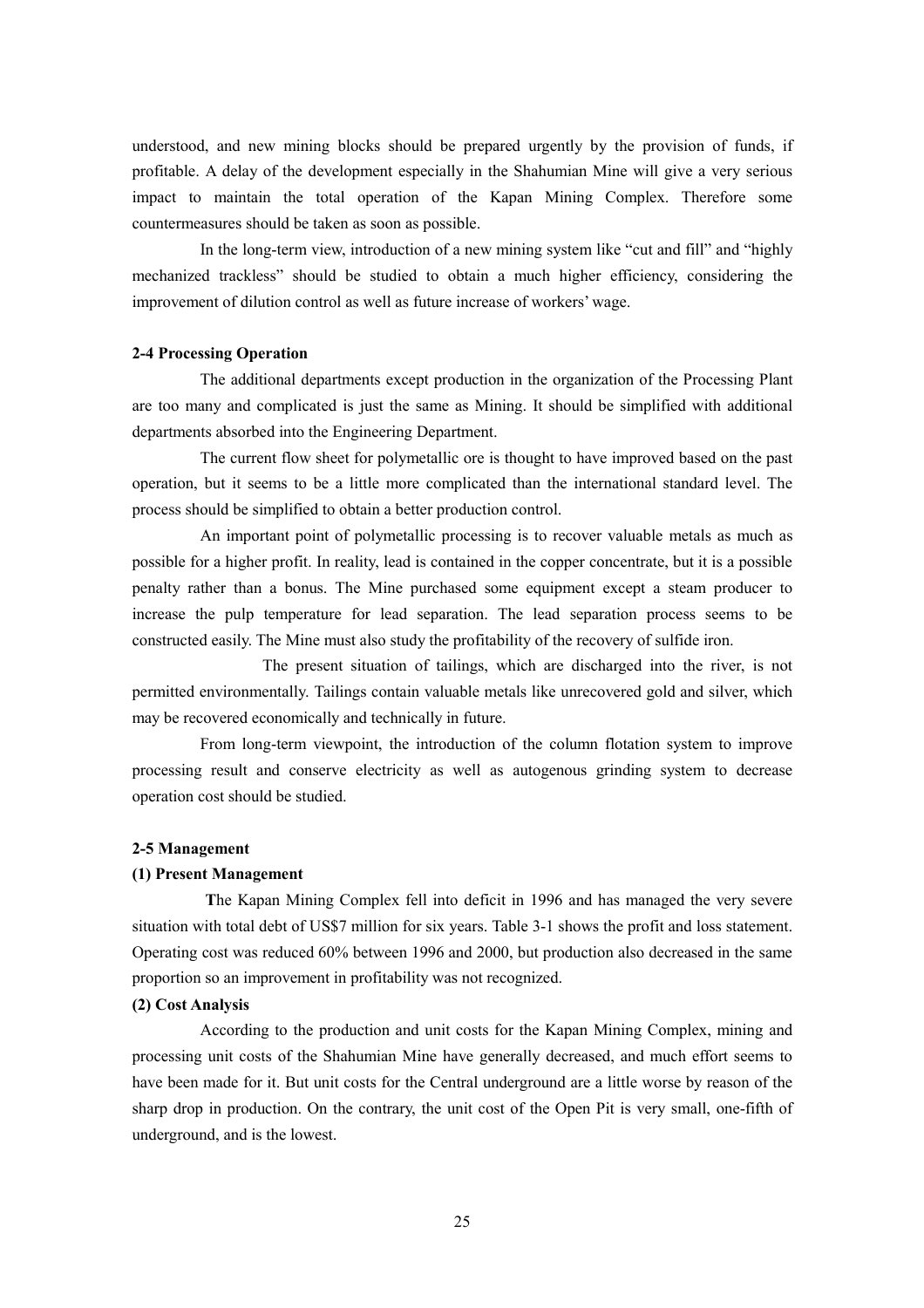| Year                                      | 1996     | 1997     | 1998   | 1999     | 2000   | 2001   |
|-------------------------------------------|----------|----------|--------|----------|--------|--------|
| Exchande rate $(AMD / $ )$                | 415.09   | 490.55   | 504.7  | 536.16   | 539.67 | 555.09 |
| Copper price $(LME$ \$/t)                 | 2295     | 2277     | 1654   | 1573     | 1814   | 1578   |
| Gold price (London<br>$\frac{f}{f}$ /toz) | 388      | 331      | 294    | 279      | 279    | 271    |
| $\times$ 1000 US\$)<br>Sales              | 2.892    | 1.796    | 1.469  | 1.155    | 1,255  | 1,673  |
| Central U/G mining cost                   | 2,128    | 1,226    | 853    | 660      | 304    | 455    |
| Central O/P mining cost                   | 0        | 0        | 0      | 3        | 118    | 218    |
| Shahumian mining cost                     | 371      | 361      | 258    | 470      | 379    | 489    |
| Copper processing cost                    | 816      | 518      | 519    | 309      | 288    | 486    |
| Polymetal processing cost                 | 378      | 392      | 314    | 363      | 370    | 474    |
| Processing miscellaneous cost             | 504      | 338      | 150    | 206      | 228    | 260    |
| Indirect cost                             | 23       | 20       | 19     | 215      | 12     | 5      |
| Total cost                                | 4.220    | 2.855    | 2.113  | 2,226    | 1.699  | 2,387  |
| P/L                                       | $-1.328$ | $-1.059$ | $-644$ | $-1,071$ | $-444$ | $-714$ |

Table 3-1 Profit and Loss Statement

Let us compare the production unit cost with one of the international mines. For instance, the Erdenet Mine in Mongolia prides itself on US\$ 5 per ton of treated ore or US\$ 880 per ton of copper metal in 2001. The Madneuli Mine in Georgia has a production unit cost of about US\$ 9 per ton of treated ore or US\$ 1,250 per ton of copper metal in 2001. The production unit cost of the Erdenet Mine is about half of the Kapan Mine based on treated ore and one-third for a metal base because it produces 24 million tons yearly so the economy effect of scale is very large. On the other hand, the Madneuli Mine is a small open pit with an annual production of 1.5 million tons. Its production unit cost is almost the same as the Kapan Mine based on treated ore, but half on a metal base. The reason is a better crude ore grade. The operation unit cost of the Chilean El Teniente Mine and Los Pelambres Mine, which operate an open pit as well as underground mine just the same as the Kapan Mine is about US\$ 1,700 on a metal base as of 1997. Kapan is much worse than them.

# **2-6 Economic Evaluations**

# **(1) Cash Flow Analysis for Current Mining Operation**

 The profitability of the current production system as well as the Kadzor Open Pit, which has already finished some preparation for production, is proved under the condition that the current production facility works normally. There are four combinations of production system as follows:

- 1) Central Mine-copper process circuit
- 2) Central Open Pit-copper process circuit
- 3) Kadzor Open Pit-copper process circuit
- 4) Shahumian Mine-polymetallic process circuit

# **1) Metal Prices**

Metal prices used for the economic simulation are in Table 3-2.

| Table 3-2 Metal Price used in Cash Flow (as of Aug. 2002) |  |  |
|-----------------------------------------------------------|--|--|
|                                                           |  |  |

| Metal  | Price       | Note         |
|--------|-------------|--------------|
| Copper | \$1.479.6/t | I MF         |
| Zinc   | \$747.6/t   | I MF         |
| Gold   | \$310.3/toz | London price |
| Silver | \$456.2/toz | USA, HH      |

**2) Assumed Sales Condition**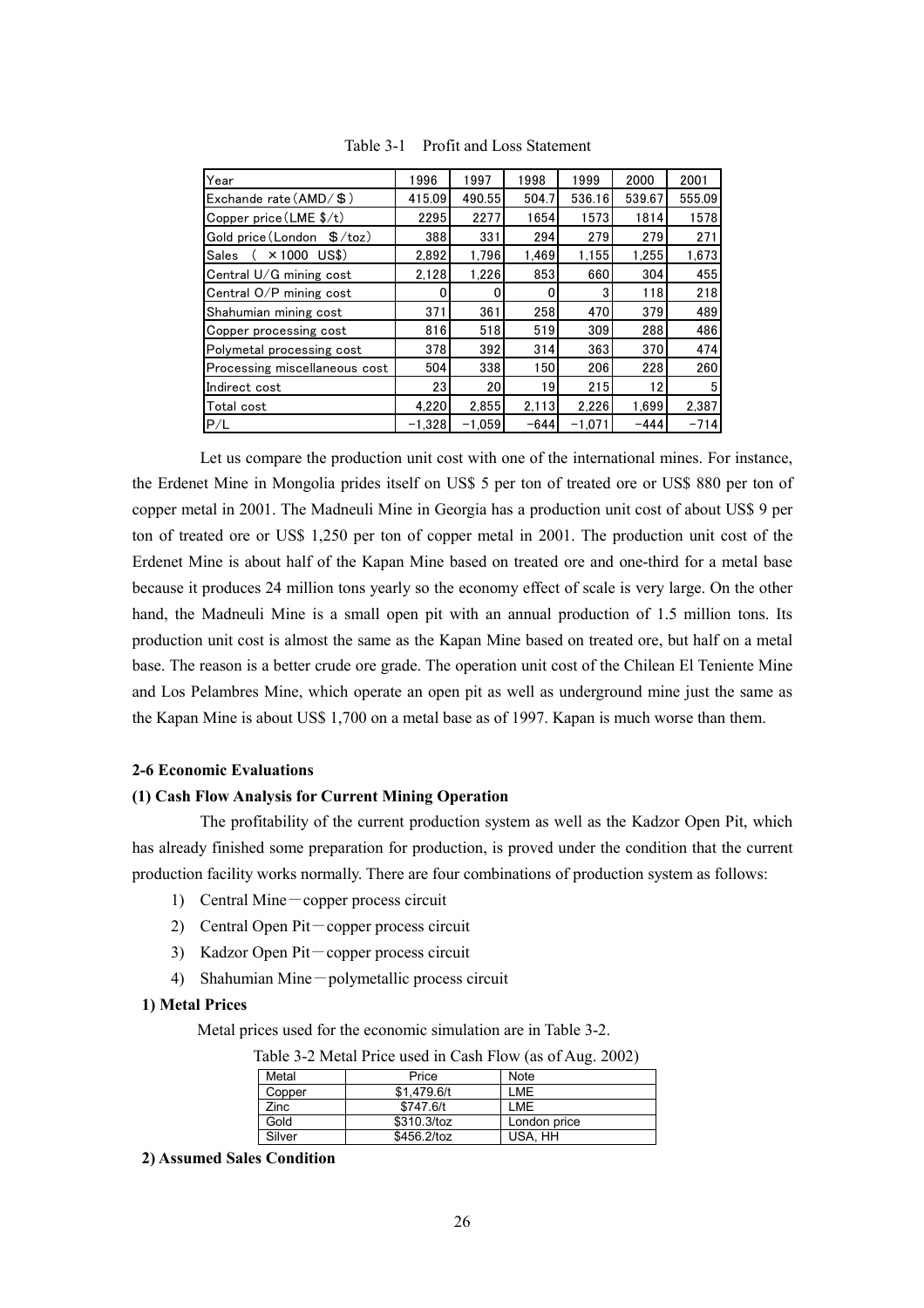The sales contract of the Kapan Complex is secret. So general sales conditions are assumed as in Table 3-3.

| Mine      | Conc. | Metal | Payment condition                      | T/C     | R/C                  | Penalty                                                    |
|-----------|-------|-------|----------------------------------------|---------|----------------------|------------------------------------------------------------|
|           |       | Cu    | Unit deduction 1%<br>From concentrate  | \$80/t  | 6.5 $\not\in$ /t     | $$2.5/0.1\%$<br>Deduct<br>more<br>than 0.2% As, no penalty |
| Central   | Cu    | Au    | N/A                                    |         |                      | less than 0.1% Sb.                                         |
|           |       | Ag    | N/A                                    |         |                      |                                                            |
|           |       | Cu    | Unit deduction 1%<br>From concentrate  | \$80/t  | $6.5$ $\text{\O}$ /t | \$2.5/0.1%<br>Deduct<br>more<br>than 0.2% As, no penalty   |
|           | Cu    | Au    | Unit deduction 1g/t<br>90% evaluation  |         | \$6.0/toz            | less than 0.1% Sb and 20q/t<br>Hg.                         |
| Shahumian |       | Ag    | Unit deduction 30g/t<br>90% evaluation |         | \$0.4/toz            |                                                            |
|           |       | Zn    | 85% of concentrate                     | \$175/t | None                 | No.<br>than<br>penalty<br>less                             |
|           | Zn    | Au    | Unit deduction 2g/t<br>60% evaluation  |         | \$6.0/toz            | 0.3%As, 0.3% Sb, 50g/t Hg<br>and $3\%$ SiO <sub>2</sub> .  |
|           |       | Ag    | Unit deduction 50g/t<br>60% evaluation |         | \$0.4/toz            |                                                            |

Table 3-3 Assumptions for Concentrate Sales Condition

# **(2) Summary of Cash Flow Analyses**

Results of cash flow analyses for all cases are summarized in Table 3-4 with a production of 100,000 t by the current operation system. The Central Mine underground and open pit operations are unprofitable and must be stopped.

| $10010 \text{ J}$ Tournmany of Cabil 110 $\pi$ Than you (ODV) |             |                           |         |                |  |  |  |  |  |
|---------------------------------------------------------------|-------------|---------------------------|---------|----------------|--|--|--|--|--|
| Item                                                          | Central U/G | Central O/P<br>Kadzor O/P |         | Shahumian Mine |  |  |  |  |  |
| Sales                                                         | 596.000     | 249.000                   | 814.000 | 1.438.000      |  |  |  |  |  |
| Expense                                                       | 1.082.000   | 537.000                   | 537.000 | 1.229.000      |  |  |  |  |  |
| P/L                                                           | -486.000    | $-289.000$                | 276.000 | 210,000        |  |  |  |  |  |
|                                                               |             |                           |         |                |  |  |  |  |  |

Table 3-4 Summary of Cash Flow Analyses (US\$)

The most profitable case is the Kadzor Open Pit, which is worth watching with keen interest. The key to success for solving the present difficulty of the Kapan Mining Complex is in the Kadzor deposit. Preparation and increase of production by open pit are much easier than ones by underground. Machines and its production system can be settled quickly by shifting machines and workers from the current Central Open Pit.

Only the Shahumian Mine is presently the profitable mine in the Kapan Complex. Consequently shifting machines and workers from the Central Underground should strengthen the production system of the Shahumian Mine.

Dilution control is also ascertained to be very important in daily production. The profit of the Shahumian Mine will be improved very much by adequate protection against dilution because it contains gold and silver of very high prices.

# **(3) 10-Year Production Plan including Some Rationalization**

A new production plan is devised for the Kapan Complex to survive, taking into account the simulation results. Mainframe in the plan is as follows.

- 1) The Central underground and open pit stops their all operations.
- 2) The workers and machines in the Central underground are moved to the Shahumian Mine. New mining machines are purchased to prepare stopes and increase production up to 150,000 t in four years and finally 300,000 t, its capacity, eight years later.
- 3) The workers and machines in the Central open pit are moved to the Kadzor Open Pit. New machines are increased to produce 200,000 t in three years and 500,000 t, half of its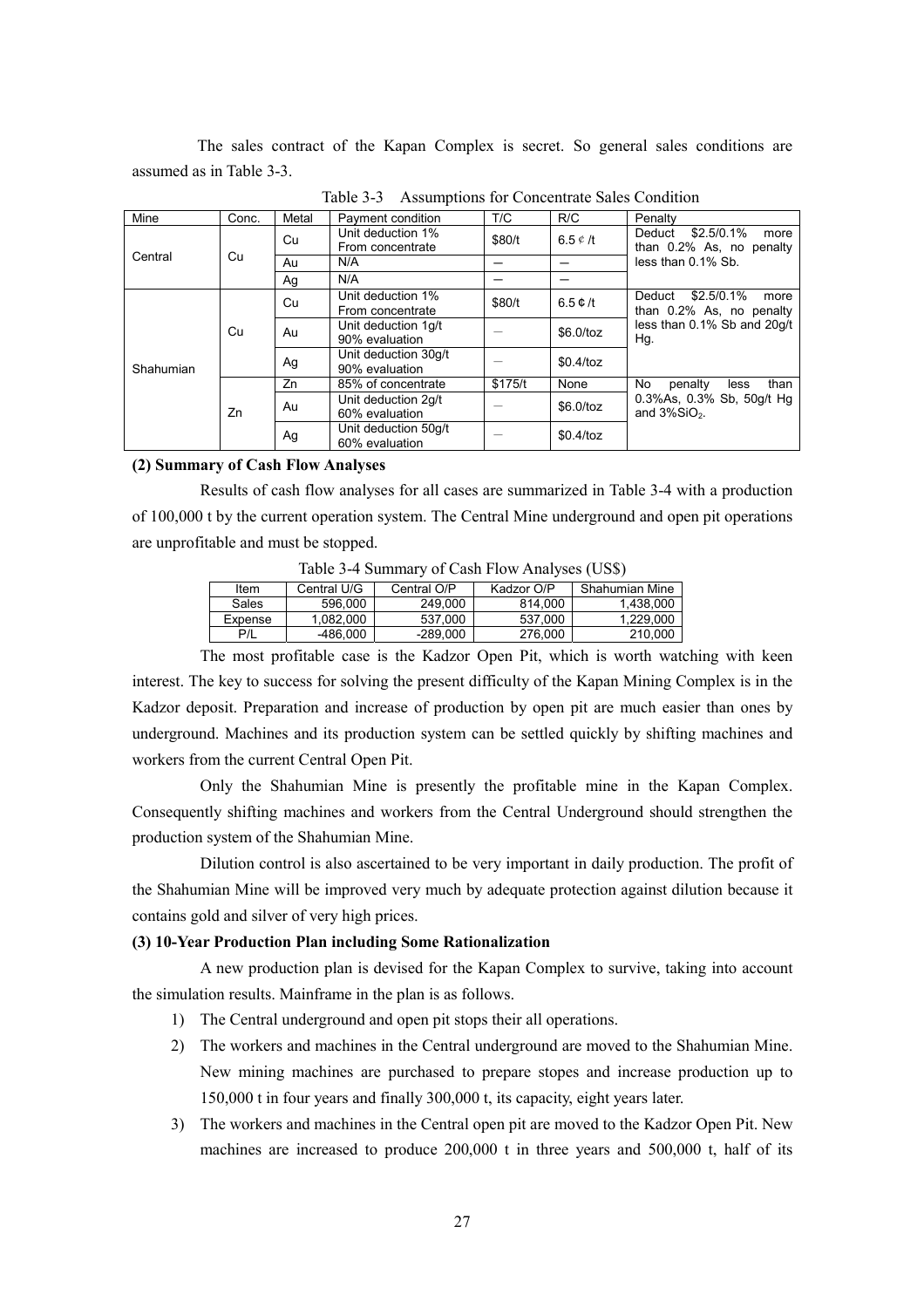capacity, five years later.

r

- 4) The crude ore grades of both the Shahumian Mine and Kadzor Open Pit are improved by strengthening dilution control.
- 5) The organization of the Kapan Complex and allocation of workers are changed to be more effective and functional. For that purpose, administrative persons and supplementary workers are reduced.
- 6) Office works are computerized to obtain immediate and exact data and advance management quantitative control and administrative persons use computers.

The 10-year production plan for the Kadzor Open Pit and Shahumian Mine is in Table 3-5 and 3-6 respectively.

| Item                    | Unit   | Year |                  |       |       |       |       |       |       |                 |       |
|-------------------------|--------|------|------------------|-------|-------|-------|-------|-------|-------|-----------------|-------|
|                         |        |      | 2                | 3     | 4     | 5     | 6     |       | 8     | 9               | 10    |
| Treated ore             | 1000 t | 50   | 100I             | 200   | 350   | 500   | 500   | 500   | 500   | 500             | 500   |
| Cu grade in ore         | Cu %   | 1.44 | .48 <sub>1</sub> | 1.52  | .56   | 1.60  | 1.60  | .60'  | 1.60  | 1.60            | 1.60  |
| Cu recovery             | %      | 81.0 | 81.5             | 82.0  | 82.5  | 83.0  | 83.0  | 83.0  | 83.0  | 83.0            | 83.0  |
| Cu grade in conc.       | Cu %   | 23   | 23               | 23    | 23    | 25    | 25I   | 25    | 25    | 25 <sub>l</sub> | 25    |
| Conc. production 1000 t |        | 2.54 | 5.24             | 10.84 | 19.59 | 26.56 | 26.56 | 26.56 | 26.56 | 26.56           | 26.56 |
| As grade in conc.       | As %   | 0.65 | 0.65             | 0.65  | 0.65  | 0.65  | 0.65  | 0.65  | 0.65  | 0.65            | 0.65  |
| Moisture                | %      | 12   | 11               | 101   | 101   | 10    | 10I   | 10    | 101   | 10              | 10    |

Table 3-5 Production Plan of the Kadzor Open Pit

| Unit     |                   |          |          |                  | Year       |      |            |          |      |            |
|----------|-------------------|----------|----------|------------------|------------|------|------------|----------|------|------------|
|          |                   | 2        | 3        | 4                | 5          | 6    | 7          | 8        | 9    | 10         |
| 1000 t   | 90                | 5        | 30       | 50               | 180        | 220  | 260        | 300      | 300  | 300        |
| Cu %     | 0.30              | 0.31     | 0.32     | 0.32             | 0.32       | 0.32 | 0.32       | 0.32     | 0.32 | 0.32       |
| Zn %     | .30               | .40      | .50      | .50 <sub>1</sub> | .50        | .50  | 1.50       | .50      | 1.50 | 1.50       |
| Au g/t   | .60               | 70       | .80      | .90              | 2.00       | 2.00 | 2.00       | 2.00     | 2.00 | 2.00       |
| Ag $g/t$ | 27                | 28       | 30       | 32               | 33         | 33   | 33         | 33       | 33   | 33         |
| %        | 70                |          | 72       | 73               | 73         | 73   | $\sqrt{3}$ | 73       | 73   | $\sqrt{3}$ |
| Cu %     | 5.0               | 15.5     | 16.0     | 16.5             | 16.5       | 16.5 | 16.5       | 16.5     | 16.5 | 16.5       |
| %        | 55                | 55       | 55       | 55               | 55         | 55   | 55         | 55       | 55   | 55         |
| %        | 65                | 65       | 65       | 65               | 65         | 65   | 65         | 65       | 65   | 65         |
| 1000 t   | .26               | .63      | .87      | 2.12             | 2.55       | 3.12 | 3.68       | 4.25     | 4.25 | 4.25       |
| %        | 5                 | 4        | l3       | 2                |            | 10   | 10         | 10       | 10   | 10         |
| As %     | 0.3               | 0.3      | 0.3      | 0.3              | 0.3        | 0.3  | 0.3        | 0.3      | 0.3  | 0.3        |
| %        | 70                |          | 72       | 73               | $\sqrt{3}$ | 73   | 73         | 73       | 73   | $\sqrt{3}$ |
| Zn %     | 55.0              | 55.5     | 56.0     | 56.0             | 56.0       | 56.0 | 56.0       | 56.0     | 56.0 | 56.0       |
| %        | $\overline{18.5}$ | 19.0     | 19.5     | 20.0             | 20.0       | 20.0 | 20.0       | 20.0     | 20.0 | 20.0       |
| %        | 9.0               | 19.5     | 20.0     | 20.5             | 21.0       | 21.0 | 21.0       | 21.0     | 21.0 | 21.0       |
| 1000 t   | .49               | 2.06     | 2.51     | 2.93             | 3.52       | 4.30 | 5.08       | 5.87     | 5.87 | 5.87       |
| %        | 3                 | 2        |          | 10               | 9          | 9    | 9          | 9        | 9    | 9          |
| Cd g/t   | 4100              | UU<br>41 | OO<br>41 | UU<br>41         | 4100       | 4100 | 4100       | oo<br>41 | 4100 | 4100       |

Table 3-6 Production Plan of the Shahumian Mine

Table 3-7 shows the investments that can secure increasing production.

|  |  | Table 3-7 Investments for Increasing Production |
|--|--|-------------------------------------------------|
|  |  |                                                 |

|                                     | Investment (US\$1000) |           |      |                 |                 |  |  |
|-------------------------------------|-----------------------|-----------|------|-----------------|-----------------|--|--|
| Item                                |                       | $\sim$ nd |      | 5 <sup>th</sup> | 8 <sup>tn</sup> |  |  |
|                                     | vear                  | vear      | vear | vear            | vear            |  |  |
| Mining machines                     | 200                   | 200       | 200  | 300             | 300             |  |  |
| Ore transporting machines           | 200                   |           |      | 200             | 200             |  |  |
| Mining machines for the Kadzor Mine | 200                   | 200       | 200  | 500             | 500             |  |  |
| Processing machines                 |                       | 200       | 500  | 500             | 500             |  |  |
| Construction of the tailings dam    | 500                   |           |      | 200             | 200             |  |  |
| Zinc sulphate producer              | 100                   |           |      |                 |                 |  |  |
| Total Investment                    | 1.200                 | 600       | 900  | 1.700           | 1.700           |  |  |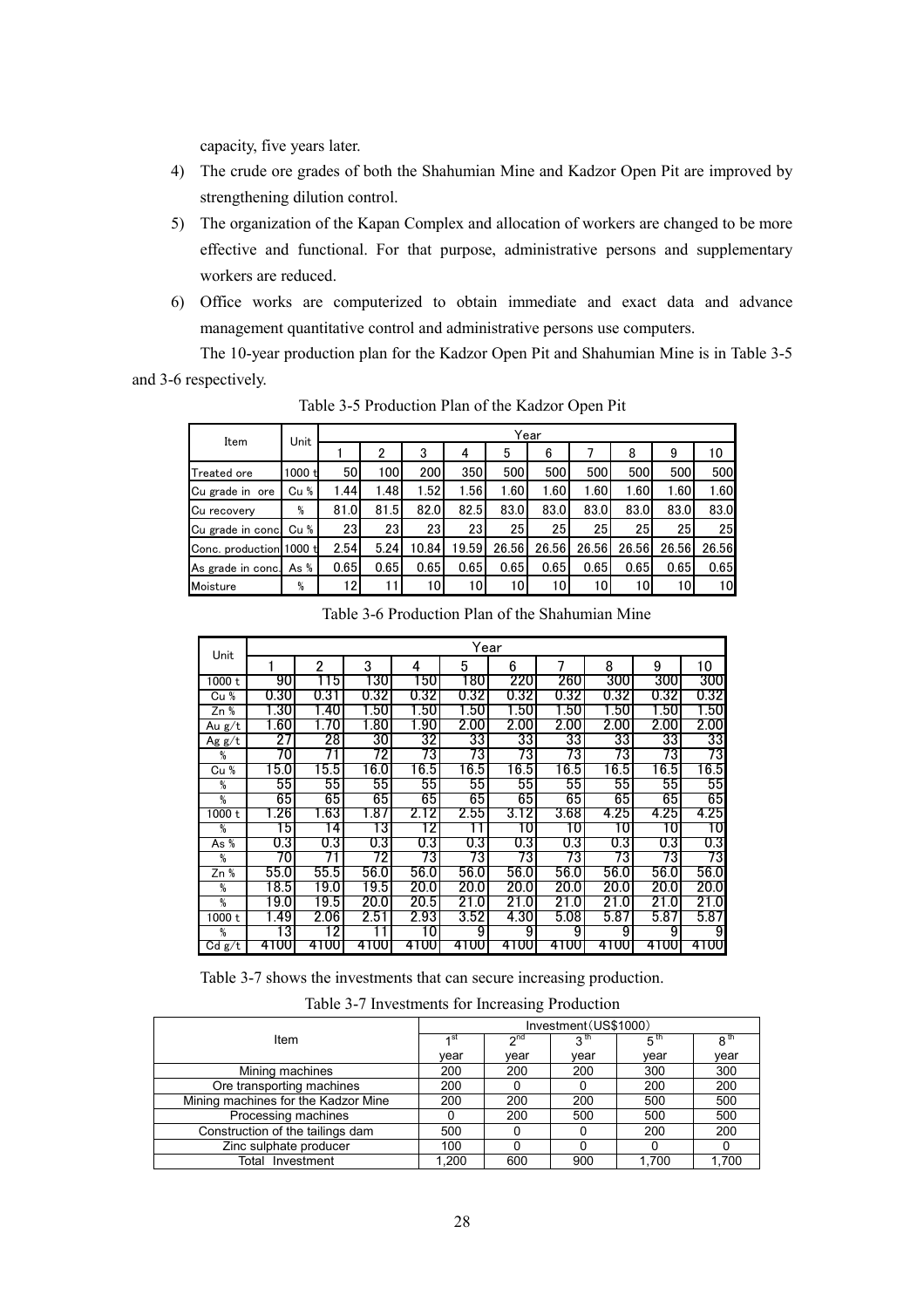Unit operating and indirect costs are settled in Table 3-8. The unit mining cost for the first year of the Kadzor Open Pit is assumed to be 50% more than the Central Open Pit in 2001, taking into account of some initial stripping waste. Considering increasing efficiency and production, the unit mining cost of the Kadzor Mine is estimated to decrease gradually by 13.3%, 20% and 26.7% respectively from the first year cost in the following years.

| Item                                    | $Cost(\frac{s}{t})$ |                         |                         |              |  |  |
|-----------------------------------------|---------------------|-------------------------|-------------------------|--------------|--|--|
|                                         | 1 st<br>vear        | 3 <sup>th</sup><br>vear | 5 <sup>th</sup><br>year | 7 th<br>year |  |  |
| Unit mining cost for the Kadzor Mine    | 2.55                | 2.21                    | 2.04                    | 1.87         |  |  |
| Unit mining cost for the Shahumian Mine | 10.5                | 8.40                    | 7.35                    | 6.30         |  |  |
| Unit copper processing cost             | 2.68                | 2.41                    | 2.14                    | 2.01         |  |  |
| Unit polymetal processing cost          | 5.70                | 5.13                    | 4.56                    | 4.28         |  |  |
| Unit miscellaneous costs in processing  | 0.98                | 0.88                    | 0.78                    | 0.74         |  |  |
| Indirect cost                           | 5.320               | 4.256                   | 3.724                   | 2.660        |  |  |

Table 3-8 Operation Cost Assumptions for the Production Plan

The unit mining cost for the first year of the Shahumian Mine is increased largely compared with the current cost because workers and machines of the Central Mine are moved so the first year cost of the plan is the sum of both mines' costs. But it is estimated to decrease gradually 20%, 30% and 40% from the first year cost by same reason as the Kadzor Mine. On the other hand, the unit processing cost of the first year is assumed to be same as the current cost. After the second year, it is estimated to decrease 10%, 20% and 25% respectively from the first year cost, considering the economy of scale, renovation of equipment and producing their own zinc sulphate. The indirect cost is assumed to decrease 20%, 30% and 50% respectively from the first year cost, considering downsizing of the organization.

#### **(4) Long-term Forecast of Metal Prices**

Long-term metal prices are given in Table 3-9 forecasted by the above data and existing information; Table 3-9 Forecast of Metal Prices

| Metal  | Price      | Note               |
|--------|------------|--------------------|
| Copper | \$1.750/t  | I MF               |
| Zinc.  | \$900/t    | I MF               |
| Gold   | \$300/toz  | London Free Market |
| Silver | \$5.00/toz | USA H&H            |

# **(5) Economic Evaluation on the Production Rationalization Plan**

The economic evaluation on the 10-year production plan is carried out based on the forecasted metal prices as above mentioned. Sales condition of the concentrate is assumed to be same as the first simulation. Results of the economic evaluation are in Table 3-10.

The table shows that it is profitable enough to give a 28% IRR for ten years with the first year's repayment of the current debt of US\$ 7 million and accumulated investment of US\$ 6.2 million to increase production. The first and second years give deficits, but they are smaller than the working capital so they do not seem to be a difficult matter.

#### **3. Copper Smelter**

#### **3-1 Alaverdi Smelter**

In this Case Study, the influence of LME price fluctuations to the management ACP with the full capacity production of Alaverdi Smelter is simulated as follows.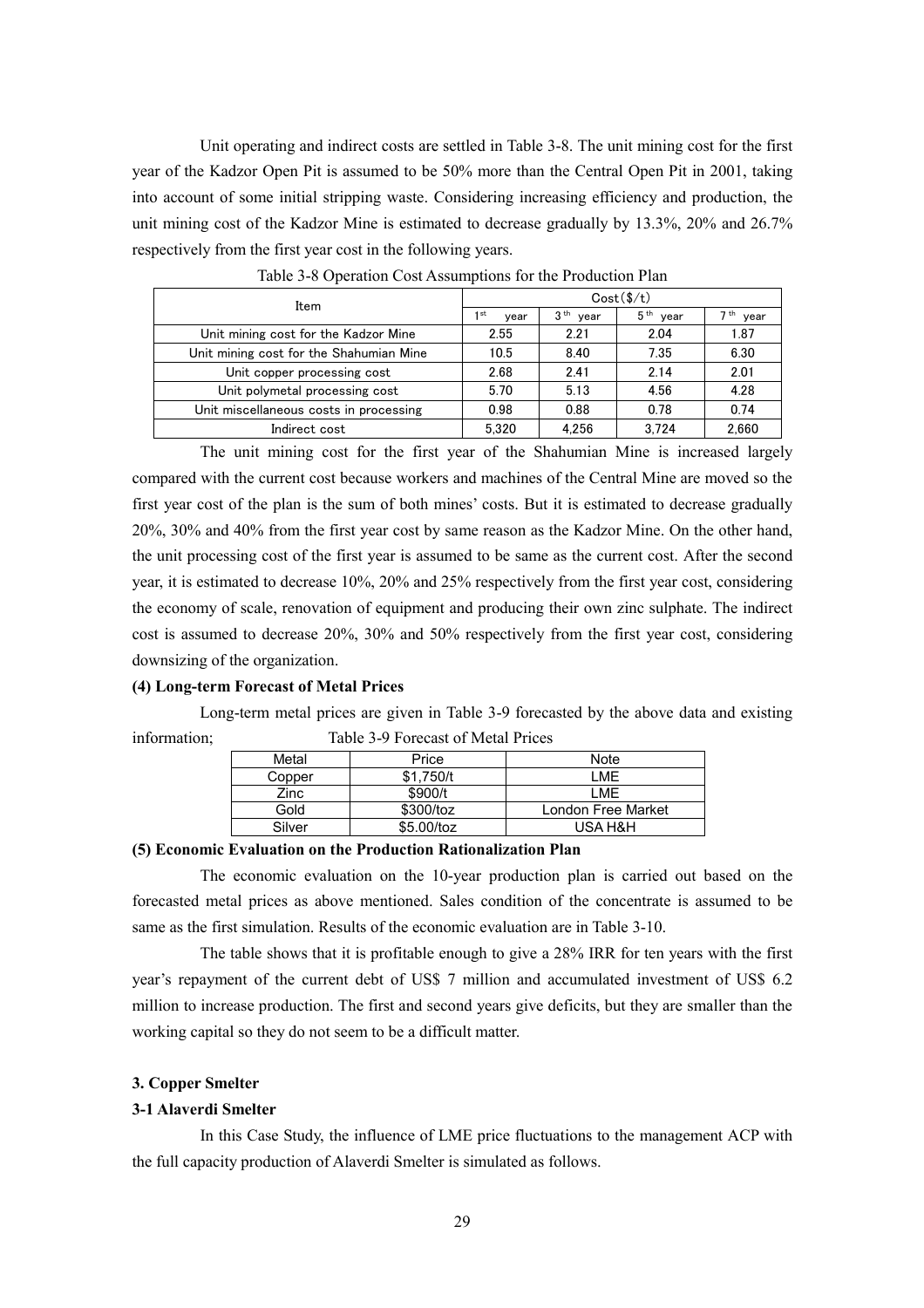|          | 1st.   | 2nd.   | 3rd.  | 4th.  | 5th.   | 6th.   | 7th.       | 8th.  | 9th.   | 10th.                    |
|----------|--------|--------|-------|-------|--------|--------|------------|-------|--------|--------------------------|
|          | Year   | Year   | Year  | Year  | Year   | Year   | Year       | Year  | Year   | Year                     |
|          |        |        |       |       |        |        |            |       |        |                          |
| 000't    | 50     | 100    | 200   | 350   | 500    | 500    | 500        | 500   | 500    | 500                      |
| Cu %     | 1.44   | 1.48   | 1.52  | 1.56  | 1.6    | 1.6    | 1.6        | 1.6   | 1.6    | 1.6                      |
|          |        |        |       |       |        |        |            |       |        |                          |
| 000't    | 90     | 115    | 130   | 150   | 180    | 220    | <b>260</b> | 300   | 300    | 300                      |
| Cu %     | 0.3    | 0.31   | 0.32  | 0.32  | 0.32   | 0.32   | 0.32       | 0.32  | 0.32   | 0.32                     |
| Au $g/t$ | 1.6    | 1.7    | 1.8   | 1.9   | 2.0    | 2.0    |            | 2.0   | 2.0    | 2.0                      |
| \$000    | 2.028  | 3.176  | 4.858 | 7.331 | 10.458 | 11.281 |            |       | 12.924 | 12.924                   |
| \$000    | 2.362  | 3.342  | 3.353 | 5.204 | 5.445  | 5.783  | 5.236      | 6.161 | 5.709  | 1.362                    |
| \$000    | $-334$ | $-166$ | 1.505 | 2.127 | 5,013  | 5.498  | 6,867      |       | 7.215  | 11.562                   |
| \$000    |        | 600    | 900   | 0     | 1,700  | 0      | 0          |       | 0      | $\mathbf{0}$             |
|          | Unit   | *8.200 |       |       |        |        |            | 2.0   | 12.103 | 12.924<br>6,763<br>1,700 |

Table 3-10 Economic Evaluation for the Long-term Rationalized Plan

N.B. P/L : Profit and Loss, \* includes debt of \$ 7 million IRR:28%

#### **(1) Full Capacity Production**

The yearly production capacity of the Alaverdi Smelter is 20,000 tons of blister production, 10,000 t from copper concentrate and 10,000 t from scrap. The production result of Alaverdi in 2001 was 7,056 tons. In 2001, the Kajaran Mine produced copper concentrate equivalent to 11,430 t copper, which was a sufficient supply to meet Alaverdi's production capacity. The simulation study using the blister production of 20,000 t/y, and present production capacity under the current metal price is shown in Table 3-11. The loss per ton is improved from the current US\$ 314 to US\$ 1 under full capacity production.

| 2001 result         | Summary           |                   | 2001 result base Full operation |                   | Summary             |  |
|---------------------|-------------------|-------------------|---------------------------------|-------------------|---------------------|--|
| <b>Blister A+B</b>  | 7056 ton          |                   | <b>Blister A+B</b>              | 20000 ton         |                     |  |
|                     | $ADM \times 1000$ | $USD \times 1000$ |                                 | $ADM \times 1000$ | <b>USD x 1000</b>   |  |
| Sales revenue       | 5.279.809         | 9.263             | Sales revenue                   | 14.921.693        | 26,178              |  |
| Material cost       | 3.814.866         | 6.693             | Material cost                   | 10.970.661        | 19.247              |  |
| Operating cost      | 758,092           | 1,330             | Operating cost                  | 798,793           | 1,401               |  |
| Factory benefit     | 706.852           | 1.240             | Factory benefit                 | 3.152.239         | 5,530               |  |
| Over head           | 1.314.037         | 2.305             | Over head                       | 1.314.037         | 2,305               |  |
| Transportation cost | 657,310           | 1.153             | Transportation cost             | 1.844.539         | 3,236               |  |
| Benefit             | ▲ 1,264,495       | $\triangle$ 2,218 | Benefit                         | $\triangle$ 6,337 | $\blacktriangle$ 11 |  |
|                     |                   |                   |                                 |                   |                     |  |

Table 3-11 Simulation Results of Profit and Loss of ACP

Unit loss US\$ 314 /t Unit loss US\$ 1/t

# **(2) P/L Changes Caused by LME Price**

The influence of the LME price fluctuation on P/L of ACP was reviewed. The LME price fluctuates in wide range and P/L of the smelter is greatly influenced by this fluctuation. The case study is based on US\$1,600/t, 2,100/t and 2,600/t.

The conditions for case study are as follows;

- 1) Full capacity production of blister in the same production system as the current conditions
- 2) Production of electrolytic copper from blister

In this case, two further cases of sales are assumed as follows depending on the purchaser.

2)-1 Export of electrolytic copper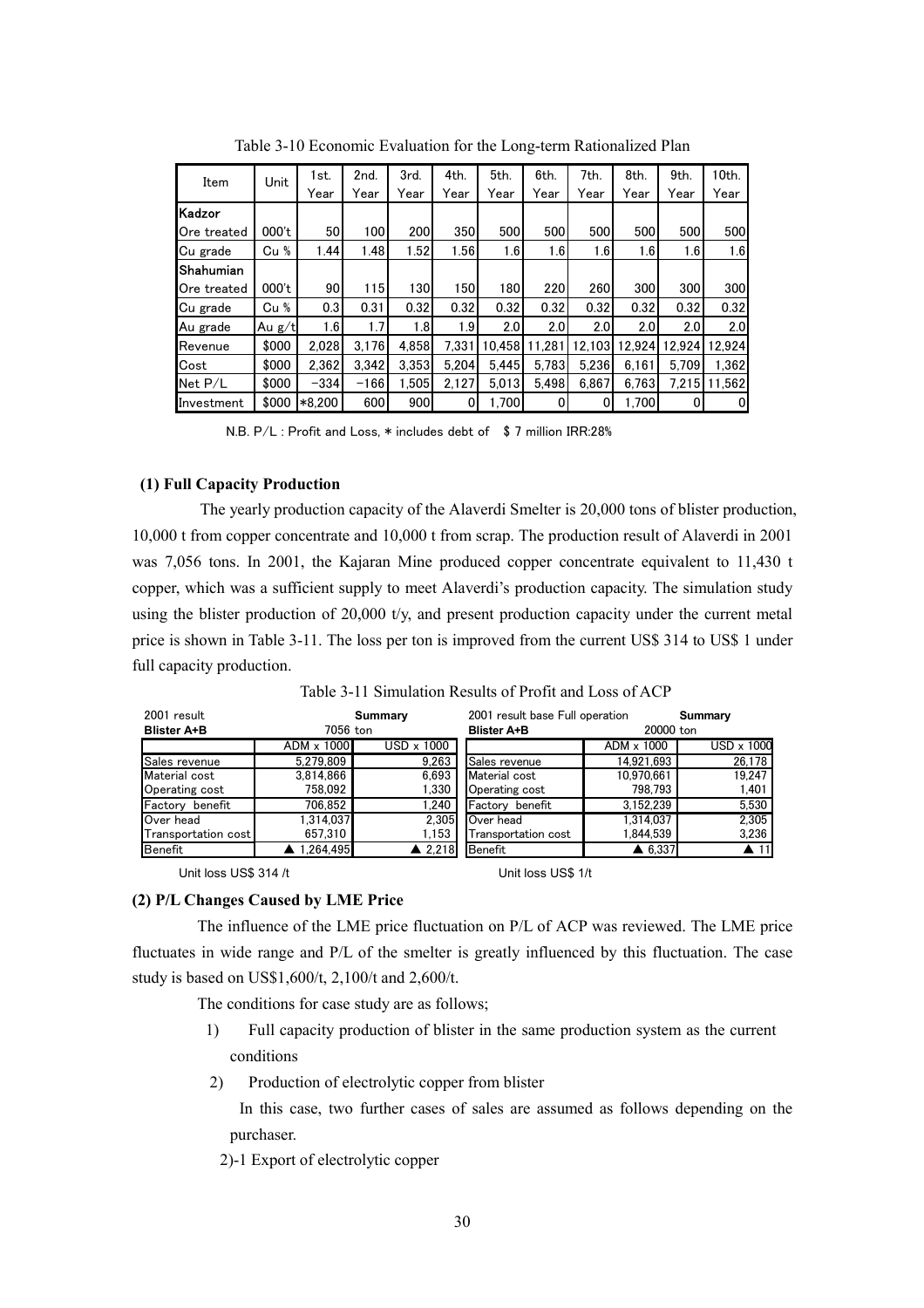2)-2 Domestic sale of electrolytic copper

# **(3) Result of the Case Study**

The results of study are shown in Fig.3-1. ACP can make profit from the production of blister if the LME price is more than US\$2,400/t.



Fig. 3-1 Result of the Case Study

When produced electrolytic copper is exported. ACP can make profit if the LME price is more than US\$1,600 /t. For this case, however, about US\$20 million is required for the reconstruction of a tankhouse. The recovery period of the construction cost of the tankhouse is shown in Table 3-12.

Generally any project is considered as very good if the recovery period of construction cost is less than 3 years. In the LME price is 2,600 US\$/ton, the case of domestic sale nearly corresponds to that.

| <b>LME</b> Price | Export | Domestic Sale |
|------------------|--------|---------------|
| US\$1,600/t      | 48.1   | 10.0          |
| US\$2.100/t      | 5.     | 3.9           |
| US\$2,600/t      | ני ו   | 39            |

Table 3-12 Return Period of the Construction Cost (years)

#### **3-2 Copper Production in Armenia**

As mentioned above, the current domestic consumption of copper is not large in Armenia so it is not practical to study the copper production considering only domestic consumption. But it is possible if the consumption area is expanded to the Caucasus because there is no copper production facility in this area.

Possibility of copper production in Armenia is discussed here from various points.

# **(1) Supply of the Copper Concentrate**

The copper production in concentrate from Armenian mines in 2001 was 16,404 tons. In 2001, 10,000 t of copper was produced in Georgia so the total production is 26,404 t. The private mine, Alaverdi Mine, has a yearly production plan of 2,400 t copper from May 2002, and so the final total is estimated at 28,800 tons. The current yearly production of blister planned by ACP is 30,000 t so the total concentrate produced in the Caucasus almost meets to it.

# **1) Copper Consumption**

The international relationship between copper consumption and GDP is attained by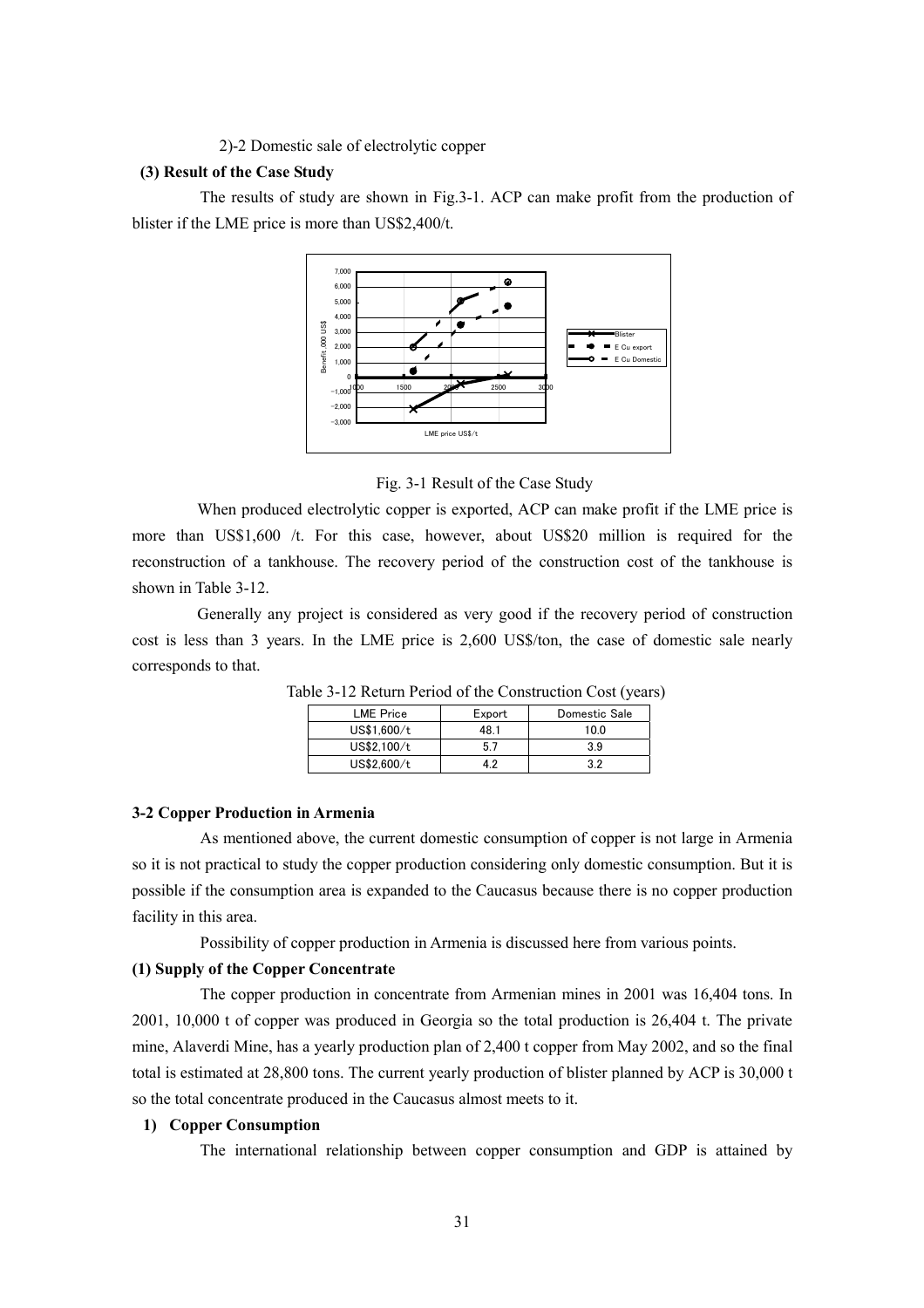plotting the table, shown as Fig. 3-2.



Fig. 3-2 Relationship between GDP and Copper Consumption

Copper consumption in Armenia, Georgia and Azerbaijan are estimated from the figure. In the Table 3-13, the copper consumptions 5 and 10 years later in Armenia, Georgia and Azerbaijan are estimated with 10%, 3% and 10% GDP growth rates. The maximum domestic consumption in Armenia will be about only 7,000 tons in 10 years, but the total consumption in the Caucasus will reach up to 26,000 tons.

Table 3-13 Estimated Copper Consumption in the Caucasus (as of 2000)

| Country    | GDP         | Consumption | Population | Current     |         | Copper Consumption in future |           |
|------------|-------------|-------------|------------|-------------|---------|------------------------------|-----------|
|            | US\$/capita | Kg/capita   | Million    | Consumption | Growth  | In 5 $vr$ .                  | In 10 vr. |
| Armenia    | 503         | 0.676       | 3.8        | 2.569t      | $10 \%$ | 4.137 t                      | 6.663t    |
| Georgia    | 555         | 0.694       | 5.1        | 3.541t      | 3%      | 4.105 t                      | 4.758     |
| Azerbaiian | 507         | 0.677       | 8.1        | 5.487 t     | 10 %    | 8.837 t                      | 14.2331   |
| Total      |             |             | 17.0       | 11.597 t    |         | 17.079 t                     | 25.6541   |
|            |             |             |            |             |         |                              |           |

# **2) Current Mining Industries in the World**

Copper business is not local, but global. Its current situation is explained in short as follows.

i) Global Copper Business Trend

Production in mines, smelters, refineries, SX-EW and fabricators in major countries in 1999 is shown in Appendix 3-20. All advanced industrialized countries are included in the table. If Armenia also wishes to have a long- term development of its industries, it should produce electrolytic copper and invite fabricating companies.

ii) International trade of copper concentrate and electrolytic copper

Regarding trade of copper, the concentrate and electrolytic copper are common, but the blister or anode is rare. Blister will not lead to the development of fabricating industry.

# **3-3 Possibility of Smelter Construction in Armenia**

Copper mines are located mainly in the southern part of Armenia so transportation cost can be minimized if there is a smelter in this area. But the initial investment for construction of pyro-metallurgical smelter will be a vast amount. A rough estimate for a pyro-metallurgical plant with a pollution control facility will be approx. US\$250 million for a yearly capacity of a 30,000 t electrolytic copper. A rough estimate for a hydrometallurgy plant using SX-EW with a yearly capacity of 30,000 t electrolytic copper will be approx. US\$130 million which is lower than the pyro-metallurgical plant. However, a SX-EW plant has several limitations for construction. For example, the SX-EW plant treats not concentrate but crude ore directly so it must be located nearby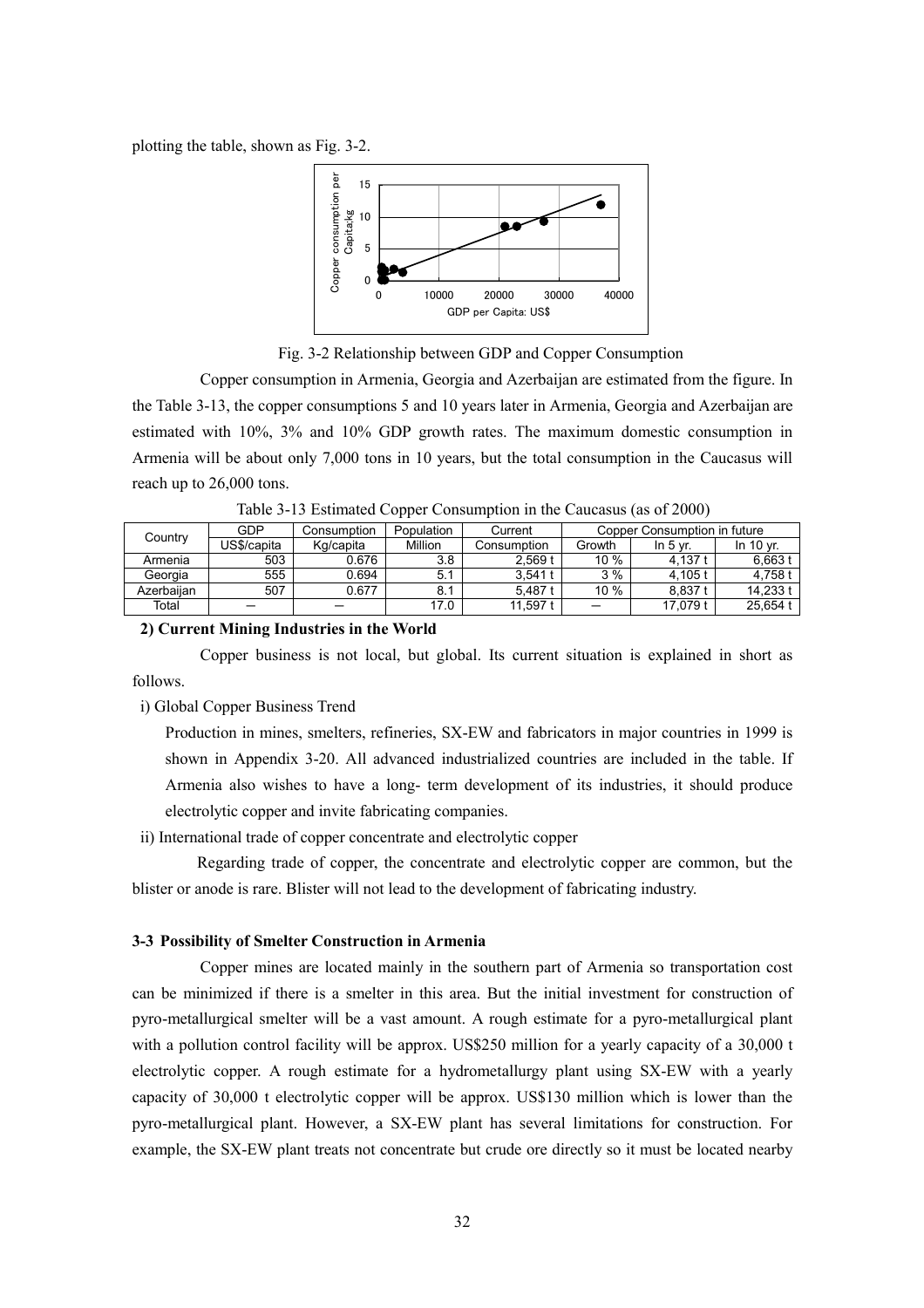the mine. In the southern area, three plants will be required for three mines. But as mentioned above, chalcopyrite, which is common in Armenian mines, is still in research stage for economical recovery copper so it is impossible to adopt SX-EW immediately.

Infrastructures are already equipped at the Alaverdi Smelter so it can be modified to a pyro-metallurgical plant with a yearly production capacity of 30,000 t from the copper concentrate and the estimate cost will be US\$ 43 million according to the Outokumpu estimate.

# **3-4 Conclusions and Recommendations**

The issues of the Alaverdi Smelter are two points, the exhaust gas pollution and the fact that its final product, blister, is only an intermediate product of smelting.

At present, there is little domestic demand in Armenia for electrolytic copper and sulfuric acid produced from pollution control facility. Exporting sulfuric acid will not be profitable due to high transportation cost.

SX-EW is one of the solutions, but it still in the technical development stage in the world so its trend must be observed keenly. Much research on bio-leaching had been reportedly carried out during FSU time in Armenia. Further research and development must be continued utilizing fully the past basic research. If the research turns out successful and SX-EW is applied at the southern mines to produce electrolytic copper at a production cost of 50  $\ell$  /lb, the mines will be profitable at low a LME price of US\$1,560/t  $(70 \notin$  /lb).

An action program is proposed to solve the issues of the Alaverdi Smelter. The action program is divided to two stages, reconstruction and development stages. In the reconstruction stage, the electrolytic copper production and the construction or invitation of a copper manufacturing plant will be started. At the same time the sulfuric acid usage will be tested. In the development stage, the Alaverdi plant capacity will be increased with pollution control under consideration of the results of market research and test for electrolytic copper and sulfuric acid consumption in Armenia. At the same time, SX-EW plants will be constructed at mine site if the result of leaching test is good. The content of the action program is shown as follows:

# **1) Investment Cost (rough estimate)**

Reconstruction stage

|    | 20,000t/y tankhouse                                      | US\$ 20 million                     |
|----|----------------------------------------------------------|-------------------------------------|
|    |                                                          | (include anode furnace and casting) |
| 2) | De-dust equipment                                        | US\$ 1 million                      |
|    | Total for Reconstruction stage                           | US\$ 21 million                     |
|    | Development stage                                        |                                     |
| 3) | Additional 20,000t/y tankhouse                           | US\$ 5 million                      |
| 4) | Production expansion of smelter to 40,000 tons per year, |                                     |
|    | and recovery of $SO_2$ gas as sulfuric acid              |                                     |
|    |                                                          | US\$ 43 million                     |
|    |                                                          | (by Lurgi Proposal)                 |
|    | Total for Development stage                              | US\$ 48 million                     |
|    |                                                          |                                     |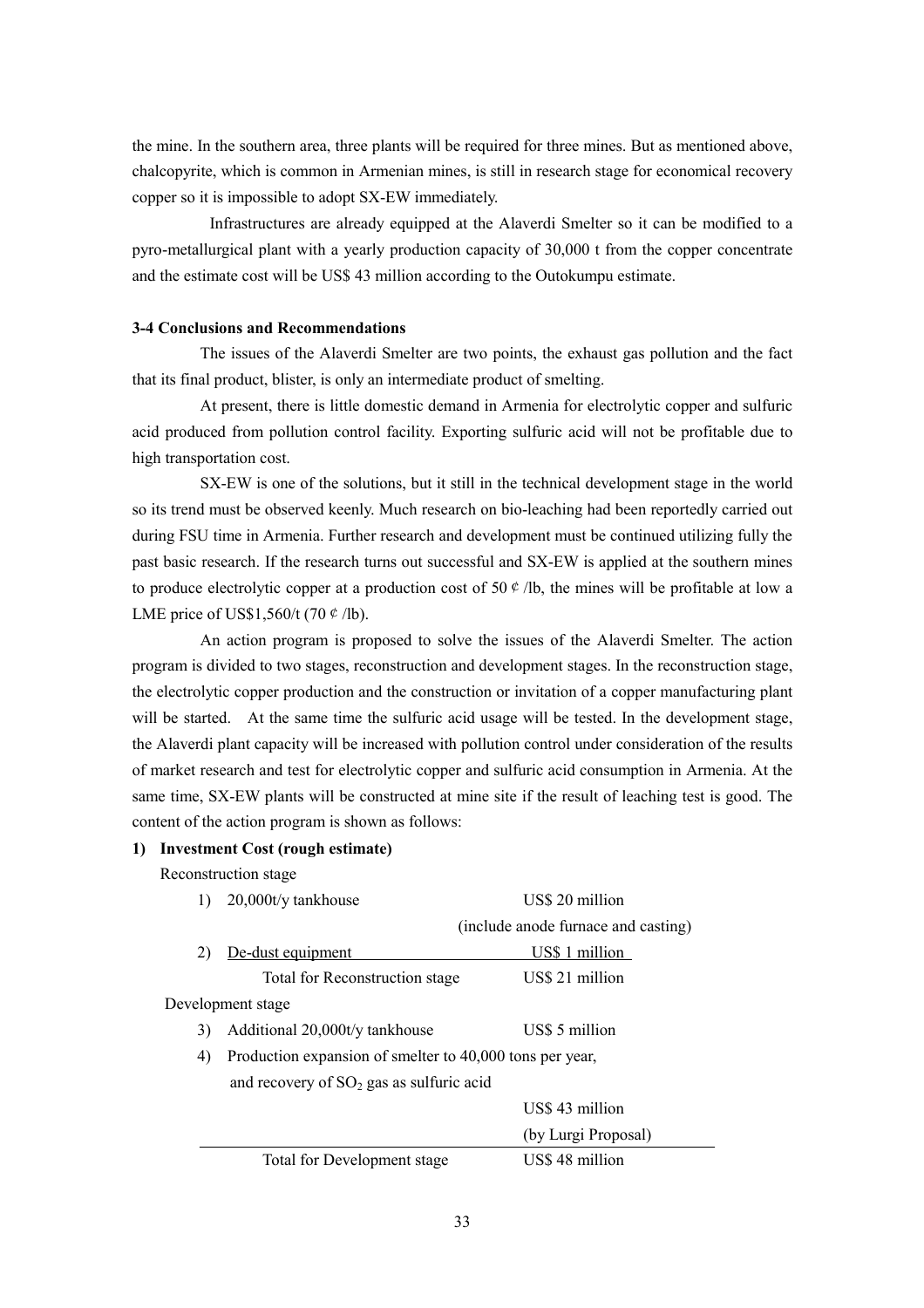# **2) Reconstruction Stage**

- $\bullet$  1) 20,000 t/y tankhouse
- 2) Improving the efficiency of exhaust gas dust collection at the smelter

The effect by the above 2 items is shown in Fig. 3-3

In case all produced copper is consumed in the domestic market and US\$ 2,100 per ton of LME price, the operation profit (before depreciation, tax and interest) is about US\$ 5 million per year and the investment cost of US\$ 21 million is recovered in about 4 years. But if all copper is for the export market, the profit reduces to US\$ 3.5 million per year and the recovery period will be 6 years.





# **2) Development Stage (five years)**

- 3) Expansion of tankhouse by 20,000 t/y capacity
- 4) Production expansion of smelter to  $40,000$ t/y, recovery of SO<sub>2</sub> gas as sulfuric acid The effect by the above 2 items is shown in Fig. 3-4.

In case all produced copper and sulfuric acid are consumed in domestic market, and US\$ 2,100 per ton of LME price, the operation profit (before depreciation, tax and interest) is about US\$ 16 million per year and the investment cost of US\$ 68 million (including item 1) and 2) ) is recovered in about 4 years. But in case all electrolytic copper and sulfuric acid are for the export market, the profit reduces to US\$ 5 million per year and the recovery period will be 14 years.

Fig. 3-4 Investment of 68 million US\$



# **4. Analysis of the Managerial Situation of Two Mining Enterprises using Key Indices**

Managerial analysis was done for two mining enterprises, the Kapan Mine CJSC and Alaverdi Smelter (Armenia Copper Program - ACP CJSC).

This section reports the results of the business analysis of the two enterprises by